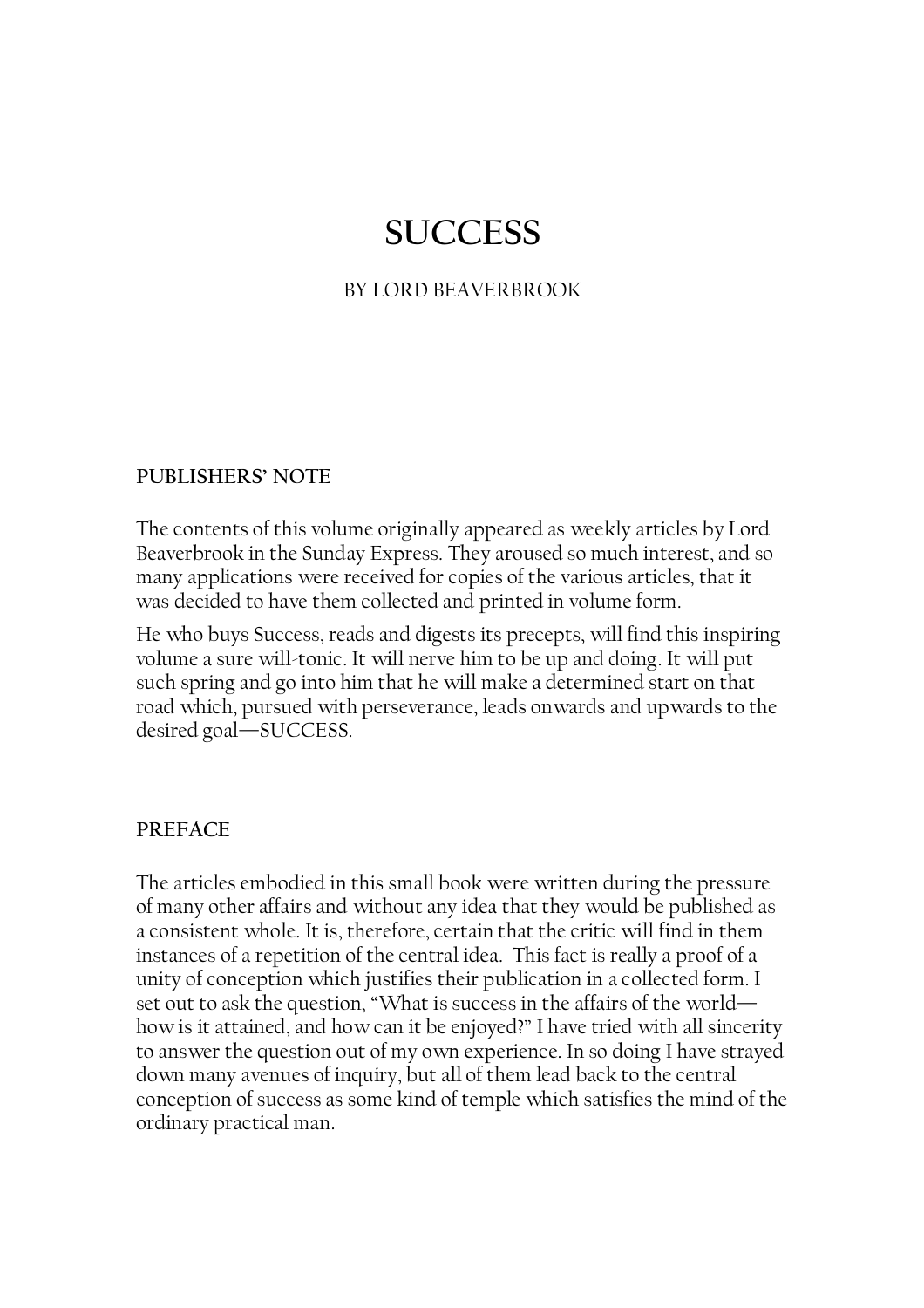Other fields of mental satisfaction have been left entirely outside as not germane to the inquiry.

I address myself to the young men of the new age. Those who have youth also possess opportunity. There is in the British Empire to-day no bar to success which resolution cannot break. The young clerk has the key of success in his pocket, if he has the courage and the ability to turn the lock which leads to the Temple of Success. The wide world of business and finance is open to him. Any public dinner or meeting contains hundreds of men who can succeed if they will only observe the rules which govern achievement.

A career to-day is open to talent, for there is no heredity in finance, commerce, or industry. The Succession and Death Duties are wiping out those reserves by which old-fashioned banks and businesses warded off from themselves for two or three generations the result of hereditary incompetence. Ability is bound to be recognised from whatever source it springs. The struggle in finance and commerce is too intense and the battle too world-wide to prevent individual efficiency playing a bigger and a better rôle.

If I have given encouragement to a single young man to set his feet on the path which leads upwards to success, and warned him of a few of the perils which will beset him on the road, I shall feel perfectly satisfied that this book has not been written in vain.

# BEAVERBROOK.

**CONTENTS** 

I. SUCCESS II. HAPPINESS: THREE SECRETS III. LUCK IV. MODERATION V. MONEY VI. EDUCATION VII. ARROGANCE VIII. COURAGE IX. PANIC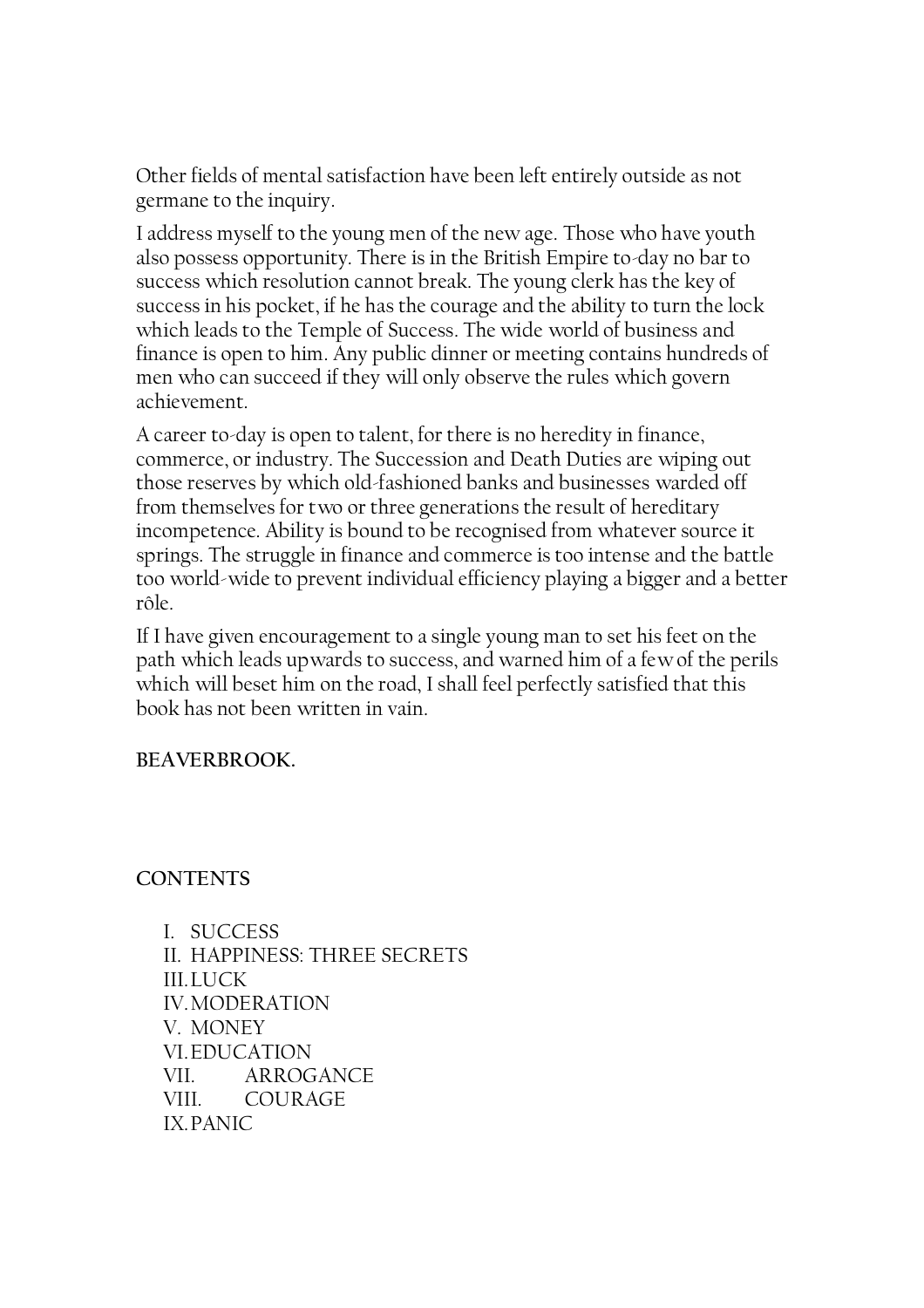| X DEPRESSION       |                    |
|--------------------|--------------------|
| <b>XI. FAILURE</b> |                    |
| XII.               | <b>CONSISTENCY</b> |
| XIII.              | PREJUDICE          |
| XIV.               | CALM               |

I

#### **SUCCESS**

Success—that is the royal road we all want to tread, for the echo off its flagstones sounds pleasantly in the mind. It gives to man all that the natural man desires: the opportunity of exercising his activities to the full; the sense of power; the feeling that life is a slave, not a master; the knowledge that some great industry has quickened into life under the impulse of a single brain.

To each his own particular branch of this difficult art. The artist knows one joy, the soldier another; what delights the business man leaves the politician cold. But however much each section of society abuses the ambitions or the morals of the other, all worship equally at the same shrine. No man really wants to spend his whole life as a reporter, a clerk, a subaltern, a private Member, or a curate. Downing Street is as attractive as the oak-leaves of the field-marshal; York and Canterbury as pleasant as a dominance in Lombard Street or Burlington House.

For my own part I speak of the only field of success I know—the world of ordinary affairs. And I start with a contradiction in terms. Success is a constitutional temperament bestowed on the recipient by the gods. And yet you may have all the gifts of the fairies and fail utterly. Man cannot add an inch to his stature, but by taking thought he can walk erect; all the gifts given at birth can be destroyed by a single curse.

Like all human affairs, success is partly a matter of predestination and partly of free will. You cannot make the genius, but you can either improve or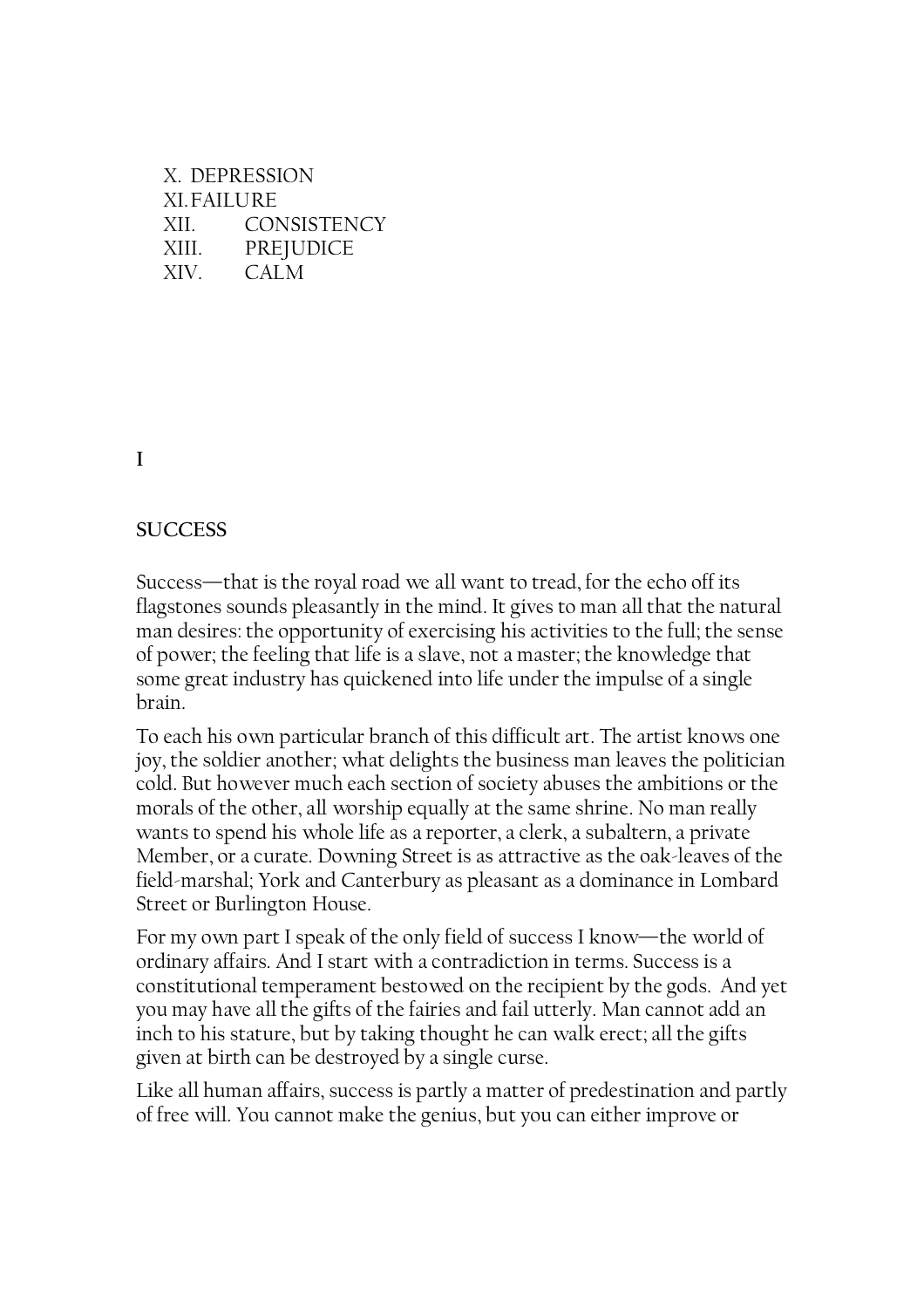destroy it, and most men and women possess the assets which can be turned into success.

But those who possess the precious gifts will have both to hoard and to expand them.

What are the qualities which make for success? They are three:

Judgment, Industry, and Health, and perhaps the greatest of these is judgment. These are the three pillars which hold up the fabric of success. But in using the word judgment one has said everything.

In the affairs of the world it is the supreme quality. How many men have brilliant schemes and yet are quite unable to execute them, and through their very brilliancy stumble unawares upon ruin? For round judgment there cluster many hundred qualities, like the setting round a jewel: the capacity to read the hearts of men; to draw an inexhaustible fountain of wisdom from every particle of experience in the past, and turn the current of this knowledge into the dynamic action of the future. Genius goes to the heart of a matter like an arrow from a bow, but judgment is the quality which learns from the world what the world has to teach and then goes one better. Shelley had genius, but he would not have been a success in Wall Street though the poet showed a flash of business knowledge in refusing to lend money to Byron.

In the ultimate resort judgment is the power to assimilate knowledge and to use it. The opinions of men and the movement of markets are all so much material for the perfected instrument of the mind.

But judgment may prove a sterile capacity if it is not accompanied by industry. The mill must have grist on which to work, and it is industry which pours in the grain.

A great opportunity may be lost and an irretrievable error committed by a brief break in the lucidity of the intellect or in the train of thought. "He who would be Cæsar anywhere," says Kipling, "must know everything everywhere." Nearly everything comes to the man who is always all there.

Men are not really born either hopelessly idle, or preternaturally industrious. They may move in one direction or the other as will or circumstances dictate, but it is open to any man to work. Hogarth's industrious and idle apprentice point a moral, but they do not tell a true tale. The real trouble about industry is to apply it in the right direction and it is therefore the servant of judgment. The true secret of industry well applied is concentration, and there are many well-known ways of learning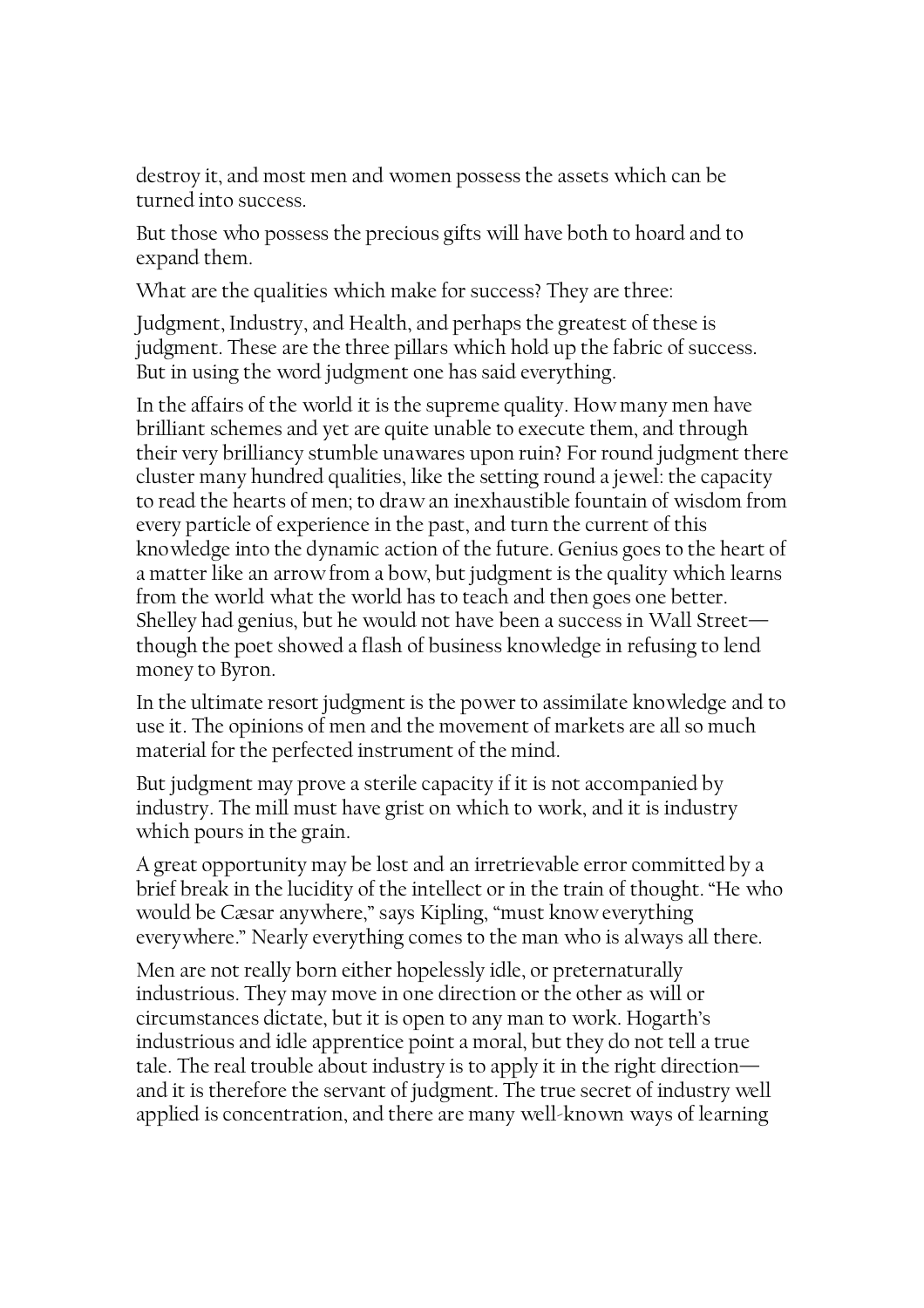that art—the most potent handmaiden of success. Industry can be acquired; it should never be squandered.

But health is the foundation both of judgment and industry—and therefore of success. And without health everything is difficult. Who can exercise a sound judgment if he is feeling irritable in the morning? Who can work hard if he is suffering from a perpetual feeling of malaise?

The future lies with the people who will take exercise and not too much exercise. Athleticism may be hopeless as a career, but as a drug it is invaluable. No ordinary man can hope to succeed who does not work his body in moderation. The danger of the athlete is to believe that in kicking a goal he has won the game of life. His object is no longer to be fit for work, but to be superfit for play. He sees the means and the end through an inverted telescope. The story books always tell us that the Rowing Blue finishes up as a High Court Judge.

The truth is very different. The career of sport leads only to failure, satiety, or impotence.

The hero of the playing fields becomes the dunce of the office. Other men go on playing till middle-age robs them of their physical powers. At the end the whole thing is revealed as vanity. Play tennis or golf once a day and you may be famous; play it three times a day and you will be in danger of being thought a professional—without the reward.

The pursuit of pleasure is equally ephemeral. Time and experience rob even amusement of its charm, and the night before is not worth next morning's headache. Practical success alone makes early middle-age the most pleasurable period of a man's career. What has been worked for in youth then comes to its fruition.

It is true that brains alone are not influence, and that money alone is not influence, but brains and money combined are power. And fame, the other object of ambition, is only another name for either money or power.

Never was there a moment more favourable for turning talent towards opportunity and opportunity into triumph than Great Britain now presents to the man or woman whom ambition stirs to make a success of life. The dominions of the British Empire abolished long ago the privileges which birth confers. No bar has been set there to prevent poverty rising to the heights of wealth and power, if the man were found equal to the task.

The same development has taken place in Great Britain to-day. Men are no longer born into Cabinets; the ladder of education is rapidly reaching a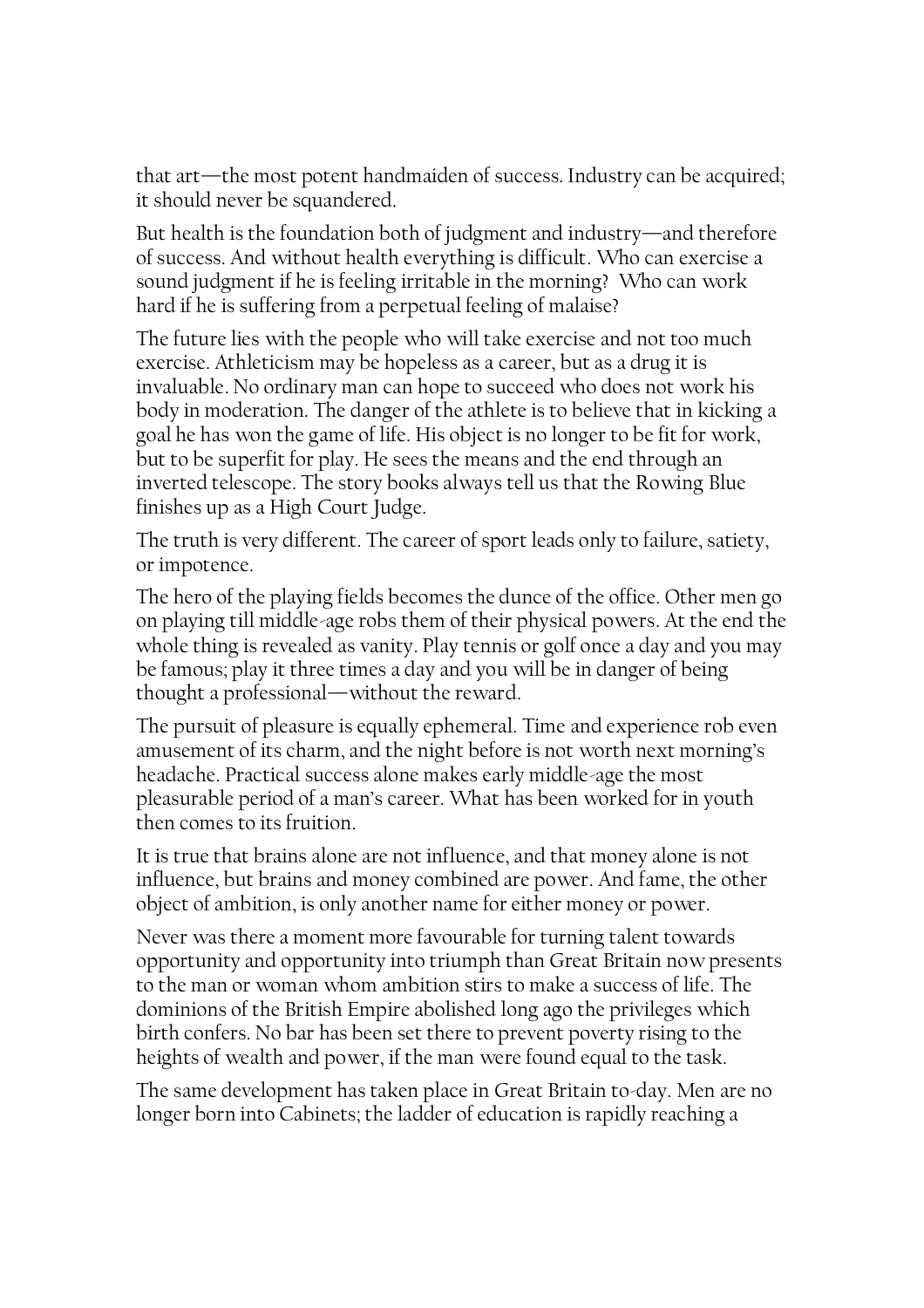perfection which enables a man born in a cottage or a slum attaining the zenith of success and power.

There stand the three attributes to be attained—Judgment, Industry, and Health. Judgment can be improved, industry can be acquired, health can be attained by those who will take the trouble. These are the three pillars on which we can build the golden pinnacle of success.

# II

# HAPPINESS: THREE SECRETS

Near by the Temple of Success based on the three pillars of Health, Industry, and Judgment, stands another temple. Behind the curtains of its doors is concealed the secret of happiness.

There are, of course, many forms of that priceless gift. Different temperaments will interpret it differently. Various experiences will produce variations of the blessing. A man may make a failure in his affairs and yet remain happy. The spiritual and inner life is a thing apart from material success. Even a man who, like Robert Louis Stevenson, suffers from chronic ill-health can still be happy.

But we must leave out these exceptions and deal with the normal man, who lives by and for his practical work, and who desires and enjoys both success and health. Granted that he has these two possessions, must he of necessity be happy? Not so. He may have access to the first temple, but the other temple may still be forbidden him. A rampant ambition can be a torture to him. An exaggerated selfishness can make his life miserable, or an uneasy conscience may join with the sins of pride to take their revenge on his mentality. For the man who has attained success and health there are three great rules: "To do justly, and to love mercy, and to walk humbly." These are the three pillars of the Temple of Happiness.

Justice, which is another word for honesty in practice and in intention, is perhaps the easiest of the virtues for the successful man of affairs to acquire. His experience has schooled him to something more profound than the acceptance of the rather crude dictum that "Honesty is the best policy" which is often interpreted to mean that it is a mistake to go to gaol. But real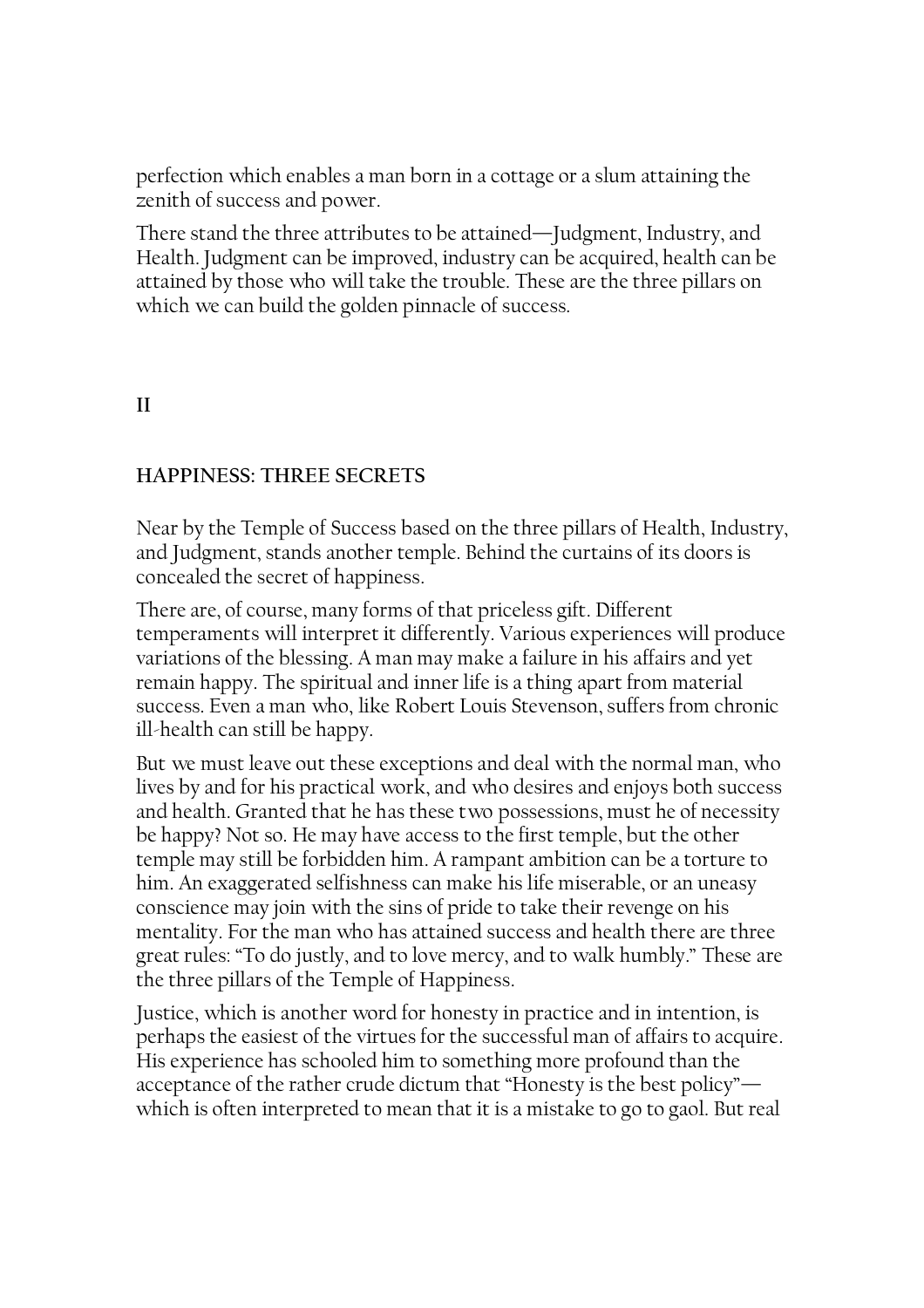justice must go far beyond a mere fear of the law, or even a realisation that it does not pay to indulge in sharp practice in business. It must be a mental habit—a fixed intention to be fair in dealing with money or politics, a natural desire to be just and to interpret all bargains and agreements in the spirit as well as in the letter.

The idea that nearly all successful men are unscrupulous is very frequently accepted. To the man who knows, the doctrine is simply foolish. Success is not the only or the final test of character, but it is the best rough-and-ready reckoner. The contrary view that success probably implies a moral defect springs from judging a man by the opinions of his rivals, enemies, or neighbours. The real judges of a man's character are his colleagues. If they speak well of him, there is nothing much wrong. The failure, on the other hand, can always be sure of being popular with the men who have beaten him. They give him a testimonial instead of a cheque. It would be too curious a speculation to pursue to ask whether Justice, like the other virtues, is not a form of self-interest. To answer it in the affirmative would condemn equally the doctrines of the Sermon on the Mount and the advice to do unto others what they should do unto you. But this is certain. No man can be happy if he suffers from a perpetual doubt of his own justice.

The second quality, Mercy, has been regarded as something in contrast or conflict with justice. It is not really so. Mercy resembles the prerogative of the judge to temper the law to suit individual cases. It must be of a kindred temper with justice, or it would degenerate into mere weakness or folly. A man wants to be certain of his own just inclination before he can dare to handle mercy. But the quality of mercy is, perhaps, not so common in the human heart as to require this caution. It is a quality that has to be acquired. But the man of success and affairs ought to be the last person to complain of the difficulty of acquiring it. He has in his early days felt the whip-hand too often not to sympathise with the feelings of the under-dog. And he always knows that at some time in his career he, too, may need a merciful interpretation of a financial situation. Shakespeare may not have had this in his mind when he said that mercy "blesseth him that gives and him that takes"; but he is none the less right. Those who exercise mercy lay up a store of it for themselves. Shylock had law on his side, but not justice or mercy. One is reminded of his case by the picture of certain Jews and Gentiles alike as seen playing roulette at Monte Carlo. Their losses, inevitable to any one who plays long enough, seem to sadden them. M. Blanc would be doing a real act of mercy if he would exact his toll not in cash, but in flesh. Some of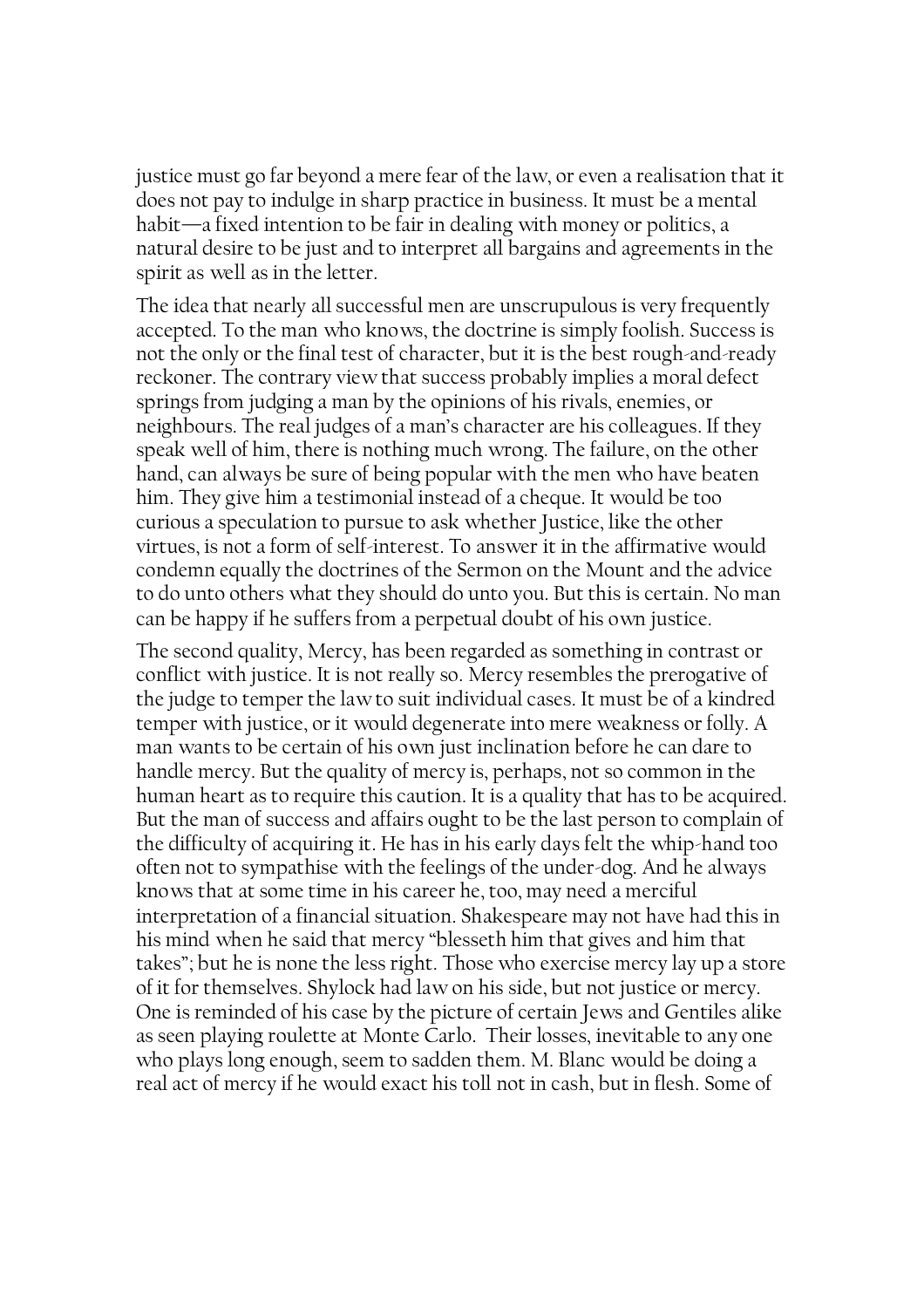the players are of a figure and temperament which would miss the pound of flesh far less than the pound sterling.

What, then, in its essence is the quality of mercy? It is something beyond the mere desire not to push an advantage too far. It is a feeling of tenderness springing out of harsh experience, as a flower springs out of a rock. It is an inner sense of gratitude for the scheme of things, finding expression in outward action, and, therefore, assuring its possessor of an abiding happiness.

The quality of Humility is by far the most difficult to attain. There is something deep down in the nature of a successful man of affairs which seems to conflict with it. His career is born in a sense of struggle and courage and conquest, and the very type of the effort seems to invite in the completed form a temperament of arrogance. I cannot pretend to be humble myself; all I can confess is the knowledge that in so far as I could acquire humility I should be happier. Indeed, many instances prove that success and humility are not incompatible. One of the most eminent of our politicians is by nature incurably modest. The difficulty in reconciling the two qualities lies in that "perpetual presence of self to self which, though common enough in men of great ambition and ability, never ceases to be a flaw."

But there is certainly one form of humility which all successful men ought to be able to practise. They can avoid a fatal tendency to look down on and despise the younger men who are planting their feet in their own footsteps. The established arrogance which refuses credit or opportunity to rising talent is unpardonable. A man who gives way to what is really simply a form of jealousy cannot hope to be happy, for jealousy is above all others the passion which tears the heart.

The great stumbling block which prevents success embracing humility is the difficulty of distinguishing between the humble mind and the cowardly one. When does humility merge into moral cowardice and courage into arrogance? Some men in history have had this problem solved for them. Stonewall Jackson is a type of the man of supreme courage and action and judgment who was yet supremely humble—but he owed his bodily and mental qualities to nature and his humility to the intensity of his Presbyterian faith. Few men are so fortunately compounded.

Still, if the moral judgment is worth anything, a man should be able to practise courage without arrogance and to walk humbly without fear. If he can accomplish the feat he will reap no material reward, but an immense harvest of inner well-being. He will have found the blue bird of happiness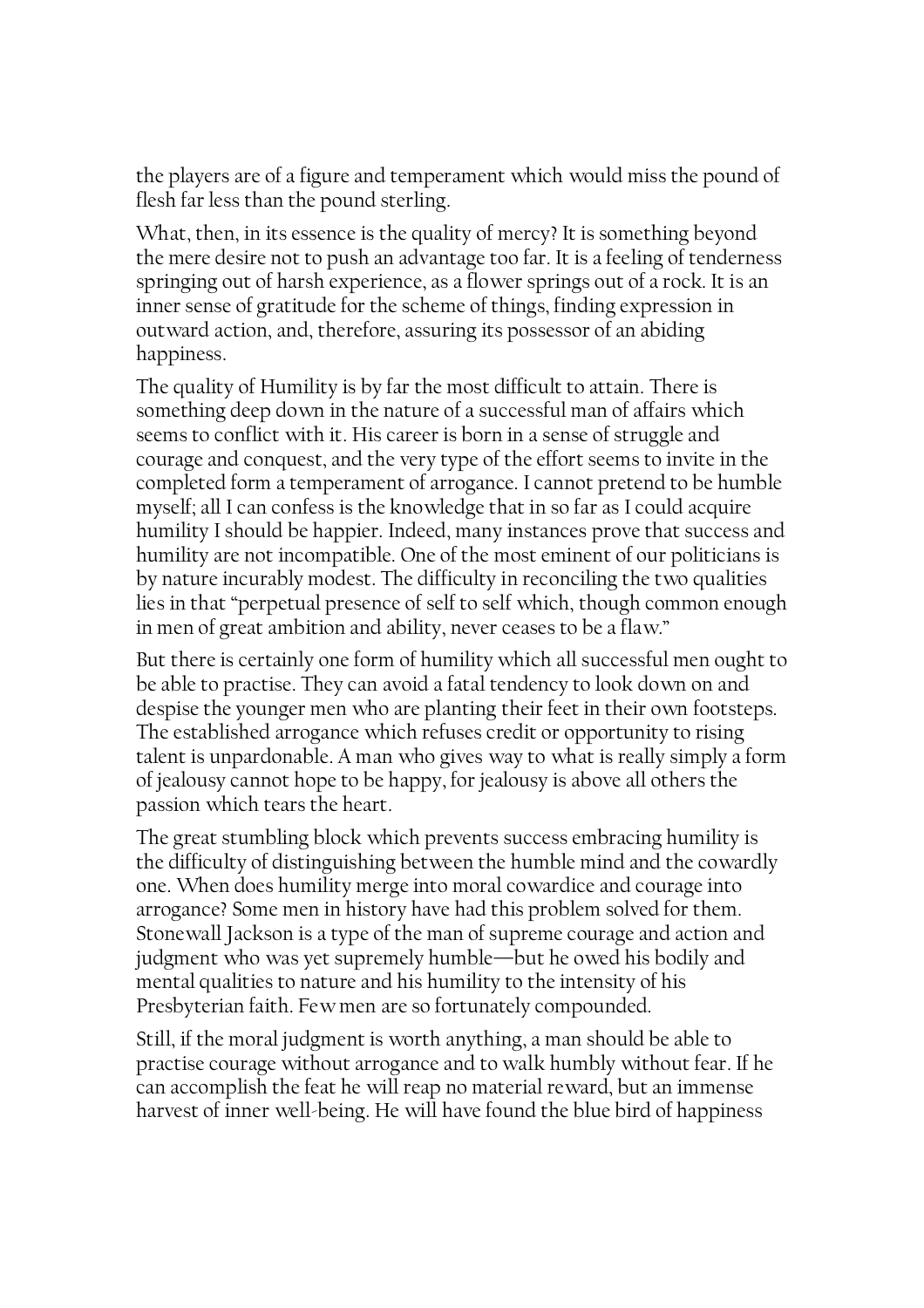which escapes so easily from the snare. He will have joined Justice to Mercy and added Humility to Courage, and in the light of this self-knowledge he will have attained the zenith of a perpetual satisfaction.

# III

## LUCK

Some of the critics do not believe that the pinnacle of success stands only on the three pillars of Judgment, Industry, and Health. They point out that I have omitted one vital factor—Luck. So widespread is this belief, largely pagan in its origin, that mere fortune either makes or unmakes men, that it seems worth while to discuss and refute this dangerous delusion.

Of course, if the doctrine merely means that men are the victims of circumstances and surroundings, it is a truism. It is luckier to be born heir to a peerage and £100,000 than to be born in Whitechapel. Past and present Chancellors of the Exchequer have gone far in removing much of this discrepancy in fortune. Again, a disaster which destroys a single individual may alter the whole course of a survivor's career. But the devotees of the Goddess of Luck do not mean this at all. They hold that some men are born lucky and others unlucky, as though some Fortune presided at their birth; and that, irrespective of all merits, success goes to those on whom Fortune smiles and defeat to those on whom she frowns. Or at least luck is regarded as a kind of attribute of a man like a capacity for arithmetic or games.

This view is in essence the belief of the true gambler—not the man who backs his skill at cards, or his knowledge of racing against his rival—but who goes to the tables at Monte Carlo backing runs of good or ill luck. It has been defined as a belief in the imagined tendencies of chance to produce events continuously favourable or continuously unfavourable.

The whole conception is a nightmare of the mind, peculiarly unfavourable to success in business. The laws of games of chance are as inexorable as those of the universe. A skilful player will, in the long run, defeat a less skilful one; the bank at Monte Carlo will always beat the individual if he stays long enough. I presume that the bank there is managed honestly, although I neither know nor care whether it is. But this at least is certain—the cagnotte gains 3 per cent. on every spin. Mathematically, a man is bound to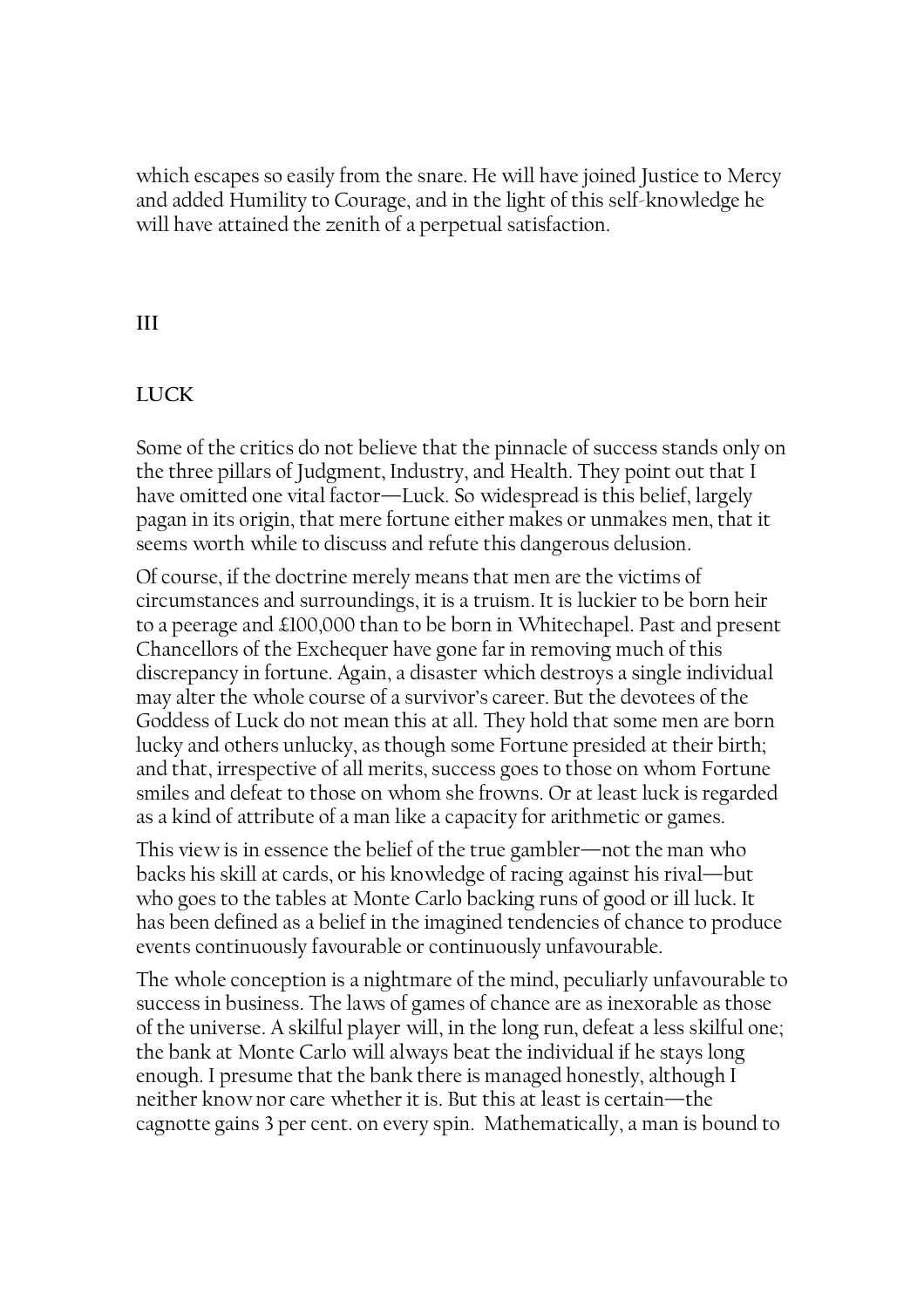lose the capital he invests in every thirty throws when his luck is neither good nor bad. In the long run his luck will leave him with a balanced book—minus the cagnotte. My advice to any man would be, "Never play roulette at all; but if you must play, hold the cagnotte."

The Press, of course, often publishes stories of great fortunes made at Monte Carlo. The proprietors there understand publicity. Such statements bring them new patrons.

It is necessary to dwell on this gambling side of the question, because every man who believes in luck has a touch of the gambler in him, though he may never have played a stake. And from the point of view of real success in affairs the gambler is doomed in advance. It is a frame of mind which a man should discourage severely when he finds it within the citadel of his mind. It is a view which too frequently infects young men with more ambition than industry.

The view of Fortune as some shining goddess sweeping down from heaven and touching the lucky recipient with her pinions of gold dazzles the mind of youth. Men think that with a single stroke they will either be made rich for life or impoverished for ever.

The more usual view is less ambitious. It is the complaint that Fortune has never looked a man's way. Failure due to lack of industry is excused on the ground that the goddess has proved adverse. There is a third form of this mental disease. A young man spoke to me in Monte Carlo the other day, and said, "I could do anything if only I had the chance, but that chance never comes my way." On that same evening I saw the aspirant throwing away whatever chance he may have had at the tables.

A similar type of character is to be found in the young man who consistently refuses good offers or even small chances of work because they are not good enough for him. He expects that Luck will suddenly bestow on him a readymade position or a gorgeous chance suitable to the high opinions he holds of his own capacities. After a time people tire of giving him any openings at all. In wooing the Goddess of Luck he has neglected the Goddess of Opportunity.

These men in middle age fall into a well-known class. They can be seen haunting the Temple, and explaining to their more industrious and successful associates that they would have been Lord Chancellor if a big brief had ever come their way. They develop that terrible disease known as "the genius of the untried." Their case is almost as pitiful or ludicrous as that of the man of very moderate abilities whom drink or some other vice has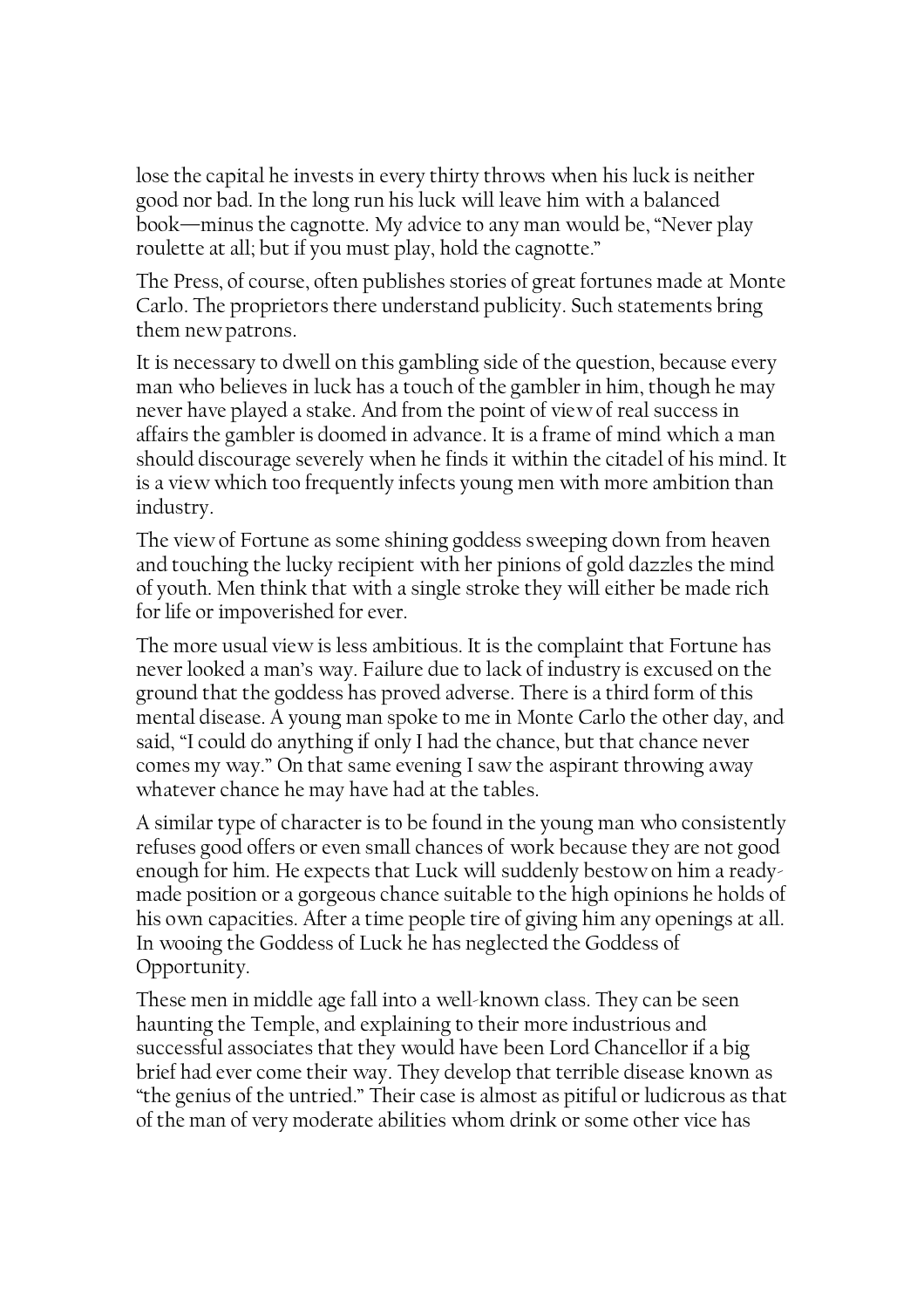rendered quite incapable. There will still be found men to whisper to each other as he passes, "Ah, if Brown didn't drink, he might do anything."

Far different will be the mental standpoint of the man who really means to succeed. He will banish the idea of luck from his mind. He will accept every opportunity, however small it may appear, which seems to lead to the possibility of greater things. He will not wait on luck to open the portals to fortune. He will seize opportunity by the forelock and develop its chances by his industry. Here and there he may go wrong, where judgment or experience is lacking. But out of his very defeats he will learn to do better in the future, and in the maturity of his knowledge he will attain success. At least, he will not be found sitting down and whining that luck alone has been against him.

There remains a far more subtle argument in favour of the gambling temperament which believes in luck. It is that certain men possess a kind of sixth sense in the realm of speculative enterprise. These men, it is said, know by inherent instinct, divorced from reasoned knowledge, what enterprise will succeed or fail, or whether the market will rise or fall. They are the children of fortune.

The real diagnosis of these cases is a very different one from that put forward by the mystic apostles of the Golden Luck. Eminent men who are closely in touch with the great affairs of politics or business often act on what appears to be a mere instinct of this kind. But, in truth, they have absorbed, through a careful and continuous study of events both in the present and the past, so much knowledge, that their minds reach a conclusion automatically, just as the heart beats without any stimulus from the brain. Ask them for the reasons of their decision, and they become inarticulate or unintelligible in their replies. Their conscious mind cannot explain the long-hoarded experience of their subconscious self. When they prove right in their forecast, the world exclaims, "What luck!" Well, if luck of that kind is long enough continued it will be best ascribed to judgment.

The real "lucky" speculator is of a very different character. He makes a brilliant coup or so and then disappears in some overwhelming disaster. He is as quick in losing his fortune as he is in making it. Nothing except Judgment and Industry, backed by Health, will ensure real and permanent success. The rest is sheer superstition.

Two pictures may be put before the believer in luck as an element in success. The one is Monte Carlo—where the Goddess Fortune is chiefly worshipped—steeped in almost perpetual sunshine, piled in castellated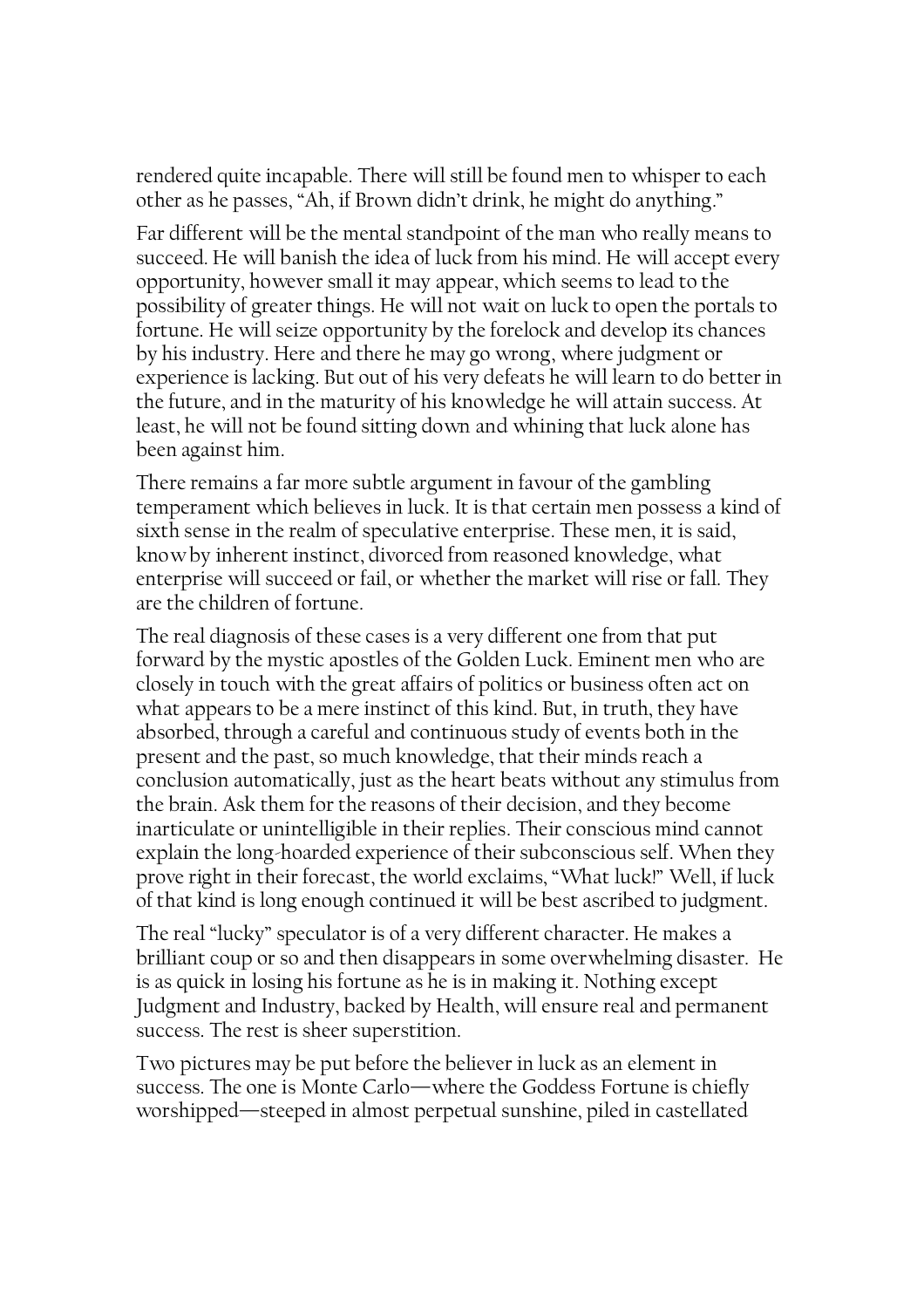masses against its hills, gaining the sense of the illimitable from the blue horizon of the Mediterranean—a shining land meant for clean exercise and repose. Yet there youth is only seen in its depravity, while old age flocks to the central gambling hell to excite or mortify its jaded appetites by playing a game it is bound to lose.

Here you may see in their decay the people who believe in luck, steeped in an atmosphere of smoke and excitement, while beauty of Nature or the pursuits of health call to them in vain. Three badly lighted tennis courts compete with thirty splendidly furnished casino rooms. But of means for obtaining the results of exercise without the exertion there is no end. The Salle des Bains offers to the fat and the jaded the hot bath, the electric massage, and all the mechanical instruments for restoring energy. Modern science and art combine to outdo the attractions of the baths of Imperial Rome.

In far different surroundings from these were born the careers of the living captains of modern industry and finance—Inchcape, Pirrie, Cowdray, Leverhulme, or McKenna. These men believed in industry, not in fortune, and in judgment rather than in chance. The youth of this generation will do well to be guided by their example, and follow their road to success. Not by the worship of the Goddess of Luck were the great fortunes established or the great reputations made.

It is natural and right for youth to hope, but if hope turns to a belief in luck, it becomes a poison to the mind. The youth of England has before it a splendid opportunity, but let it remember always that nothing but work and brains counts, and that a man can even work himself into brains. No goddess will open to any man the portals of the temple of success. Young men must advance boldly to the central shrine along the arduous but welltried avenues of Judgment and Industry.

IV

# MODERATION

Judgment, Industry, and Health, as the instruments of success, depend largely on a fourth quality, which may be called either restraint or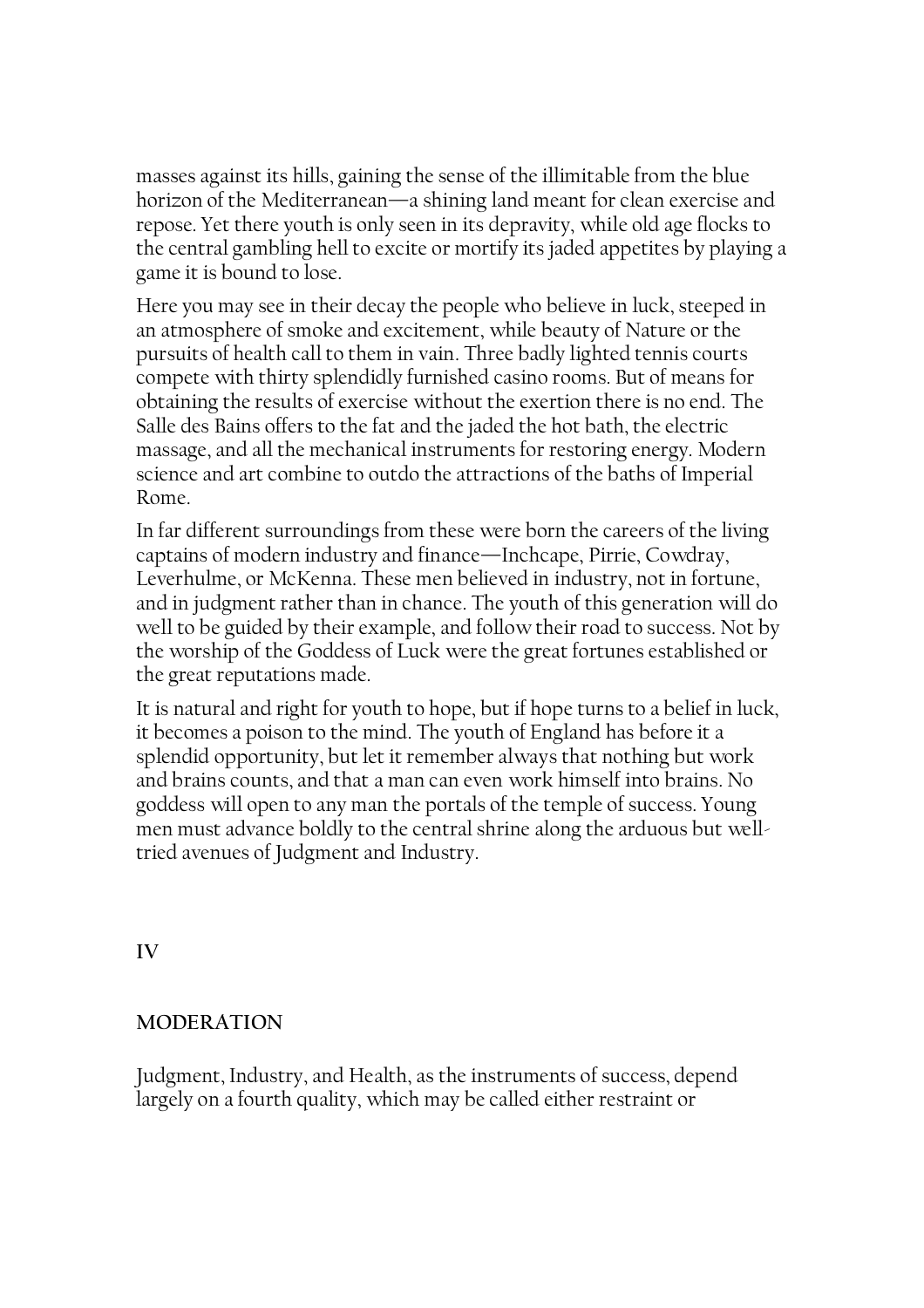moderation. The successful men of these arduous days are those who control themselves strictly.

Those who are learned in the past may point out exceptions to this rule. But Charles James Fox or Bolingbroke were only competing with equals in the art of genteel debauchery. Their habits were those of their competitors. They were not fighting men who safeguarded their health and kept a cool head in the morning. It is impossible to imagine to-day a leader of the Opposition who, after a night of gambling at faro, would go down without a breakfast or a bath to develop an important attack on the Government. The days of the brilliant debauchee are over. Politicians no longer retire for good at forty to nurse the gout. The antagonists that careless genius would have to meet in the modern world would be of sterner stuff.

The modern men of action realise that a sacrifice of health is a sacrifice of years—and that every year is of value. They protect their constitutions as the final bulwark against the assault of the enemy. A man without a digestion is likely to be a man without a heart. Political and financial courage spring as much from the nerves or the stomach as from the brain. And without courage no politician or business man is worth anything. Moderation is, therefore, the secret of success.

And, above all, I would urge on ambitious youth the absolute necessity of moderation in alcohol. I am the last man in the world to be in favour of the regulation of the social habits of the people by law. Here every man should be his own controller and law-giver. But this much is certain: no man can achieve success who is not strict with himself in this matter; nor is it a bad thing for an aspiring man of business to be a teetotaller.

Take the case of the Prime Minister. No man is more careful of himself. He sips a single glass of burgundy at dinner for the obvious reason that he enjoys it, and not because it might stimulate his activities. He has given up the use of tobacco. Bolingbroke as a master of manoeuvres would have had a poor chance against him. For Bolingbroke lost his nerve in the final disaster, whereas the Prime Minister could always be trusted to have all his wits and courage about him. Mr. Lloyd George is regarded as a man riding the storm of politics with nerves to drive him on. No view could be more untrue. In the very worst days of the war in 1916 he could be discovered at the War Office taking his ten minutes' nap with his feet up on a chair and discarded newspapers lying like the débris of a battle-field about him. It would be charitable to suppose that he had fallen asleep before he had read his newspapers! He even takes his golf in very moderate doses. We are often told that he needs a prolonged holiday, but somewhere in his youth he finds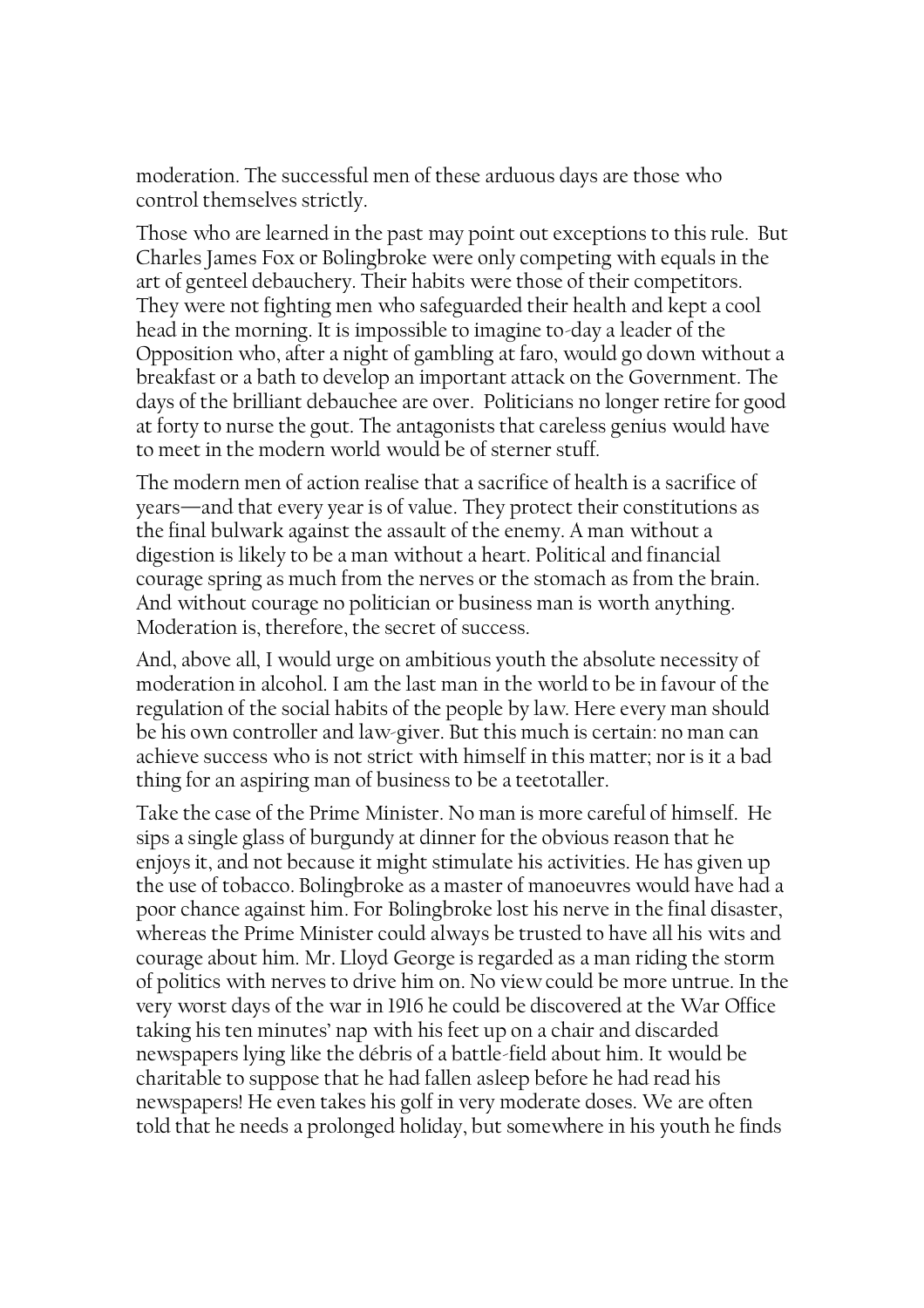inexhaustible reserves of power which he conserves into his middle age. In this way he has found the secret of his temporary Empire. It is for this reason that the man in command is never too busy to see a caller who has the urgency of vital business at his back.

The Ex-Leader of the Conservative Party, Mr. Bonar Law, however much he may differ from the Premier in many aspects of his temperament, also finds the foundation of his judgment in exercise and caution. As a player of games he is rather poor, but makes up in enthusiasm for tennis what he lacks in skill. His habits are almost ascetic in their rigour. He drinks nothing, and the finest dinner a cook ever conceived would be wasted on him. A single course of the plainest food suffices his appetite, and he grows manifestly uneasy when faced with a long meal. His pipe, his one relaxation, never far absent, seems to draw him with a magic attraction. As it was, his physical resources stood perhaps the greatest strain that has been imposed on any public man in our time. From the moment when he joined the first Coalition Government in 1915 to the day when he laid down office in 1921 he was beset by cares and immersed in labours which would have overwhelmed almost any other man. Neither this nor succeeding Coalition Governments were popular with a great section of his Conservative followers, and to the task of taking decisions on the war was added the constant and irritating necessity of keeping his own supporters in line with the administration. In 1916 he had to take the vital decision which displaced Mr. Asquith in favour of Mr. Lloyd George, and during the latter's Premiership he had to suffer the strain of constantly accommodating himself, out of a feeling of personal loyalty, to methods which were not congenial to his own nature. In the face of all these stresses he never would take a holiday, and nothing except the rigid moderation of his life enabled him to keep the cool penetration of his judgment intact and his physical vigour going during those six terrible years.

The Lord Chancellor might appear to be an exception to the rule. This is very far from being the case. It is true that his temperament knows no mean either in work or play. One of the most successful speeches he ever delivered in the House of Commons was the fruit of a day of violent exercise, followed by a night of preparation, with a wet towel tied round the head. And yet he appeared perfectly fresh; he has the priceless asset of the most marvellous constitution in the British Empire. Kipling's poem on France suggests an adaptation to describe the Lord Chancellor:

"Furious in luxury, merciless in toil,

Terrible with strength renewed from a tireless soil."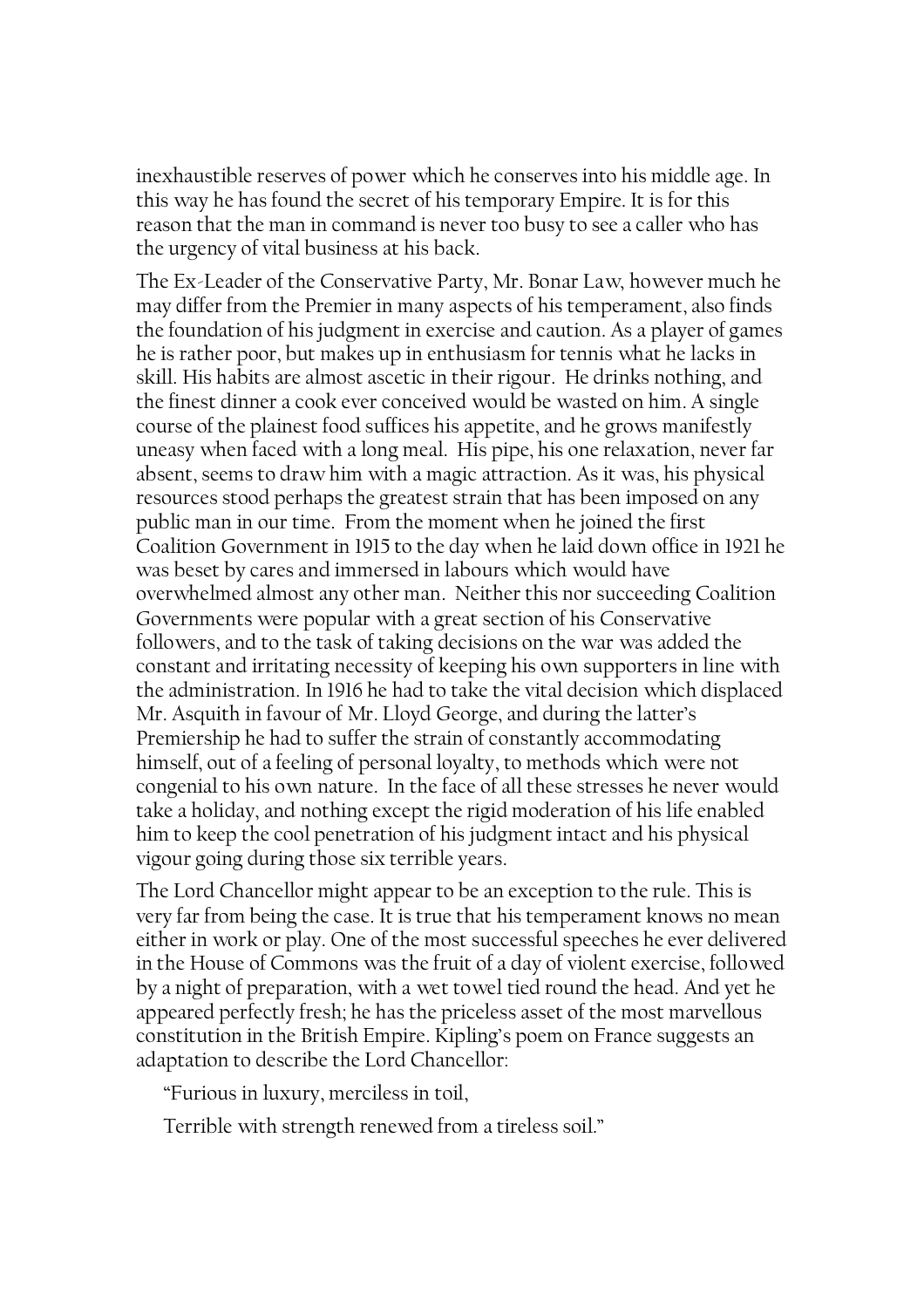No man has spent himself more freely in the hunting-field or works harder to-day at games. Yet, with all this tendency to the extreme of work and play, he is a man of iron resolution and determined self-control. Although the most formidable enemy of the Pussyfooters and the most powerful protector of freedom in the social habits of the people that the Cabinet contains, he is, like Mr. Bonar Law, a teetotaler. It is this capacity for governing himself which is pointing upwards to still greater heights of power.

Mr. McKenna is, perhaps, the most striking instance of what determination can achieve in the way of health and physique. His rowing Blue was the simple and direct result of taking pains—in the form of a rowing dummy in which he practised in his own rooms. The achievement was typical of a career which has in its dual success no parallel in modern life. There have been many Chancellors of the Exchequer and many big men in the City. That a man, after forcing his way to the front in politics, should transfer his activities to the City and become in a short four years its most commanding figure is unheard of. And Mr. McKenna had the misfortune to enter public life with the handicap of a stutter. He set himself to cure it by reading Burke aloud to his family, and he cured it. He was then told by his political friends that he spoke too quickly to be effective. He cured himself of this defect too, by rehearsing his speeches to a time machine—an ordinary stop-watch, not one of the H.G. Wells' variety. Indeed, if any man can be said to have "made himself," it is Mr. McKenna. He bridges the gulf between politics and the City, and brings one to a final instance of the purely business man.

Mr. Gordon Selfridge is an exemplar of the simple life practical in the midst of unbounded success. He goes to his office every morning regularly at nine o'clock. In the midst of opulence he eats a frugal lunch in a room which supplies the one thing of which he is avaricious—big windows and plenty of fresh air. For light and air spell for him, as for the rest of us, health and sound judgment. He possesses, indeed, one terrible and hidden secret—a kind of baron's castle somewhere in the heart of South England, where he may retire beyond the pursuit of King or people, and hurl his defiance from its walls to all the intruders which threaten the balance of the mind. No one has yet discovered this castle, for it exists only on paper. When Mr. Gordon Selfridge requires mental relaxation, he may be found poring over the plans which are to be the basis of this fairy edifice. Moat and parapet, tower, dungeon, and drawbridge, are all there, only awaiting the Mason of the future to translate them into actuality. But the success of Mr. Selfridge lies in his frugality, and not in his dreams. One can afford to have a castle in Spain when one possesses the money to pay for it.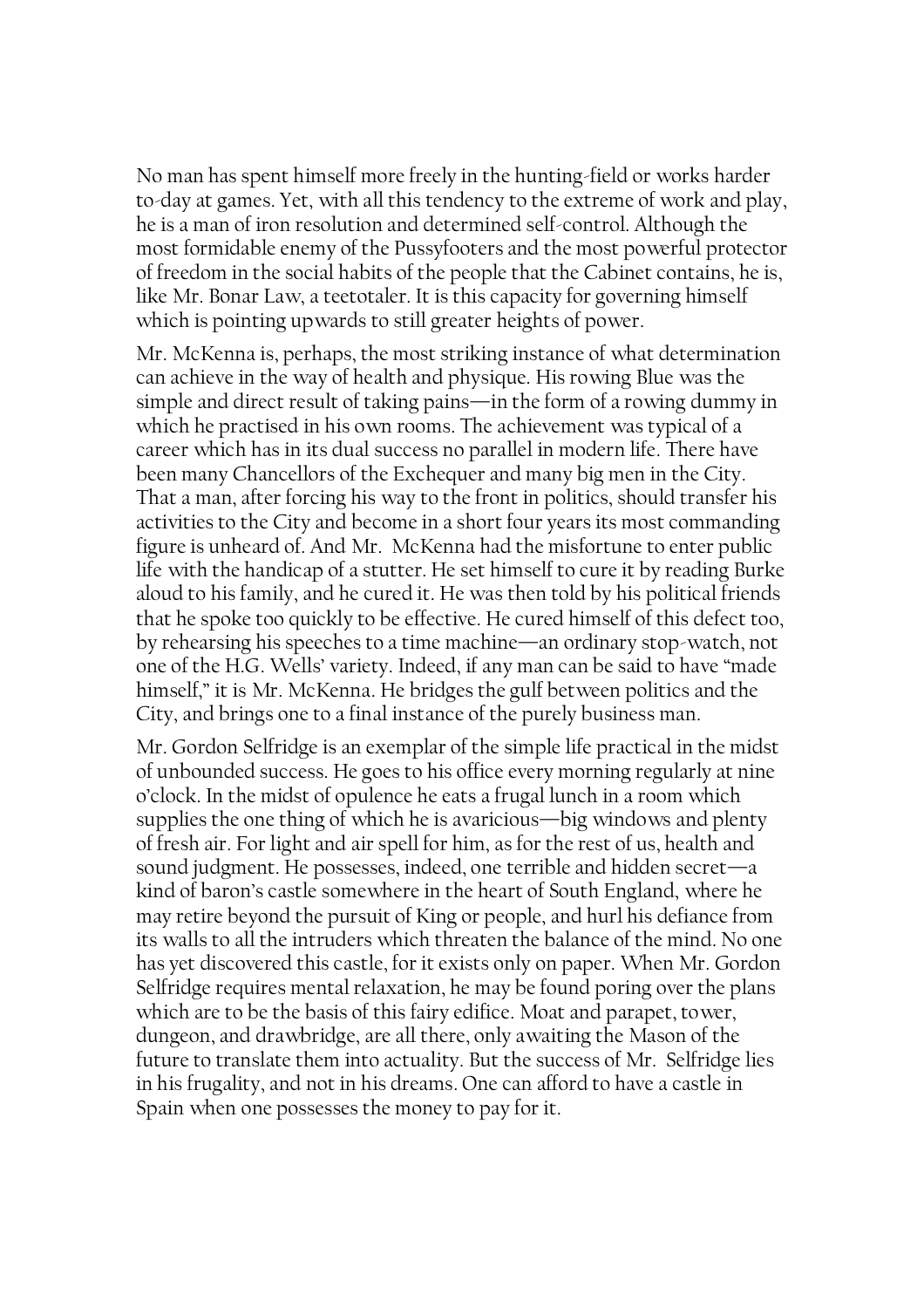It is the complexity of modern life which enforces moderation. Science has created vast populations and huge industries, and also given the means by which single minds can direct them. Invention gives these gifts, and compels man to use them. Man is as much the slave as the master of the machine, as he turns to the telephone or the telegram. In this fierce turmoil of the modern world he can only keep his judgment intact, his nerves sound, and his mind secure by the process of self-discipline, which may be equally defined as restraint, control, or moderation. This is the price which must be paid for the gifts the gods confer.

## V

# **MONEY**

Many serious letters and a half-humorous criticism in Punch suggest that I am to be regarded as the apostle of a pure materialism. That is not so. I quite recognise the existence of other ambitions in the walks of Art, Religion, or Literature. But at the very outset I confined the scope of my advice to those who wish to triumph in practical affairs. I am talking to the young men who want to succeed in business and to build up a new nation. Criticism based on any other conception of my purpose is a spent shaft.

Money—the word has a magical sound. It conjures up before the vision some kind of enchanted paradise where to wish is to have—Aladdin's lamp brought down to earth.

Yet in reality money carries with it only two qualities of value: the character it creates in the making; the self-expression of the individuality in the use of it, when once it has been made. The art of making money implies all those qualities—resolution, concentration, economy, self-control—which make for success and happiness. The power of using it makes a man who has become the captain of his own soul in the process of its acquirement also the master of the circumstances which surround him. He can shape his immediate world to his own liking. Apart from these two faculties, character in acquirement, power in use, money has little value, and is just as likely to be a curse as a blessing. For this reason the money master will care little for leaving vast wealth to his descendants. He knows that they would be better men for going down stripped into the struggle, with no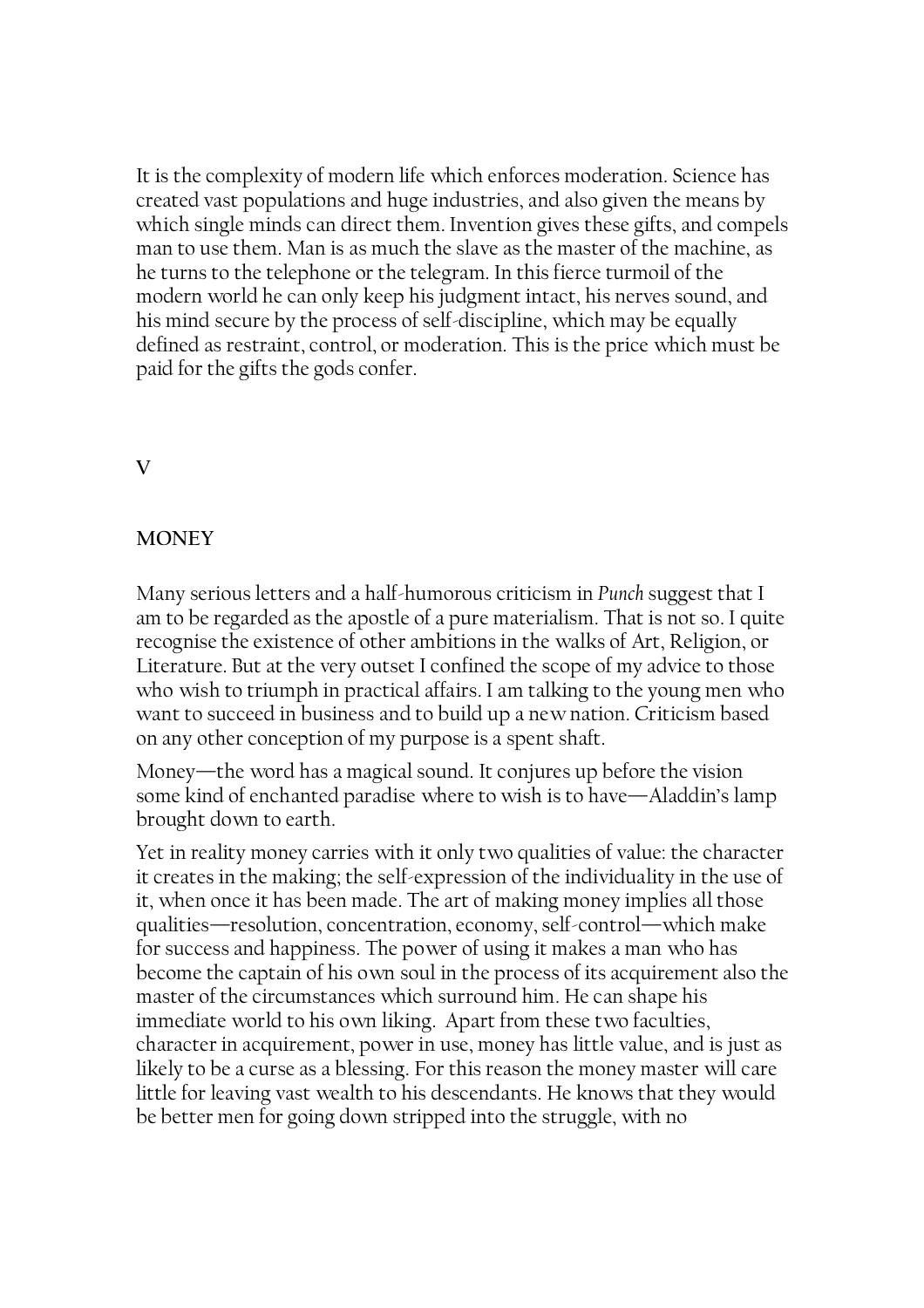inheritance but that of brains and character. Wealth without either the wish, the brains, or the power to use it is too often the medium through which men pamper the flesh with good living, and the mind with inanity, until death, operating through the liver, hurries the fortunate youth into an early grave. The inheritance tax should have no terrors for the millionaire.

The value of money is, therefore, first in the striving for it and then in the use of it. The ambition itself is a fine one—but how is it to be achieved?

I would lay down certain definite rules for the guidance of the young man who, starting with small things, is determined to go on to great ones:

1. The first key which opens the door of success is the trading instinct, the knowledge and sense of the real value of any article. Without it a man need not trouble to enter business at all, but if he possesses it even in a rudimentary form he can cultivate it in the early days when the mind is still plastic, until it develops beyond all recognition. When I was a boy I knew the value in exchange of every marble in my village, and this practice of valuing became a subconscious habit until, so long as I remained in business, I always had an intuitive perception of the real and not the face value of any article.

The young man who will walk through life developing the capacity for determining values, and then correcting his judgments by his information, is the man who will succeed in business.

- 2. But supposing that a young man has acquired this sense of values, he may yet ruin himself before he comes to the fruition of his talent if he will not practise economy. By economy I mean the economic conduct of his business. Examine your profit and loss account before you go out to conquer the financial world, and then go out for conquest—if the account justifies the enterprise. Too many men spend their time in laying down "pipe-lines" for future profits which may not arrive or only arrive for some newcomer who has taken over the business. There is nothing like sticking to one line of business until you have mastered it. A man who has learned how to conduct a single industry at a profit has conquered the obstacles which stand in the way of success in the larger world of enterprise.
- 3. Do not try to cut with too wide a swath. This last rule is the most important of all. Many promising young men have fallen into ruin from the neglect of this simple principle. It is so easy for premature ambition to launch men out into daring schemes for which they have neither the resources nor the experience. Acquire the knowledge of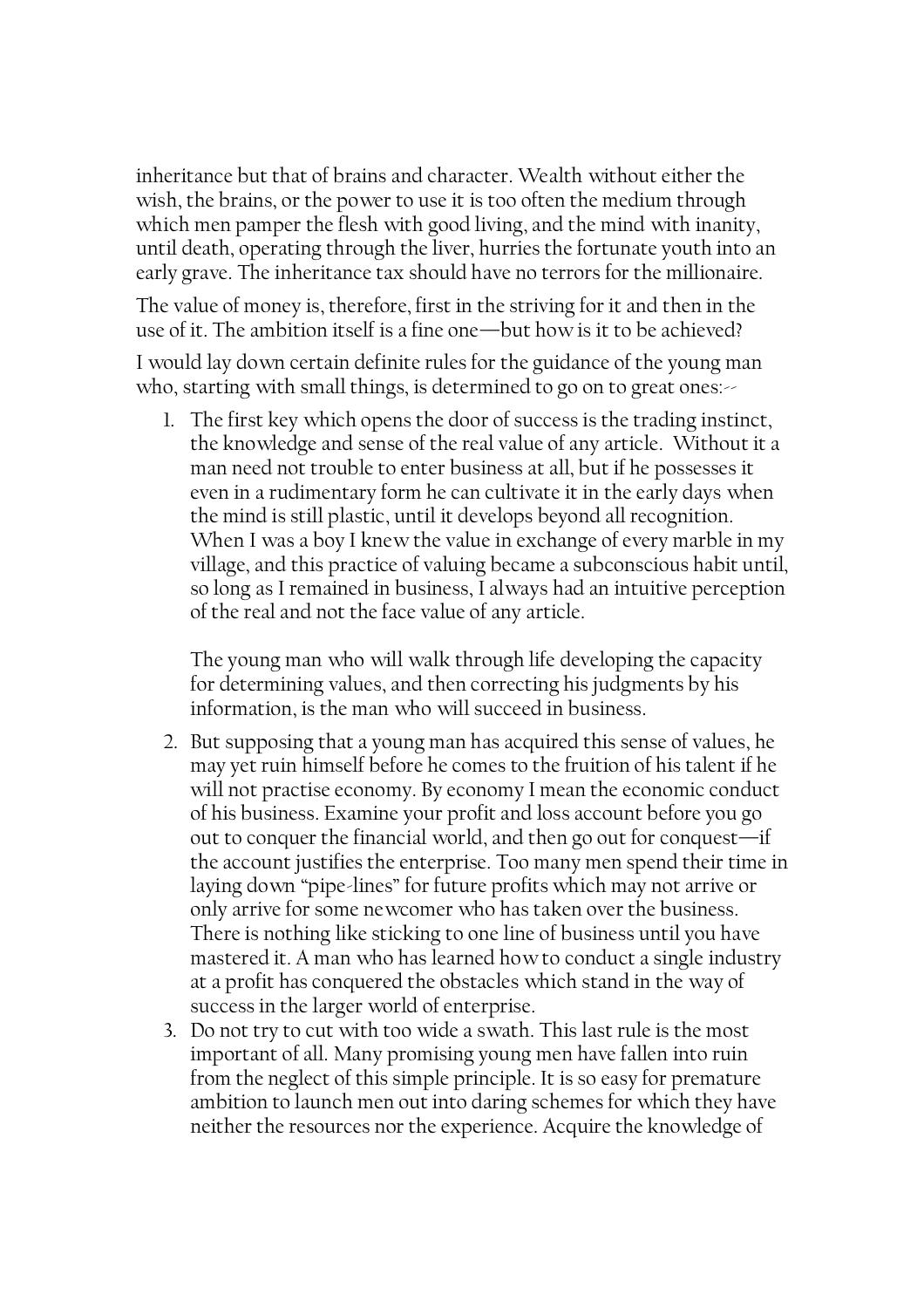values, practise economy, and learn to read the minds of men, and your technique will then be perfected and ready for use on wider fields. The instinct for values, the habit of economy, the technique of business, are only three forms of the supreme quality of that judgment which is success.

For these reasons it is the first £10,000 which counts. There is the real struggle, the test of character, and the warranty of success. Youth and strength are given us to use in that first struggle, and a man must feel those early deals right down to the pit of his stomach if he is going to be a great man of business. They must shake the very fibre of his being as the conception of a great picture shakes an artist. But the first ten thousand made, he can advance with greater freedom and take affairs in his stride. He will have the confidence of experience, and can paint with a big brush because all the details of affairs are now familiar to his mentality. With this assured technique nothing will check the career. "Why," says the innkeeper in an adaptation from Bernard Shaw's sketch of Napoleon in Italy, "conquering countries is like folding a tablecloth. Once the first fold is made, the rest is easy. Conquer one, conquer all."

Such in effect is the career of the great captains of industry. Yet the man who attains, by the practice of these rules, a great fortune, may fail of real achievement and happiness. He may not be able to recognise that the qualities of the aspirant are not exactly the qualities of the man who has arrived. The sense of general responsibility must supersede the spirit of private adventure.

The stability of credit becomes the watchword of high finance. Thus the great money master will not believe that periods of depression are of necessity ruinous. It is true that no great profits will be made in such years of depression. But the lean years will not last for ever. Industry during the period of deflation goes through a process like that of an over-fat man taking a Turkish bath. The extravagances are eliminated, new invention and energy spring up to meet the call of necessity, and when the boom years come again it finds industry, like a highly trained athlete, ready to pour out the goods and pay the wages. Economic methods are nurtured by depression.

But when all has been said and done, the sceptic may still question us. Is the capacity to make money something to be desired and striven for, something worth having in the character, some proof of ability in the mind? The answer is "Yes."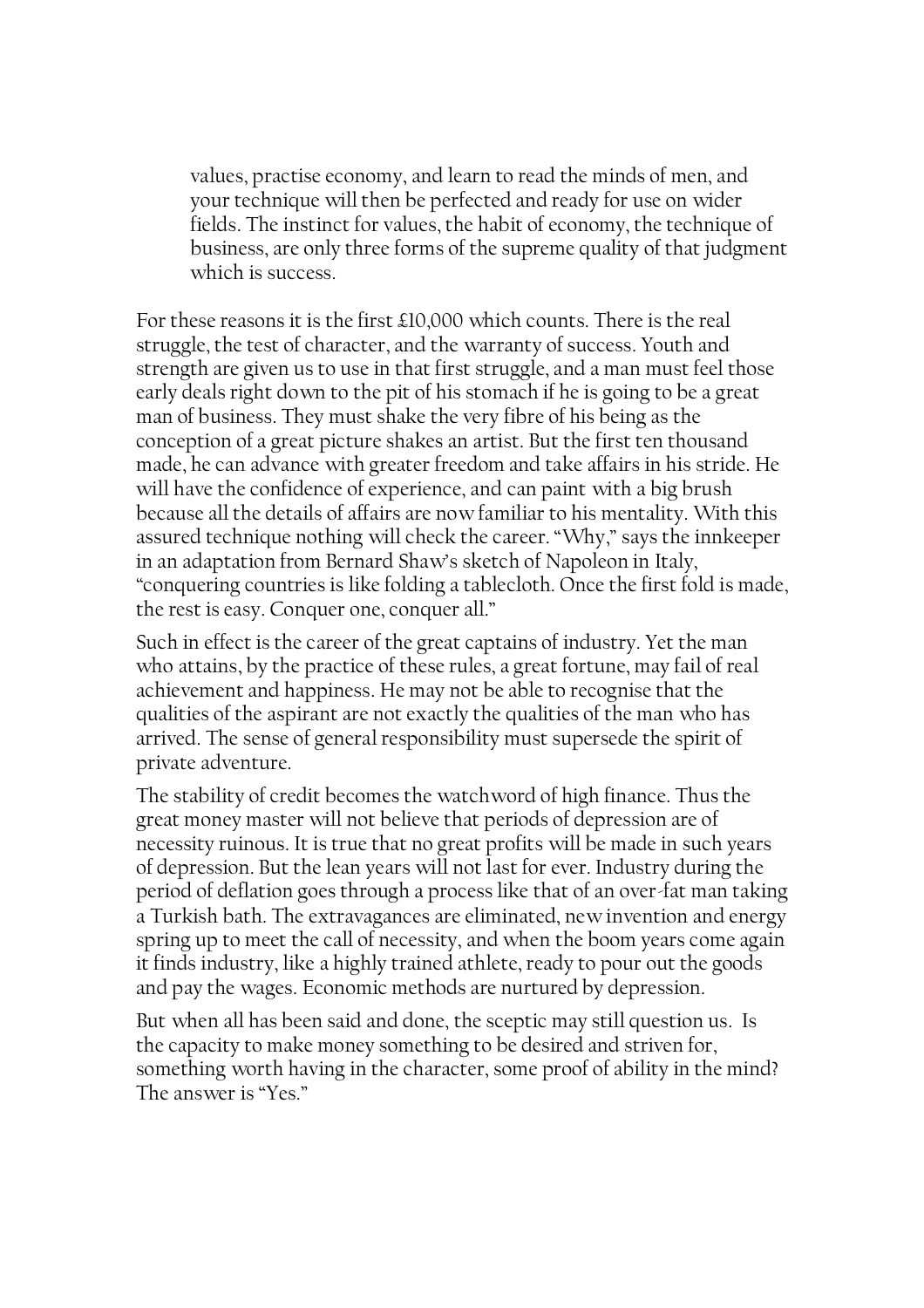Money which is striven for brings with it the real qualities in life. Here are the counters which mark character and brains. The money brain is, in the modern world, the supreme brain. Why? Because that which the greatest number of men strive for will produce the fiercest competition of intellect. Politics are for the few; they are a game, a fancy, or an inheritance. Leaving out the man of genius who flares out, perhaps, once or twice in a century, the amount of ability which enables a man to cut a very respectable figure in a Cabinet is extraordinarily low, compared with that demanded in the world of industry and finance. The politician will never believe this, but it is so.

The battles of the market-place are real duels, on which realities of life and death and fortune or poverty and even of fame depend. Here men fight with a precipice behind them, not a pension of £2,000 a year. The young men who go down into that press must win their spurs by no man's favour. But youth can triumph; it has the resolution when the mind is still plastic to gain that judgment which experience gives.

My advice to the young men of to-day is simply this: Money is nothing but the fruit of resolution and intellect applied to the affairs of the world. To an unshakable resolution fortune will oppose no bar.

VI

#### EDUCATION

A great number of letters have reached me from young men who seem to think that the road to success is barred to them owing to defects in their education. To them I would send this message:

Never believe that success cannot come your way because you have not been educated in the orthodox and regular fashion.

The nineteenth century made a god of education, and its eminent men placed learning as the foremost influence in life.

I am bold enough to dissent, if by education is meant a course of study imposed from without. Indeed, such a course may be a hindrance rather than a help to a man entering on a business career. No young man on the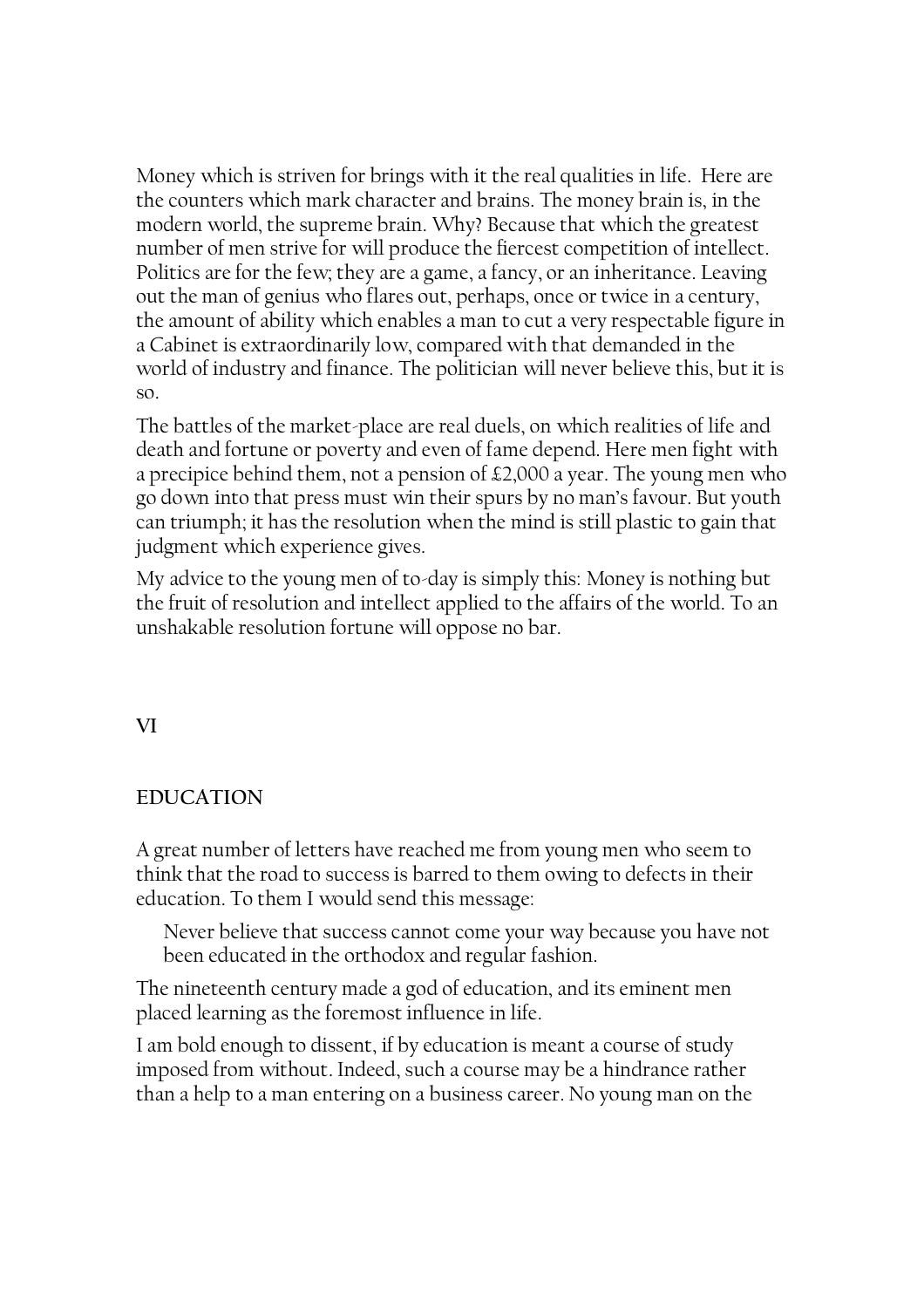verge of life ought to be in the least discouraged by the fact that he is not stamped with the hall mark of Oxford or Cambridge.

Possibly, indeed, he has escaped a grave danger; for if, in the impressionable period of youth, attention is given to one kind of knowledge, it may very likely be withdrawn from another. A life of sheltered study does not allow a boy to learn the hard facts of the world—and business is concerned with reality. The truth is that education is the fruit of temperament, not success the fruit of education. What a man draws into himself by his own natural volition is what counts, because it becomes a living part of himself. I will make one exception in my own case—the Shorter Catechism, which was acquired by compulsion and yet remains with me.

My own education was of a most rudimentary description. It will be difficult for the modern English mind to grasp the parish of Newcastle, New Brunswick, in the 'eighties—sparse patches of cultivation surrounded by the virgin forest and broken by the rush of an immense river. For half the year the land is in the iron grip of snow and frost, and the Miramichi is frozen right down to its estuary—so that "the rain is turned to a white dust, and the sea to a great green stone."

It was the seasons which decided my compulsory education. In the winter I attended school because it was warm inside, and in the summer I spent my time in the woods because it was warm outside.

Perhaps the most remarkable instance of what self-education can do is to be found in the achievements of Mr. J.L. Garvin. He received no formal education at all in the public school or university sense, and he began to work for his living at an early age. Yet, not only is he, perhaps, the most eminent of living journalists, but his knowledge of books is, if not more profound than that of any other man in England, certainly wider in range, for it is not limited to any country or language. By his own unaided efforts he has gained not only knowledge, but style and judgment. To listen to his talk on literature is not merely to yield oneself to the spell of the magician, but to feel that the critic has got his estimate of values right.

Reading, indeed, is the real source both of education and of style. Read what you like, not what somebody else tells you that you ought to like. That reading alone is valuable which becomes part of the reader's own mind and nature, and this can never be the case if the matter is not the result of selfselection, but forced on the student from outside.

Read anything and read everything—just as a man with a sound digestion and a good appetite eats largely and indifferently of all that is set before him.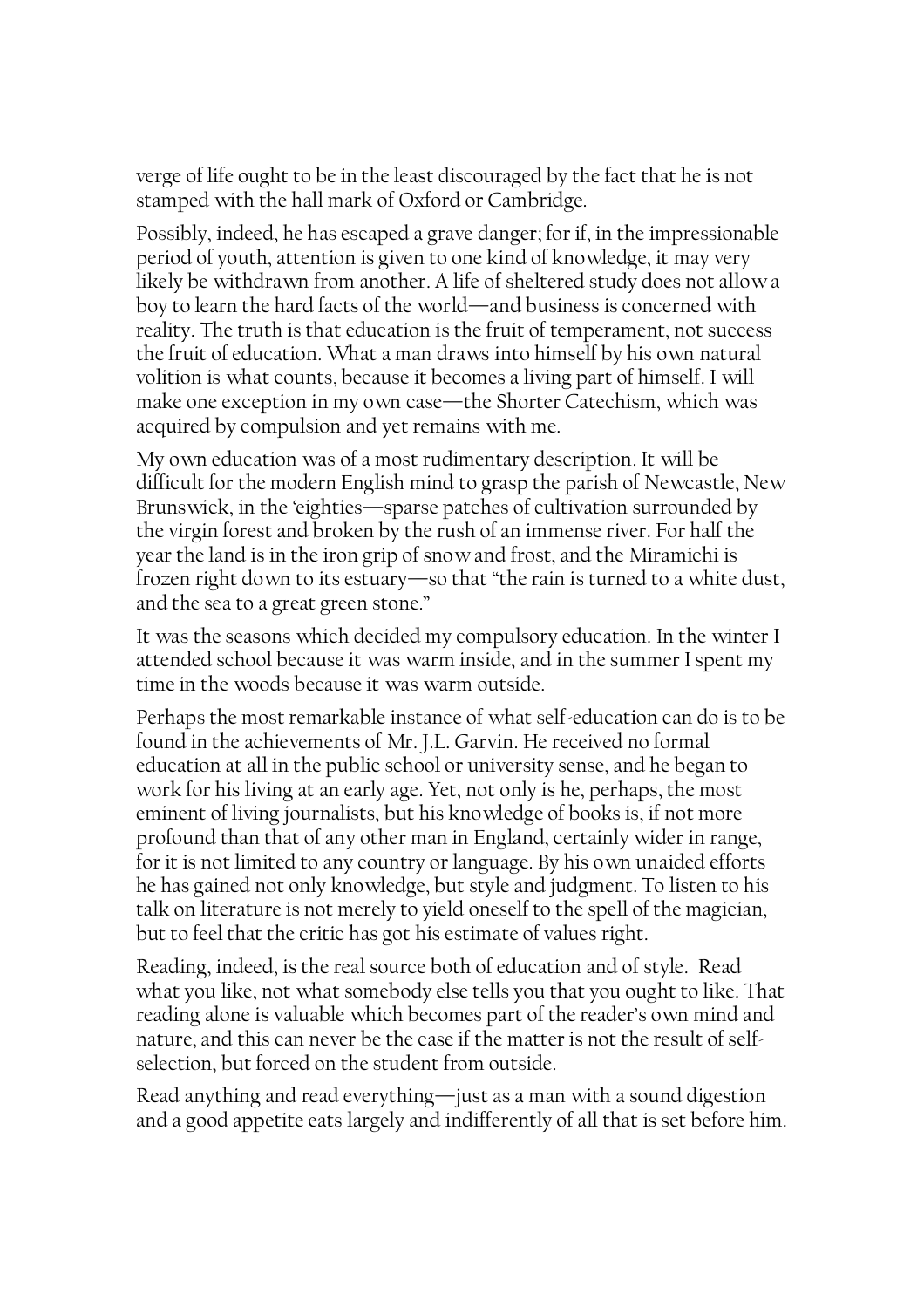The process of selection and rejection, or, in other words, of taste, will come best and naturally to any man who has the right kind of brains in his head. Some books he will throw away; others he will read over and over again. My education owes much to Scott and Stevenson, stealthily removed from my father's library and read in the hayloft when I should have been in school.

As a partiality for the right kind of literature grows on a man he is unconsciously forming his mind and his taste and his style, and by a natural impulse and no forced growth the whole world of letters is his.

There are, of course, in addition, certain special branches of education needing teaching which are of particular value to the business life.

Foremost among these are mathematics and foreign languages. It is not suggested that a knowledge of the higher mathematics is essential to a successful career; none the less it is true that the type of mind which takes readily to mathematics is the kind which succeeds in the realm of industry and finance.

One of the things I regret is that my business career was shaped on a continent which speaks one single language for commercial purposes from the Arctic Circle to the Gulf of Mexico. Foreign languages are, therefore, a sealed book to me. But if a man can properly appraise the value of something he does not possess, I would place a knowledge of languages high in the list of acquirements making for success.

But when all is said and done, the real education is the market-place of the street. There the study of character enables the boy of judgment to develop an unholy proficiency in estimating the value of the currency of the realm.

Experiences teaches that no man ought to be downcast in setting out on the adventure of life by a lack of formal knowledge. The Lord Chancellor asked me the other day where I was going to educate one of my sons. When I replied that I had not thought about the matter, and did not care, he was unable to repress his horror.

And yet the real reasons for such indifference are deep rooted in my mind. A boy is master, and the only master, of his fortune. If he wants to succeed in literature, he will read the classics until he obtains by what he draws into himself that kind of instinct which enables him to distinguish between good work and bad, just as the expert with his eyes shut knows the difference between a good and a bad cigar. Neither may be able to give any reason, for the verdict bases on subconscious knowledge, but each will be right when he says, "Here I have written well," or "Here I have smoked badly."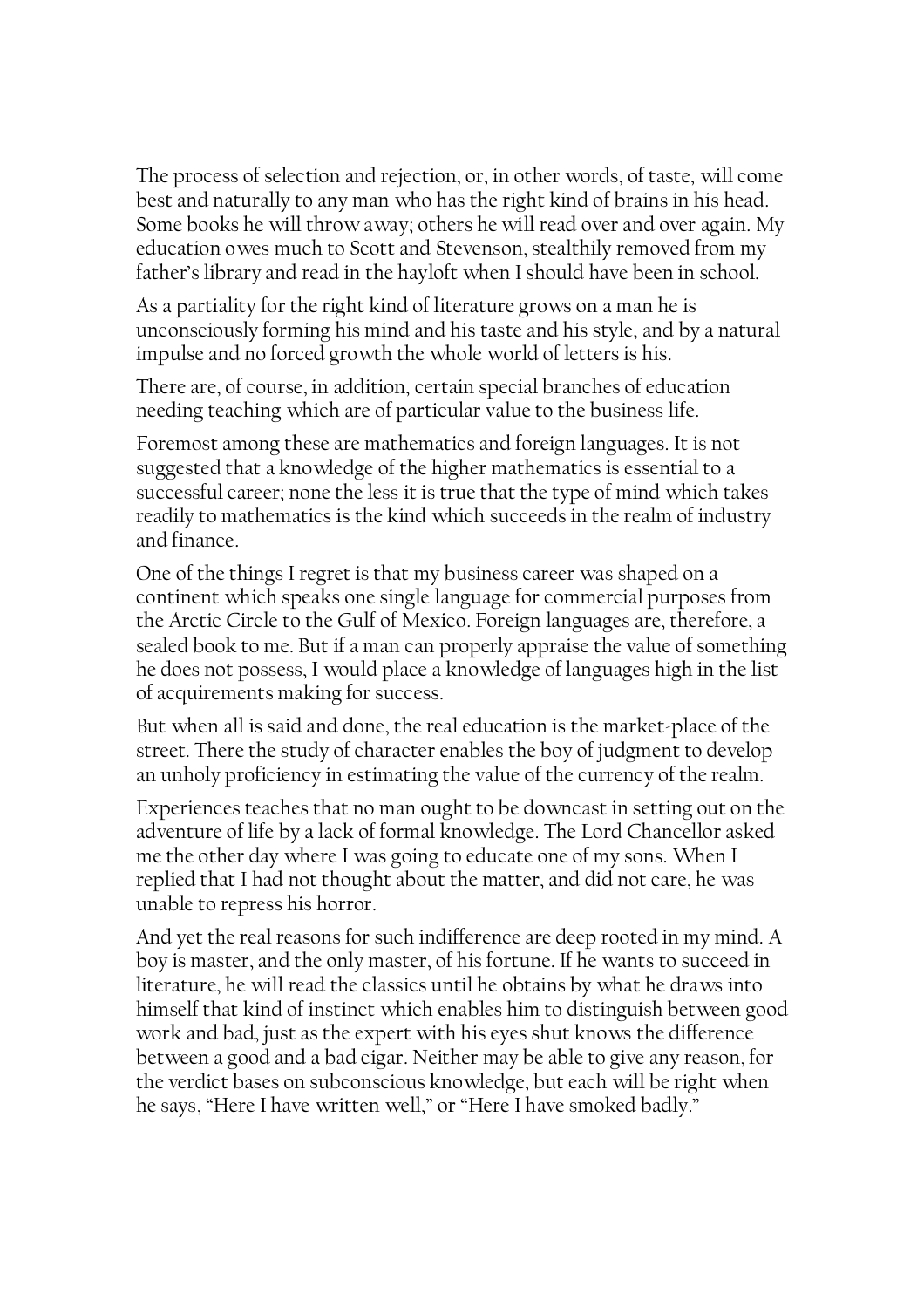The message, therefore, is one of encouragement to the young men of England who are determined to succeed in the affairs of the world, and yet have not been through the mill. The public schools turn out a type—the individual turns out himself. In the hour of action it is probable that the individual will defeat the type. Nothing is of advantage in style except reading for oneself. Nothing is of advantage in the art of learning to know a good cigar but the actual practice of smoking. Nothing is of advantage in business except going in young, liking the game, and buying one's experience.

In a word, man is the creator and not the sport of his fate. He can triumph over his upbringing and, what is more, over himself.

# VII

# ARROGANCE

What is arrogance? To begin with, it is the besetting sin of young men who have begun to prosper by their own exertions in the affairs of the world. It is not pride, which is a more or less just estimate of one's own power and responsibilities. It is not vanity or conceit, which consists in pluming oneself exactly on the qualities one does not possess. Arrogance is in essence something of far tougher fibre than conceit. It is the sense of ability and power run riot; the feeling that the world is an oyster, and that in opening its rough edges there is no need to care a jot for the interests or susceptibilities of others.

A young man who has surmounted his education, gone out into the world on his own account, and made some progress in business, is the ready prey of the bacillus of arrogance. He does not yet know enough of life to realise the price he will have to pay in the future for the brusqueness of his manner or the abruptness of his proceedings. He may even fancy that it is only necessary to be as rude as Napoleon to acquire all the gifts of the Emperor. This conception is altogether false, though it may be pardoned to youth in the first rush of success.

The unfortunate point is that in everyday life the older men will not in practice confer this pardon. They are annoyed by the presumption the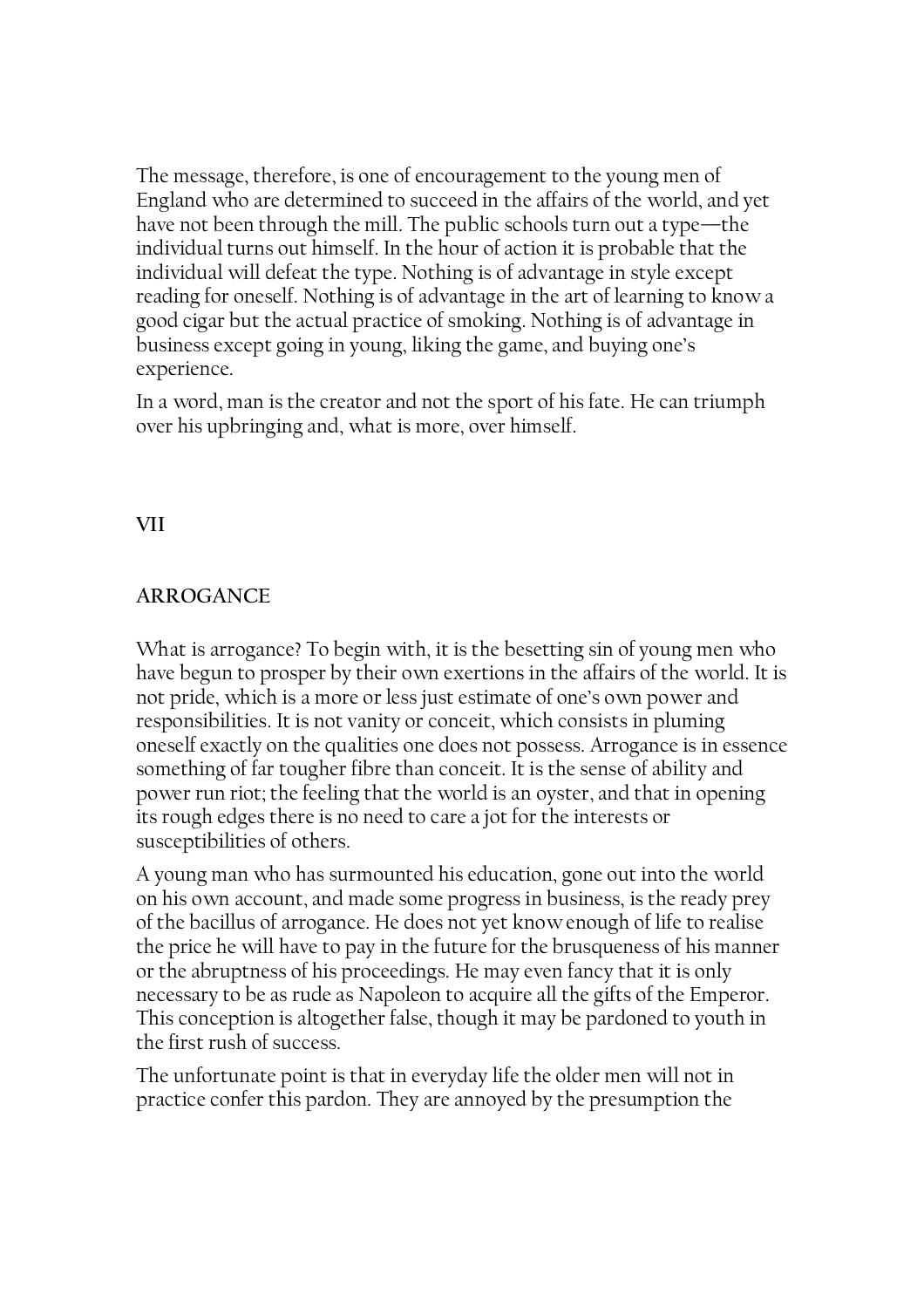newcomer displays, and they visit their wrath on him, not only at the time of the offence, but for years afterwards.

At the moment this attitude of criticism and hostility the masters of the field show to the aspirant may not be without its advantages if it teaches him that justice, moderation, and courtesy are qualities which still possess merits even for the rising young man. If so, we may thank Heaven even for our enemies.

The usual prophecy for curbing arrogant youth on these occasions is the sure prediction that he will come a smash. As a matter of fact, it is extraordinarily rare for a man who has conquered the initial difficulties of success in money-making, if his work is honest, to come to disaster. None the less, if the young man hears these "ancestral voices prophesying war," and shivers a little in his bed at night, he will be none the worse for the cold douche of doubt and enmity.

Indeed, so long as youth keeps its head it will be the better for the successive hurdles which obstructive age, or even middle-age, puts in its path. A few stumbles will teach it care in approaching the next jump.

The only real cure for arrogance is a check—not an absolute failure. For complete disaster is as likely to breed the arrogance of despair as supreme triumph is to breed the arrogance of invincibility. A set-back is the best cure for arrogance.

It would be a false assumption to suppose that temporary humiliations or mistakes can rid one definitely and finally of the vice I am describing. Arrogance seems too closely knit into the very fibre of early success. The firsthand experience of youth is not sufficient to effect the cure—and it may be that no years and no experience will purge the mind of this natural tendency. When Pitt publicly announced at twenty-three that he would never take anything less than Cabinet rank he was undoubtedly arrogant. He became Premier at twenty-four. But age and experience moderated his supreme haughtiness, leaving at the end a residue of pure self-confidence which enabled him to bear up against blow after blow in the effort to save the State.

Arrogance, tempered by experience and defeat, may thus produce in the end the most effective type of character. But it seems a pity that youth should suffer so much in the aftermath while it learns the necessary lessons. But will youth listen to the advice of middle-age?

For every man youth tramples on in the arrogance of his successful career a hundred enemies will spring up to dog with an implacable dislike the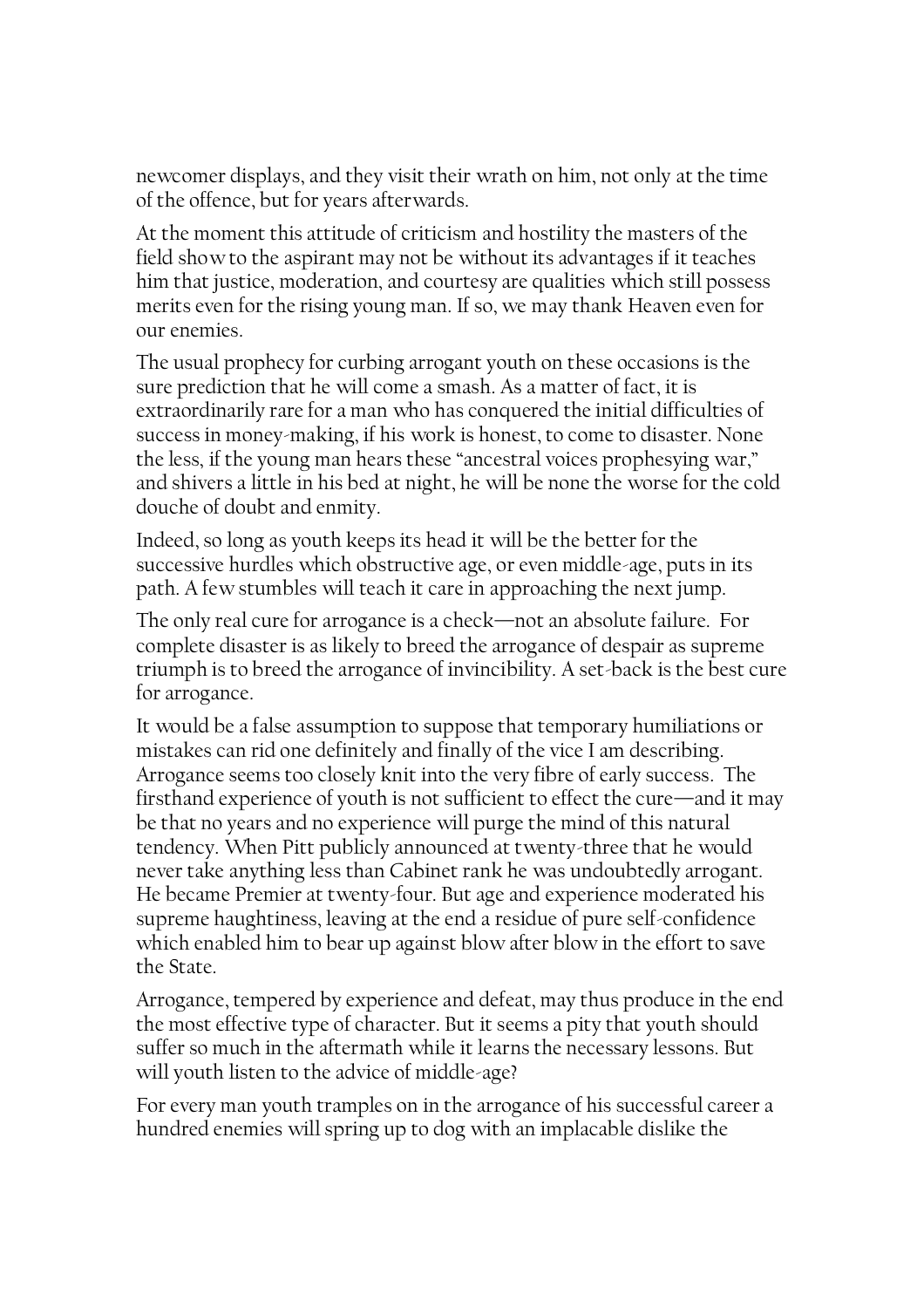middle of his life. A fault of manner, a deal pressed too hard in equity, the abruptness by which the old gods are tumbled out to make room for the new—all these are treasured up against the successful newcomer. In the very heat of the strife men take no more reckon of these things than of a flesh wound in the middle of a hand-to-hand battle. It is the after recollection on the part of the vanquished that breeds the sullen resentment rankling against the arrogance of the conqueror. Years afterwards, when all these things seem to have passed away, and the very recollection of them is dim in the mind of the young man, he will suddenly be struck by an unlooked-for blow dealt from a strange or even a friendly quarter. He will stagger, as though hit from behind with a stone, and exclaim, "Why did this man hit me suddenly from the dark?" Then searching back in the chamber of his mind he will remember some long past act of arrogance—conceived of at the time merely as an exertion of legitimate power and ability—and he will realise that he is paying in maturity for the indiscretions of his youth.

He may be engaged in some scheme for the benefit of a people or a nation in which there is not the faintest trace of self-interest. He may even be anxious to keep the peace with all men in the pursuit of his aim. But he may yet be compelled to look with sorrow on the wreck of his idea and pay the default for the antagonisms of his youth. It is not, perhaps, in the nature of youth to be prudent. The game seems everything; the penalties either nil or remote. But if prudence was ever vital in the early years, it is in the avoidance of those unnecessary enmities which arrogance brings in its train.

It might be supposed that middle-age was preaching to youth on a sin it had outlived. That is not the case. Unfortunately, arrogance is not confined to any period of life. But in early age it is a tendency at once most easy to forgive and to cure. Carried into later years, with no perception of the fault, it becomes incurable. Worse than that, it usually turns its possessor into a mixture of bore and fool.

Wrapped up in the mantle of his own self-esteem, the sufferer fails to catch the drift of sentiment round him, or to put himself in touch with the opinions of others. His chair in any room is soon surrounded by vacant seats or by patient sufferers. The vice has, in fact, turned inwards, and corroded the mentality. Far better the enemies and the mistakes of youth than this final assault on the fortress of inner calm and happiness within the mind.

The arrogant man can neither be friends with others nor, what is worse still, be friends with himself. The intense concentration on self which the mental habit brings not only disturbs any rational judgment of the values of the outer world, but poisons all sanity, calm, and happiness at the very source of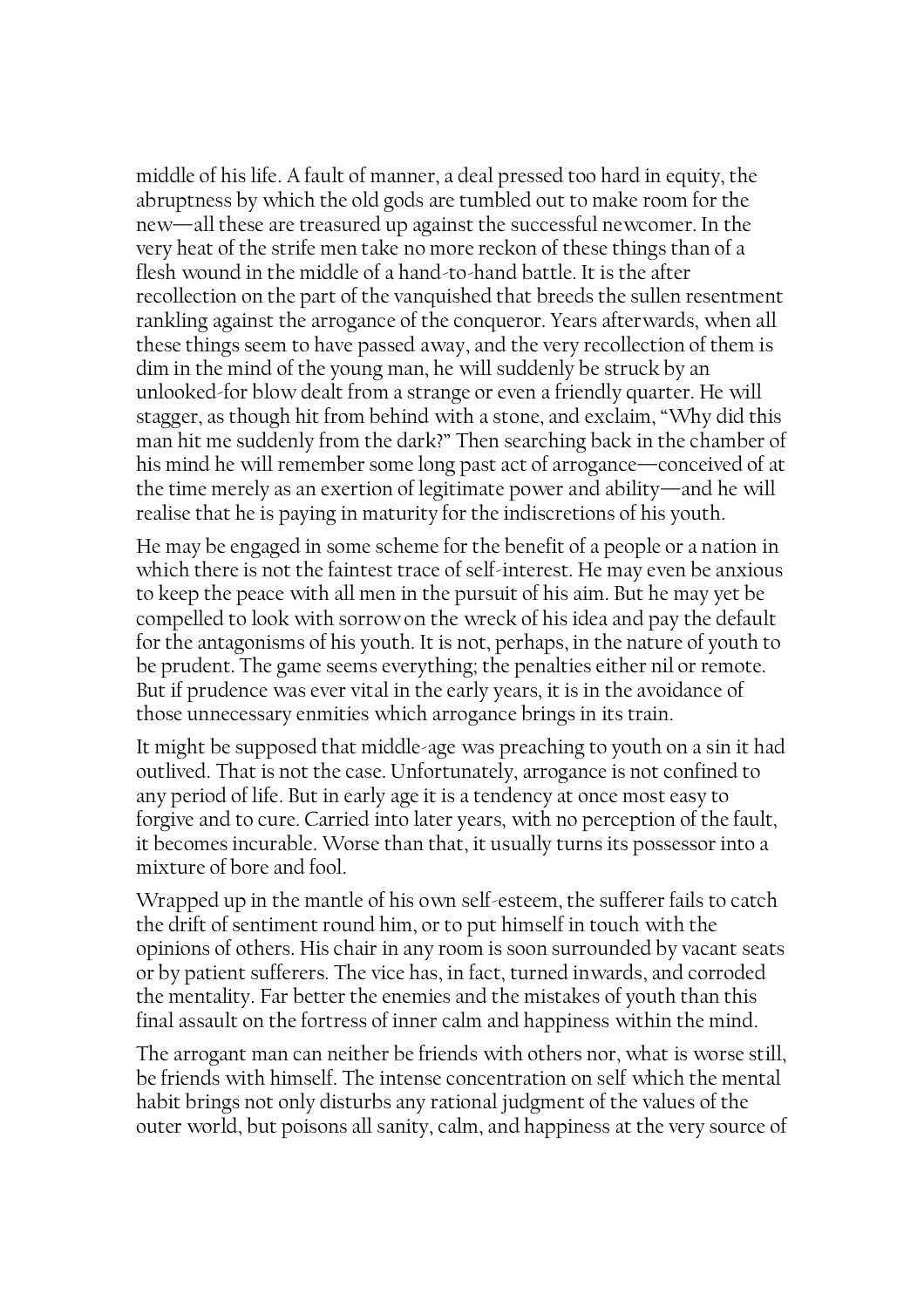being. It is hard to shed arrogance. It is more difficult to be humble. It is worth while to make the attempt.

# **VIII**

# COUR AGE

Courage! It sounds an easy quality to possess, bringing with it the dreams of V.C.s, and bestowing on every man worth the name the power to endure physical danger. But courage in business is a more complex affair. It presupposes a logical dilemma which can only be escaped in the field of practice.

The man who has nothing but courage easily lets this quality turn into mere stubbornness, and a crass obstinacy is as much a hindrance to business success as a moral weakness. Yet to the man who does not possess moral courage the most brilliant abilities may prove utterly useless. There is the folly of resistance and the folly of complaisance. There is the tendency towards eternal compromise and the desire for futile battle. Until the mind of youth has adjusted itself between the two extremes and formed a technique which is not so much independent of either tendency as inclusive of both, youth cannot hope for great success.

The evils which pure stubbornness brings in its train are perfectly clear. Men cling to a business indefinitely in the fond wish that a loss may yet be turned into a profit. They hope on for a better day which their intelligence tells them will never dawn. For this attitude of mind stupidity is a better word than stubbornness, and a far better word than courage. When reason and judgment bid us give up the immediate battle and start afresh on some new line, it is intellectual cowardice, not moral courage, which bids us persevere. This obstinacy is the reverse of the shield of which courage is the shining emblem—for courage in its very essence can never be divorced from judgment.

But it is easy for the character to run to the other extreme. There is a wellknown type of Jewish business man who never succeeds because he is always too ready to compromise before the goal of a transaction has been attained. To such a mind the certainty of half a loaf is always better than the probability of a whole one. One merely mentions the type to accentuate the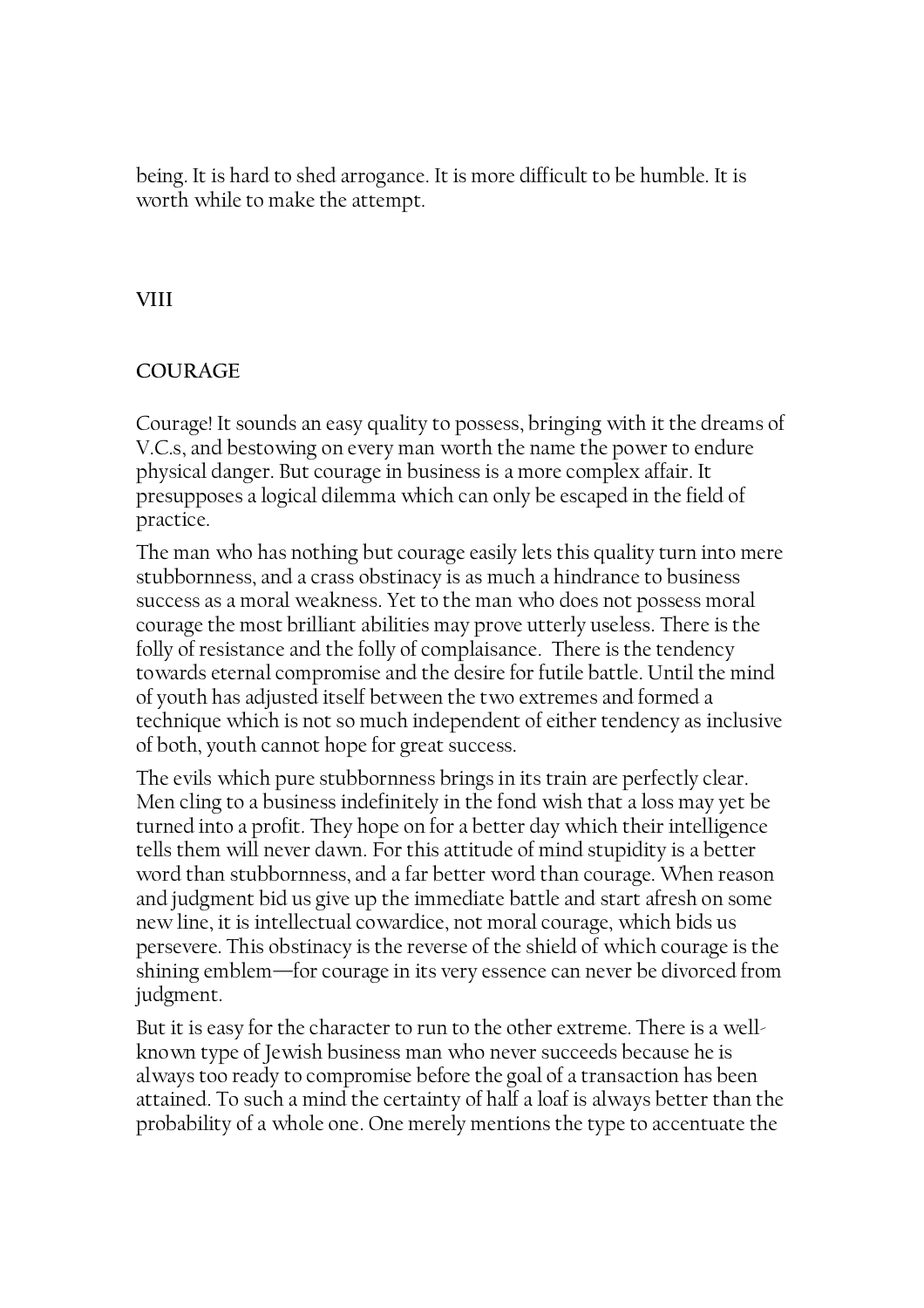paradox. Great affairs above all things require for their successful conduct that class of mind which is eminently sensitive to the drift of events, to the characters or changing views of friends and opponents, to a careful avoidance of that rigidity of standpoint which stamps the doctrinaire or the mule. The mind of success must be receptive and plastic. It must know by the receptivity of its capacities whether it is paddling against the tide or with it.

But it is perfectly clear that this quality in the man of affairs, which is akin to the artistic temperament, may very easily degenerate into mere pliability. Never fight, always negotiate for a remnant of the profits, becomes the rule of life. At each stage in the career the primroses will beckon more attractively towards the bonfire, and the uphill path of contest look more stony and unattractive. In this process the intellect may remain unimpaired, but the moral fibre degenerates.

I once had to make a choice of this nature in the days of my youth when I was forming the Canada Cement Company. One of the concerns offered for sale to the combine was valued at far too high a price. In fact, it was obvious that only by selling it at this over-valuation could its debts be paid. The president of this overvalued concern was connected with the most powerful group of financiers that Canada has ever seen. Their smile would mean fortune to a young man, and their frown ruin to men of lesser position. The loss of including an unproductive concern at an unfair price would have been little to me personally—but it would have saddled the new amalgamated industry and the investors with a liability instead of an asset. It was certainly far easier to be pliable than to be firm. Every kind of private pressure was brought to bear on me to accede to the purchase of the property.

When this failed, all the immense engines for the formation of public opinion which were at the disposal of the opposing forces were directed against me in the form of vulgar abuse. And that attack was very cleverly directed. It made no mention of my refusal to buy a certain mill for the combine at an excessive cost to the shareholding public. On the contrary, those who had failed to induce me to break faith with the investing public appealed to that public to condemn me for forming a Trust.

I am prepared now to confess that I was bitterly hurt and injured by the injustice of these attacks. But I regret nothing. Why? Because these early violent criticisms taught me to treat ferocious onslaughts in later life with complete indifference. A certain kind of purely cynical intelligence would hold that I should have been far wiser to adopt the pliable rôle. But that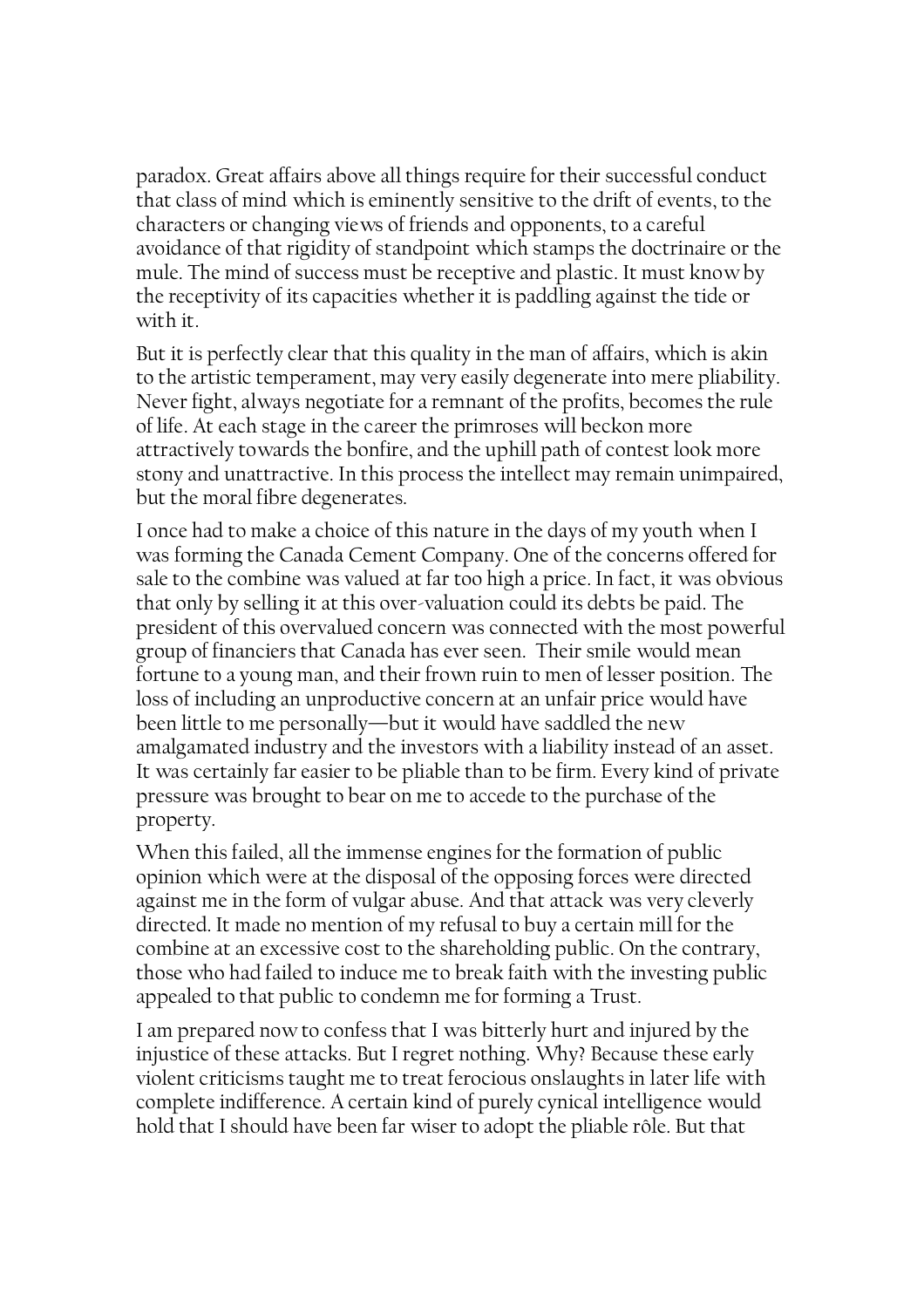innate judgment which dwells in the recesses of the mind tells me that my whole capacity for action in affairs would have been destroyed by the moral collapse of yielding to that threat. Pliability would have become a habit rather than a matter of judgment and will, for fortitude only comes by practice.

Every young man who enters business will at some time or another meet a similar crisis which will determine the bias of his career and dictate his habitual technique in negotiation.

But he may well exclaim, "How do you help me? You say that courage may be stubbornness and even stupidity—and compromise a mere form of cowardice or weakness. Where is the true courage which yet admits of compromise to be found?"

It is the old question: How can firmness be combined with adaptability to circumstances? There is no answer except that the two qualities must be made to run concurrently in the mind. One must be responsive to the world, and yet sensible of one's own personality. It is only the special circumstance of a grave crisis which will put a young man to this crucial test of judgment. The case will have to be judged on its merits, and yet the final decision will affect the whole of his career. But one practical piece of advice can be given. Never bully, and never talk about the whip-hand—it is a word not used in big business.

The view of the intellect often turns towards compromise when the direction of the character is towards battle. Such a conflict of tendencies is most likely to lead to the wise result. The fusion of firmness with a careful weighing of the risks will best attain the real decision which is known as courage. The intellectual judgment will be balanced by the moral side. Any man who could attain this perfect balance between these two parallel sides of his mind would have attained, at a single stroke, all that is required to make him eminent in any walk of life. One regards perfection, but cannot attain it. None the less, it is out of this struggle to combine a sense of proportion with an innate hardihood that true courage is born; and courage is success.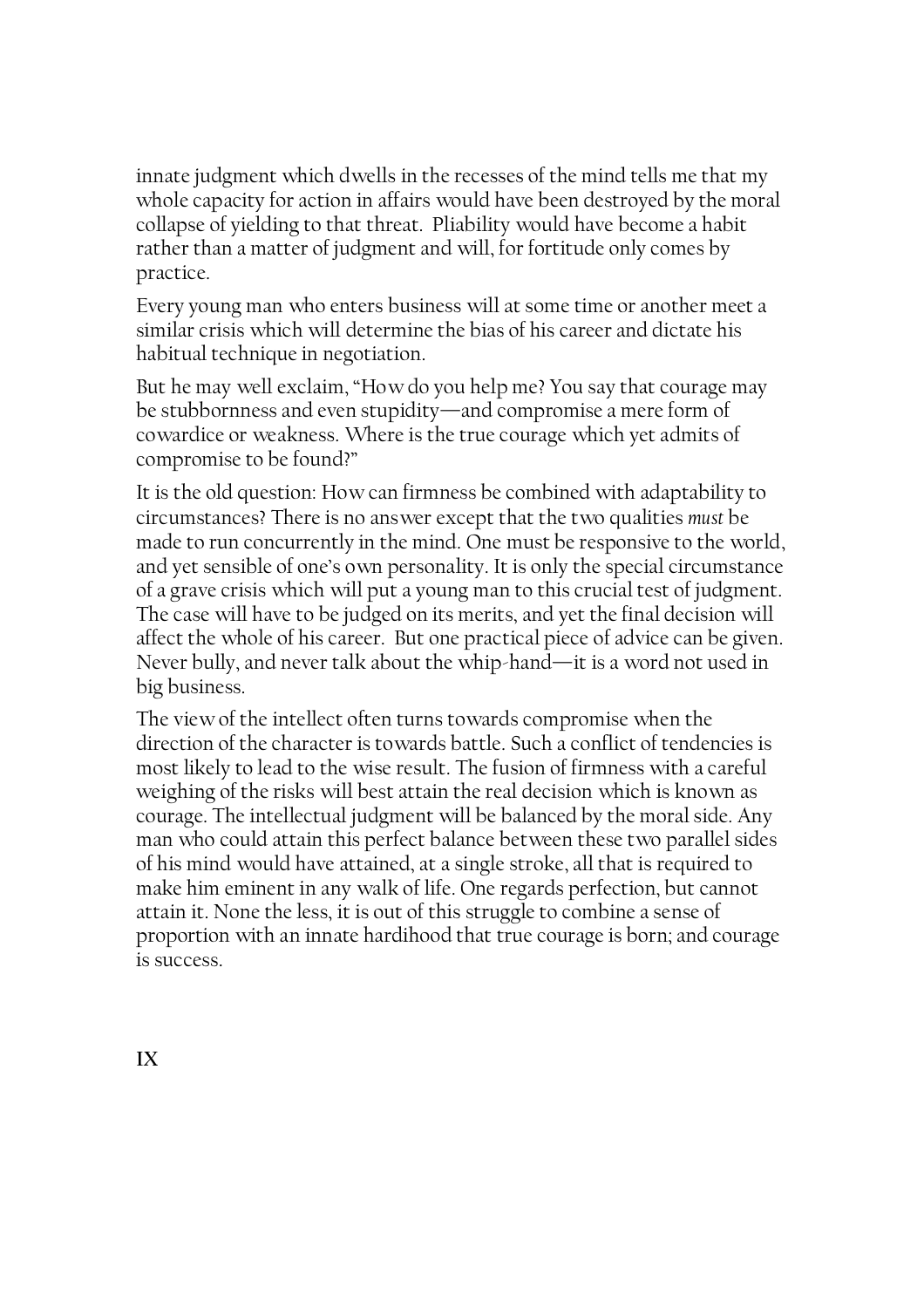## PANIC

Panic is the fear which makes great masses of men rush into the abyss without due reason. It is, in fact, a mass sentiment with which there is no reasoning. Yet at one time or another in his career every man in business will be confronted with a stampede of this character, and if he does not understand how to deal with it, he will be trampled in the mud.

The purely stubborn man will be the first to go under. He will say, and may be perfectly right in saying, that there is no real cause for anxiety. He will prepare to run slap through the storm, and refuse to reef a single financial sail. He forgets that the mere existence of panic in the minds of others is in itself as hard a factor in the situation as the real value of the properties on the market which are being stampeded. The atmosphere of the business world is a reality even when the views which produce it are wrong. To face a panic one must first of all realise the intrinsic facts, and then allow for the misreading of others. It is the plastic and ingenious mind which will best grapple with these unusual circumstances. It will invent weapons and expedients with which to face each new phase of the position. "Whenever you meet an abnormal situation," said the sage, "deal with it in an abnormal manner." That is sound advice. But a business panic is, after all, a rare phenomenon—something a man need only have to face once in a lifetime. It is the panic in the mind of the individual which is the perpetual danger. How many men are there who let this perpetual fear of financial disaster gnaw at their minds like a rat in the dark? Those who only see the mask put on in the daytime would be astonished to know the number of men who lay awake at night quaking with fear at some imagined disaster, the day of which will probably never come. These are the men who cannot keep a good heart—who lack that particular kind of courage which prevents a man becoming the prey of his own nervous imagination. They sell out good business enterprises at an absurdly low price because they have not got the nerve to hold on. Those who buy them secure the profits. One may pity the sellers, but cannot blame the buyers. Those who have the courage of their judgment are bound to win. These pessimists foresee all the possibilities, and just because they foresee too much, it may be that they will spin out of the disorder of their own minds a real failure which a little calmness and courage would have avoided.

The moment a man is infected with this internal panic-fear, he ceases to be able to exercise his judgment. He is convinced, let us say, that the raw material of his industry is running short. He sees himself with contracts on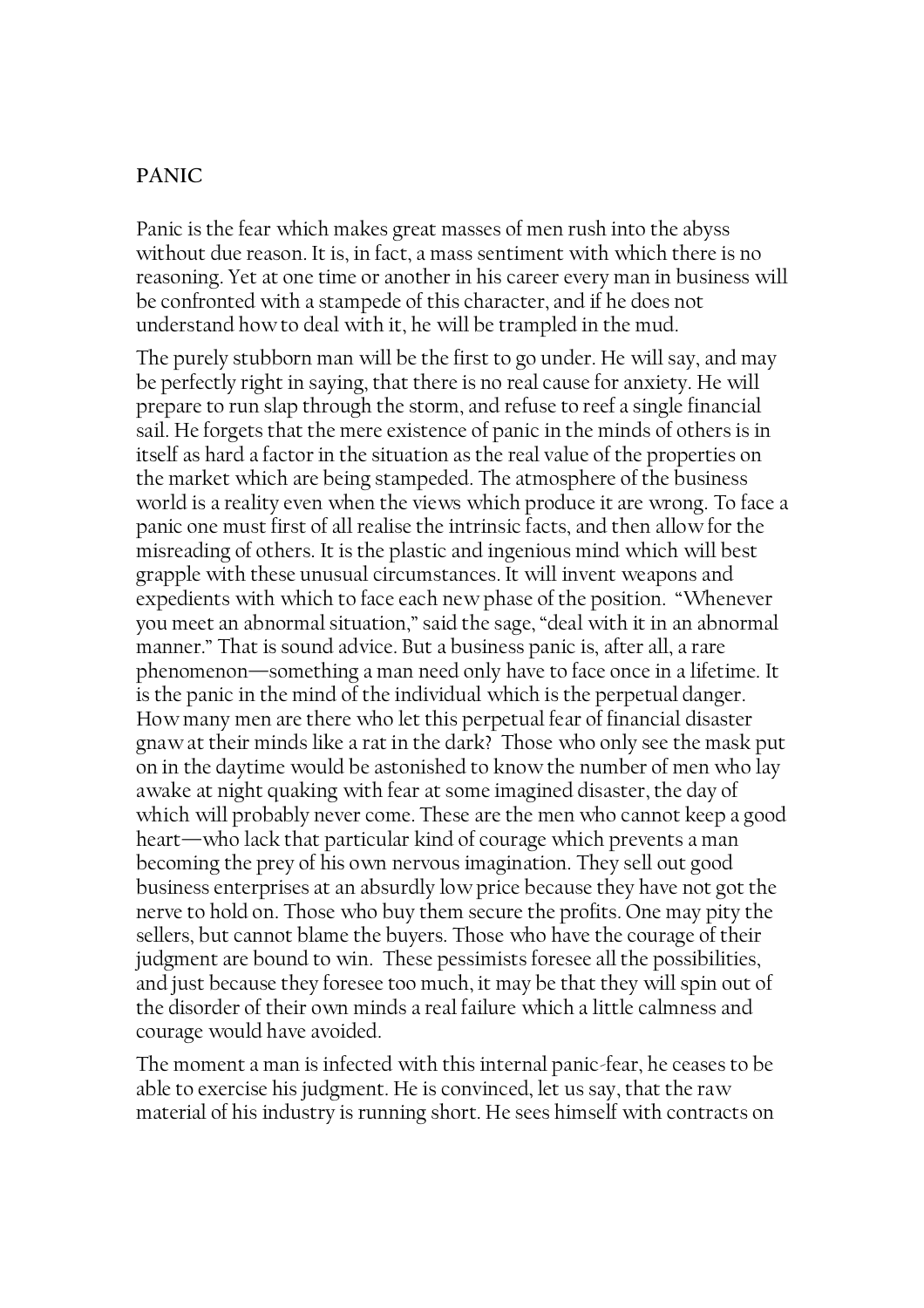hand which he will not be able to complete. Very likely there is not the remotest risk of any such shortage arising, but, in the excess of his anxiety, he buys too heavily, and at too high a price. His actions become impulsive rather than reasoned. It is true that in the perfectly balanced temperament action will follow on judgment so quickly that the two operations cannot be distinguished. Such decisions may appear to be precipitate or impulsive, but they are not really so. But the young man who has the disease of fear in his brain cells will act on an impulse which is purely irrational, because it is based on a blind terror and not on a reasoned experience.

When a man is in this state of mind, the best thing he can do is to delay his final decisions until he has really thought matters out. If he does this, the actual facts of the case may, on reflection, prove far less serious than the impulsive and diseased mind has supposed.

But it must follow that a man who can only trust his judgment to operate after a period of time must be in the second class, compared with the formed judgment which can flash into sane action in a moment. He must always be a day behind the fair—a quality fatal to real success.

How can the victim exorcise from his mind this dread of the unknown this partly conscious and partly subconscious form of fear, "which eats the heart alway"? Nothing can throw off the grip which this acute anxiety has fixed on the brain, except a resolute effort of will and intelligence. I, myself, would give one simple recipe for the cure. When you feel inclined to be anxious about the present, think of the worst anxiety you ever had in the past. Instead of one grip on the mind, there will be two distinct grips—and the greater grip of the past will overpower the lesser one in the present. "Nothing," a man will say, "can be as bad as that crisis of old, and yet I survived it successfully. If I went through that and survived, how far less arduous and dangerous is the situation to-day?" A man can thus reason and will himself into the possession of a stout heart.

If a man can still the panic of his own heart, he will need to fear very little all the storms which may rage against him from outside. "It is the nature of tense spirits," says Lord Rosebery, "to be unduly elated and unduly depressed." A man who can conquer these extremes and turn them into common level of effort is the man who will be master in the sphere of his own soul, and, therefore, capable of controlling the vast currents which flow from outside. He may rise to that height of calmness once exhibited by Lord Leverhulme, who, when threatened with panic in his business, remarked, "Yes, of course, if the skies fall, all the larks will be killed."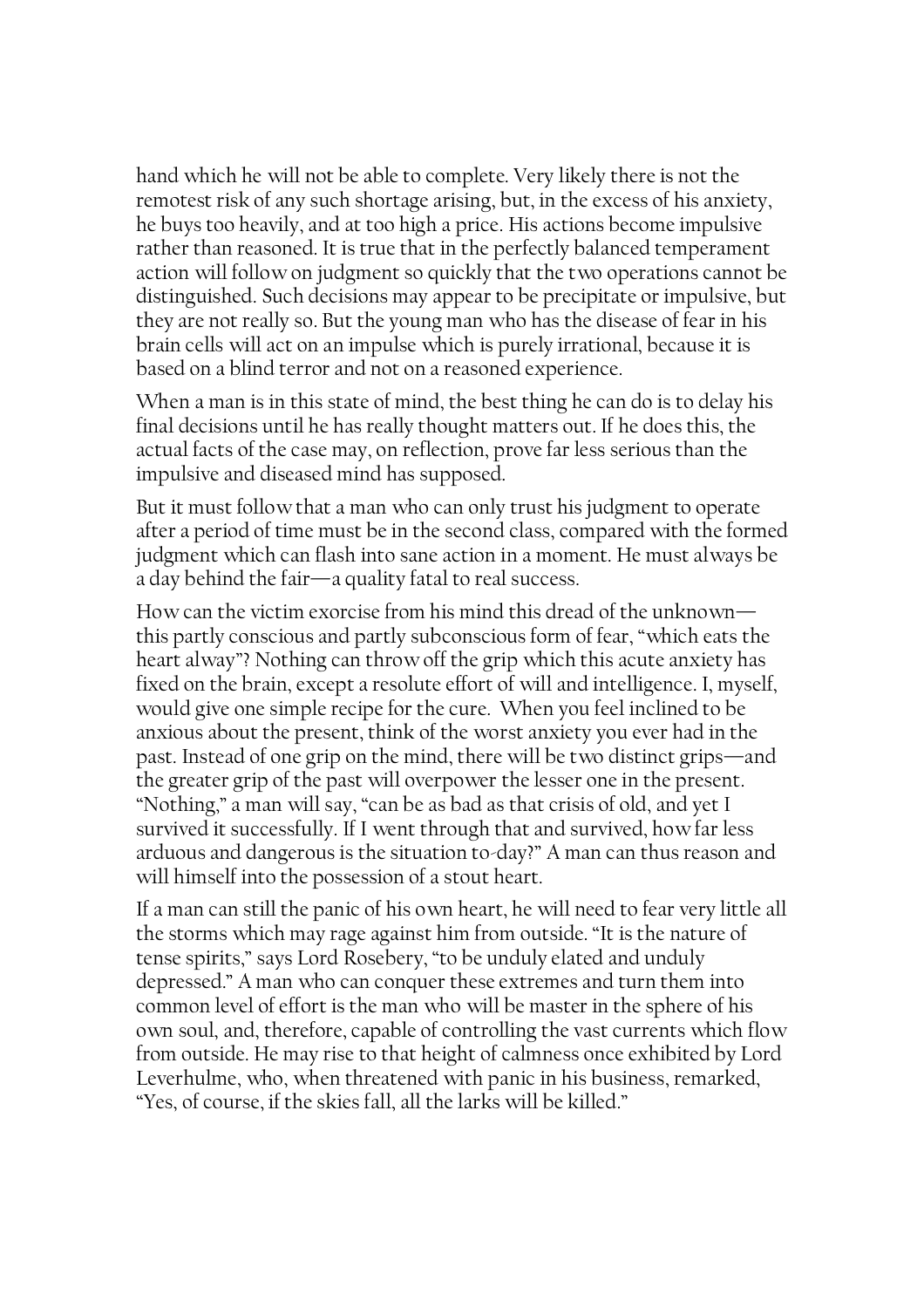Panic, therefore, whether external or internal, is an experience which tests at once the body, the mind, and the soul. The internal panic is an evil which can only be cured by a resolute application of the will and intellect to the subconscious self. The panic of a world suddenly convulsed in its markets is like a thunderstorm, sweeping from the mountains down the course of a river to where some town looks out on the bay. It comes in a moment from the wild, and passes as swiftly into the sea. It has the evanescence of a dream and yet all the force of reality. It consists of air and rain, and yet the lighter substance, driven with the force of a panic passion, can uproot the solid materials, as the tornado the tall trees and the stone dwellings of humanity, and turn the secular lives of men into desolation and despair. When it has passed, all seems calm, and only the human wreckage remains to show the power of the storm that has swept by.

To face these sudden blows which seem to come out of the void, men must have their reserves of character and mentality well in hand. The first reserve is that of intellect.

Never let mere pride or obstinacy stand in the way of bowing to the storm. Firmness of character should on these terrible occasions be turned inside out, and be formed into a plasticity of intellect which finds at once its inspiration and its courage in the adoption of novel expedients. The courage of the heart will let no expedient of the ingenuity be left untried. But both ingenuity and courage will find their real source in a health which has not yet exhausted the resources of the body. Firmness which is not obstinacy, health which is not the fad of the valetudinarian, adaptability which is not weakness, enterprise which is not rashness—these are the qualities which will preserve men in those evil days when the "blast of the terrible one is against the wall."

X

#### DEPRESSION

Depression is not a word which sounds cheerfully in the ears of men of affairs. But the actuality is not as bad as the term. It differs in every respect from Panic. It is not a sudden and furious gust breaking on a peaceful situation, irrational both in its onset and in its passing away, but something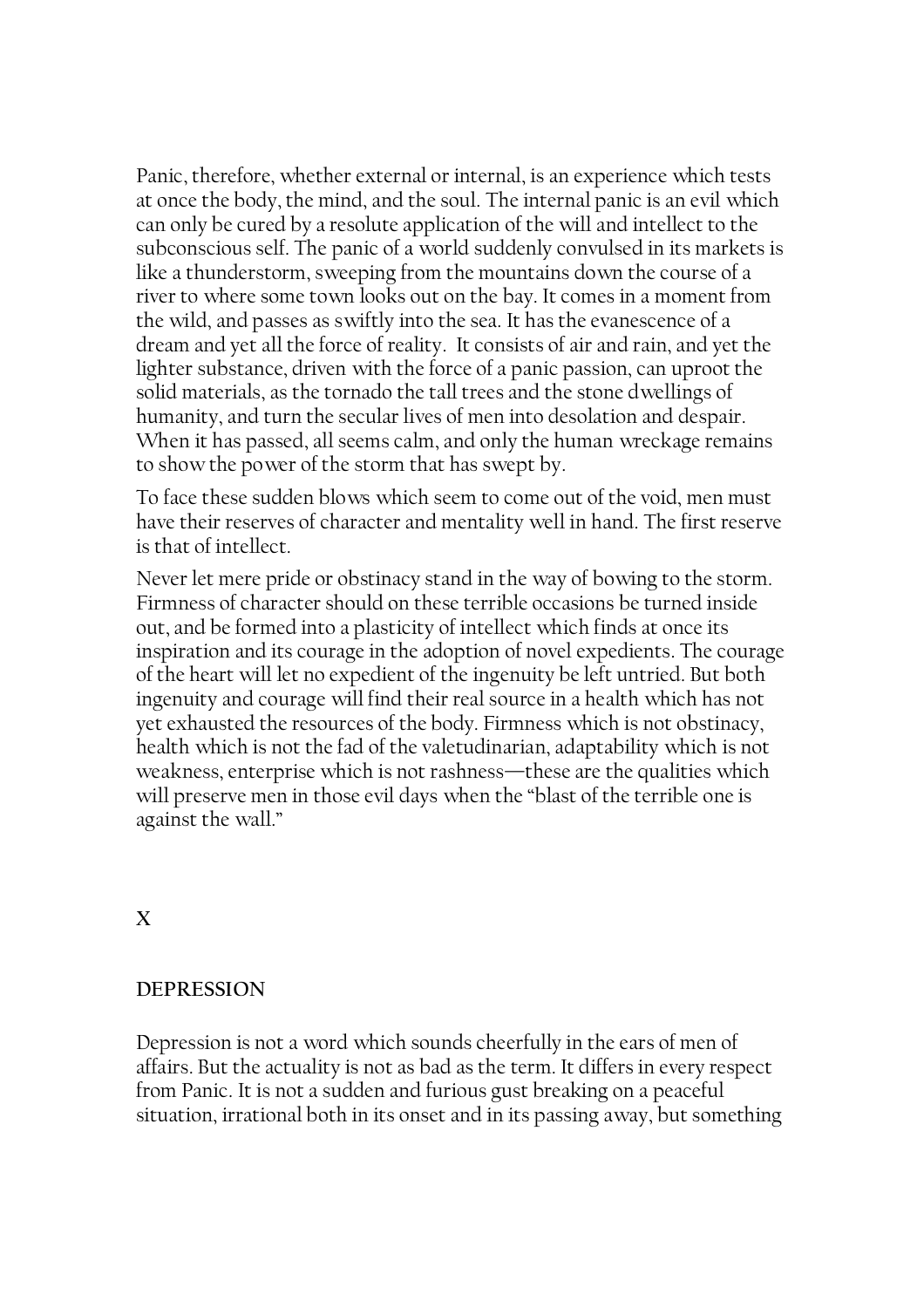which can be foreseen, and ought to be foreseen, by any prudent voyager on the waters of business. The wise mariner will furl his sails before the winds blow too strong.

Nor is depression in itself a disaster. It is merely the wholesome corrective which Nature applies to the swollen periods of the world's affairs. As with trade and commerce, so with the individual.

The high-spirited man pays for his hours of elation and optimism, when every prospect seems to be open to him and the sunshine of life a thing which will last for ever, by corresponding states of reaction and gloom, when the whole universe seems to be involved in a conspiracy against his welfare. The process is a salutary if not a pleasant one—and has been applied remorsely ever since Jeshurun waxed fat and kicked.

So it is with the volume of the world's business. However well men may try to balance the trend of affairs so as to produce a normal relation between the output and the needs of humanity, the natural laws do not cease to operate in a rhythmic alternation between the high prices which stimulate production and the glut of goods which overtakes the demand of the market and breaks the price.

But this change in the sequence from boom to depression is not an unmixed evil. Prosperity spells extravagance in production. While the good times endure, there is no sufficient incentive either to economy or to invention. A concern which is selling goods at a high profit as fast as it can make them will not trouble to manage its affairs on strict economic lines. It is when the pinch begins to be felt that men will investigate with relentless zeal their whole method of production, will welcome every procedure which reduces cost, and seek for every new invention which promises an economy. Depression is the purge of business. The lean years abolish the adipose deposit of prosperity. The athlete is once more trained down fine for the battle.

Men who realise these facts will not, therefore, grumble overmuch at bad times. They will, at least, have had the sense to see that those times were bound to come, and have refused to believe that they had entered into a perpetual paradise of high prices. In this respect free will makes the individual superior to the alternations of the market. He, at least, is not compelled to be always either exalted or depressed. If he cannot be the master of the market, he is, at least, master of his own fate.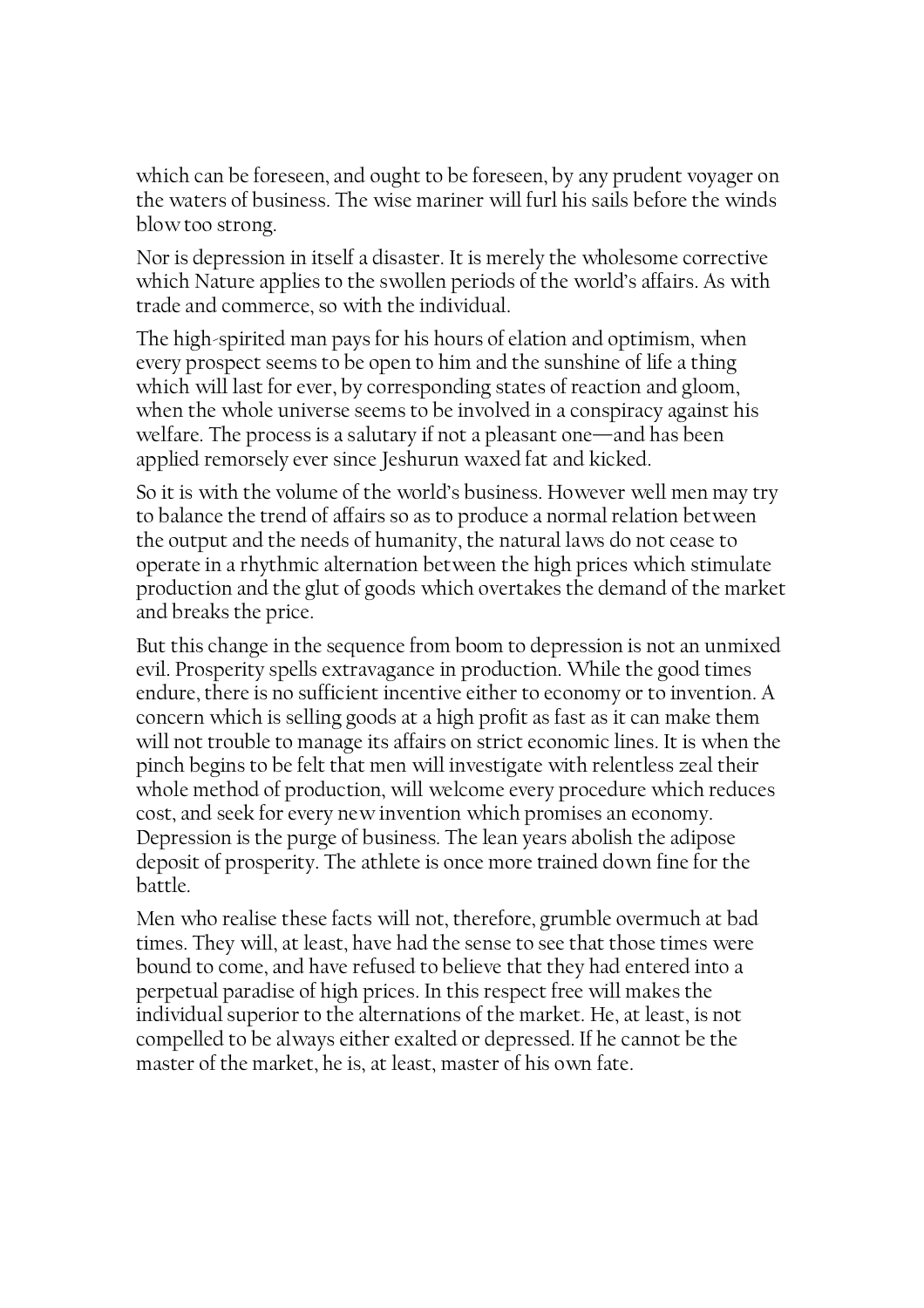How, then, should men deal with the alternate cycles of flourishing and declining trade? There is a celebrated dictum, "Sell on arising market, buy on a falling one."

That man will be safest who will reject this time-worn theory, or will only accept it with profound modifications. The advice I tender on this subject is as applicable to Throgmorton Street as it is good for Mincing Lane. The danger of the dictum is that it commits the believer to rowing for ever against the tide.

Let us take the case of buying on a falling market. That a man should abstain from all buying transactions while the market is falling is an absurd proposition. But it is none the less true in the main that such a course is a mistaken one. The machinery of his industry must, of course, be kept in motion, or it will rust and cease to be able to move in better times. But it is unwise to embark on new enterprises and commitments when commerce, finance, and industry are all stagnant. And very frequently buying on a falling market means just this.

It is like sowing in the depths of winter seeds which would mature just as well if they were sown in March. No; it is when the tide has definitely turned that new enterprises should be undertaken. The iron frost is then broken, and the sower may go out to scatter in the spring-time seeds which will bring in their harvest. To buy before the turn is to incur the cost of carrying stocks for many unnecessary months.

The converse of the proposition is to sell on a rising market. Certainly. Sell on a rising market, but do not stop selling because the market ceases to rise. A great part of the art of business is the selling capacity and the organisation of sales, but to carry out a preordained system of selling on an abstract theory is mere folly. To cease selling just because the market is not rising at a given moment, and to wait for a better day—which may not dawn—is to burden a firm unduly with the carrying of stocks and commodities.

There is a saying in Canada, "Go, while the going is good." The phrase—an invitation to sell—finds its origin in the state of the roads. When the winter is making, the roads are hard and smooth for sleighing, and are kept so by the continual fresh falls of snow, and you can speed swiftly over the firm surface. But when the winter is breaking, the falls of snow cease, and the sleigh leaps with a crash and a bump over great gullies, tossing the traveller from side to side and dashing his head against the dashboard. These depressions are called "thank you marms," because that is the ejaculation with which the victim informs his companions that he has recovered his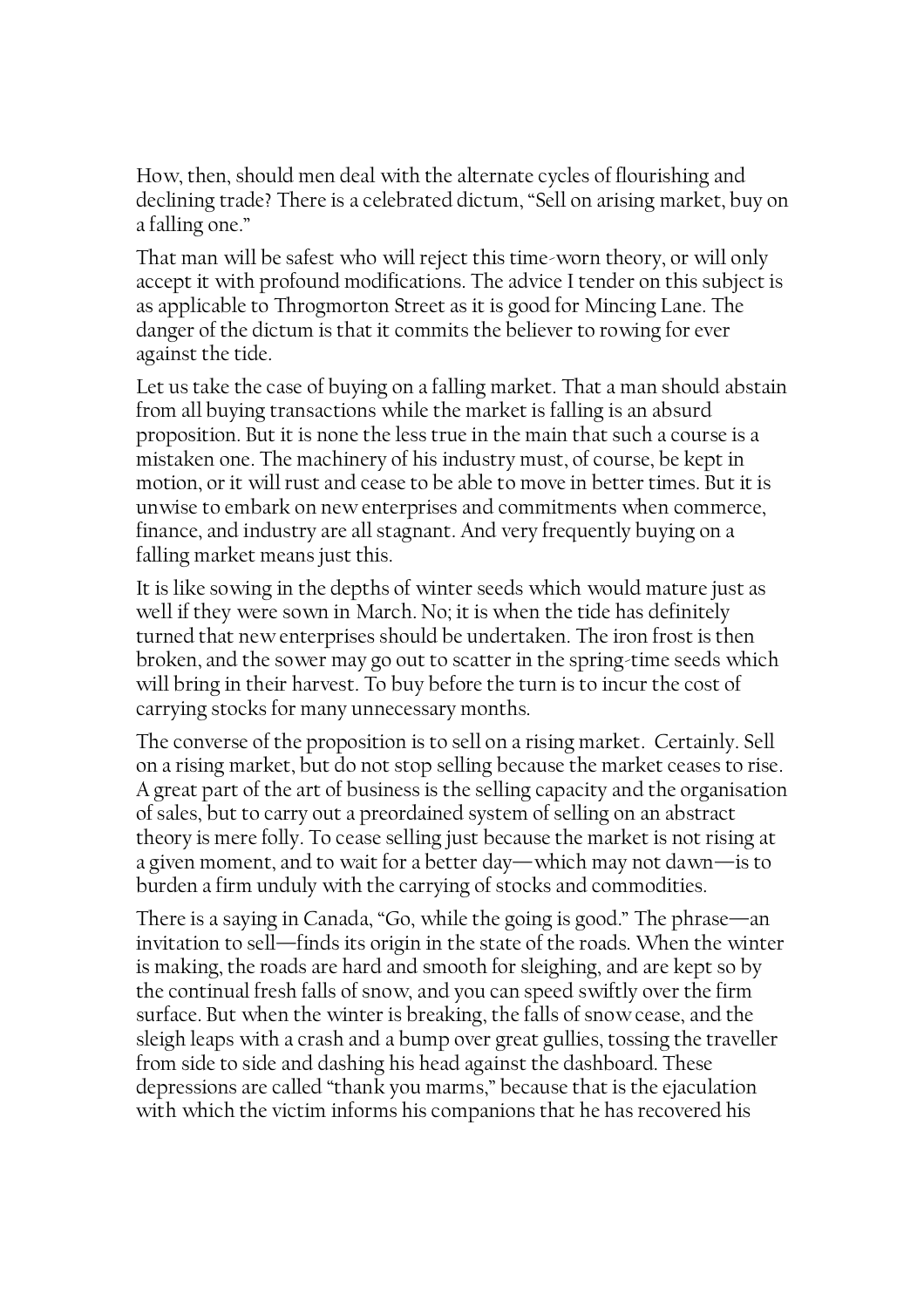equanimity. The man who will never sell on a falling market is the man who will not face the "thank you marms." He will "go while the going is good," but he will not accept the corollary to the dictum, "But don't stop because going is bad." He has not the nerve to face the bump and come up smiling. Don't be afraid to sell on a falling market, or you will be afraid to sell at all until you are forced to sell at far lower prices because of the weight of stocks or commitments which must be liquidated at any cost. It is precisely in time of depression that the men of business ought to press their selling and organise their sales organisation to the utmost limit. If finance, commerce, and industry could only be persuaded to take this course in the slack times, then every action in this direction would cure the evil by lessening the duration of the bad times. Not till the surplus stocks have been unloaded will the winter pass and the summer come again in the enterprise of the world. Selling is the final cure for depression.

## XI

## FAILURE

The bitterest thing in life is failure, and the pity is that it is almost always the result of some avoidable error or misconception. With the rare exception of a man who is by nature a criminal or a waster, there need be no such thing as failure. Every man has a career before him, or, at worst, every man can find a niche in the social order into which he can fit himself with success.

The trouble in so many cases is that it takes time and opportunity for a man to discover in what direction his natural bent lies. He springs from a certain stock or class, and the circumstances which surround him in youth naturally dictate to him the choice of a career. In many cases it will be a method of living to which he is totally unsuited. But once he is embarked on it the clogs are about his feet, and it is hard to break away and begin all over again. And this ill-fitting of men to jobs may not even embrace so wide a divergence as that between one kind of activity and business and another. A young man may be in the right business for him, and yet in the wrong department of it. In any case, the result is the same. The employer votes him no use, or at least just passable, or second rate. Much worse, the employee knows himself that he has failed to make good, and that at the best nothing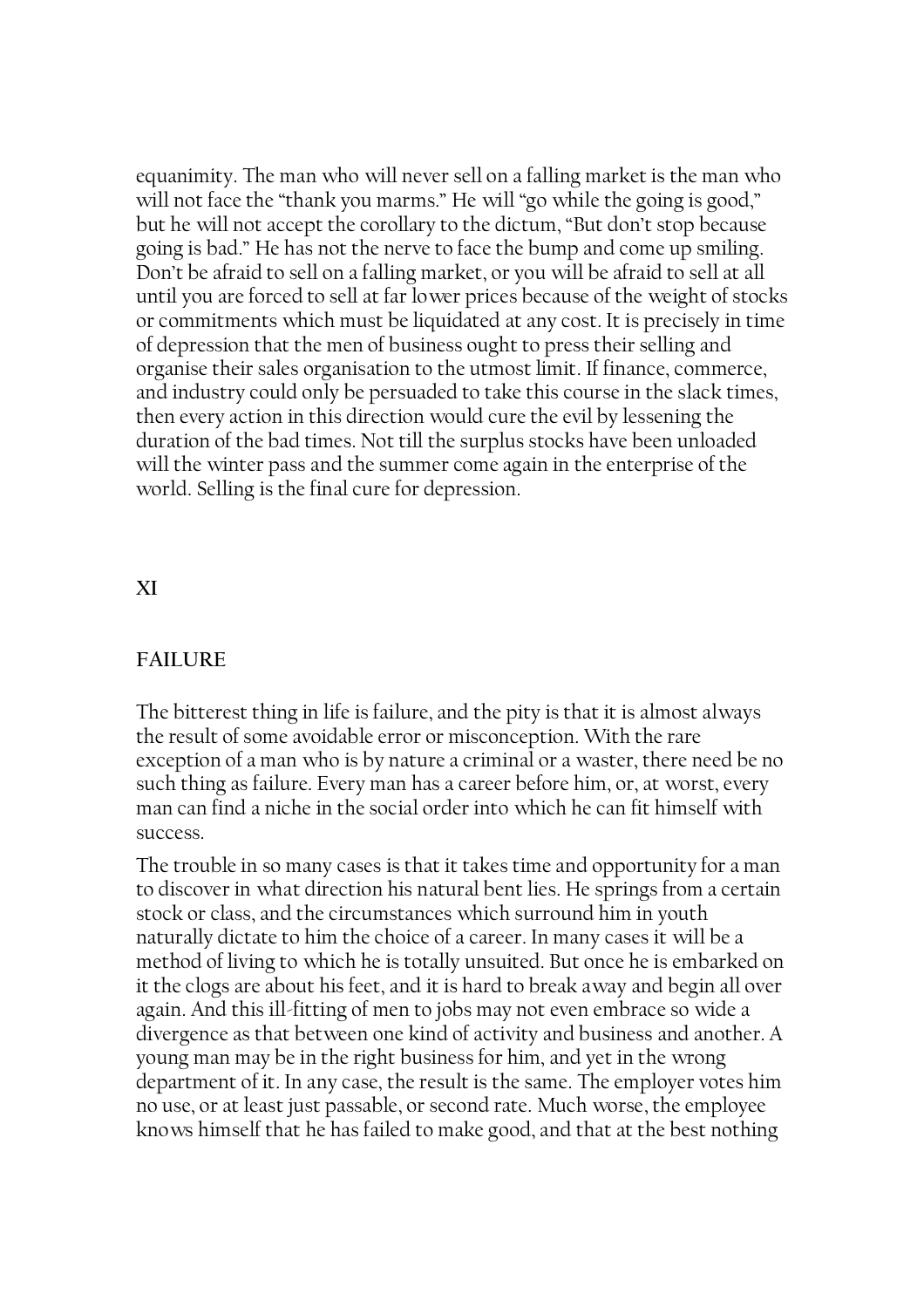but a career of mediocrity stretches out before him. He admits a failure, and by that very act of admission he has failed. The waters of despair close above his head, and the consequence may be ruin.

Such mistakes spring from a wrong conception of the nature of the human mind. We are too apt to believe in a kind of abstraction called "general ability," which is expected to exhibit itself under any and every condition. According to this doctrine, if a man is clever at one thing or successful under one set of circumstances, he must be equally clever at everything and equally successful under all conditions. Such a view is manifestly untrue.

The mind of man is shut off into separate compartments, often capable of acting quite independently of each other. No one would dream of measuring the capacity of the individual for domestic affection by that of his power for oratory, or his spirituality by his business instinct. And what is true of the larger distinctions of the soul is also true of that particular part of the mind which is devoted to practical success. Specialised aptitude for one particular branch of activity is the exception rather than the rule. The contrary opinion may, indeed, easily lead to grave error in the judgment of men, and therefore in the management of affairs. There is no art in which either the barrister, the politician, or, for that matter, the journalist excels so much as in the rapid grasp of a logical position, the power of assimilating great masses of material against it or for it, and of putting out the results of this research again in a lucid and convincing form. Anyone listening to such an exposition would be tempted to believe that here was a man of such high general ability that he would be perfectly capable of handling in practice, and with superb ability, the affairs he has been explaining. And yet such a judgment would be wrong. The expositor would be a failure as an active agent. It would not be difficult to find the exact converse to the case. The greatest of all the editors of big London newspapers will fail entirely to appreciate a careful and logical statement of a situation when it is subjected to him. But place before him the raw material and the implements of his own profession, and his infallible instinct for news will enable him to produce a newspaper far transcending that which his more logical critic could have achieved.

Leaving aside a few strange exceptions, a musician is not a soldier, a barrister not a stockbroker, a poet not a man of business, or a politician a great organiser. Anyone who had strayed in youth to the wrong profession and failed might yet prove himself an immense success in another, and these broad distinctions at the top ramify downwards until the general truth is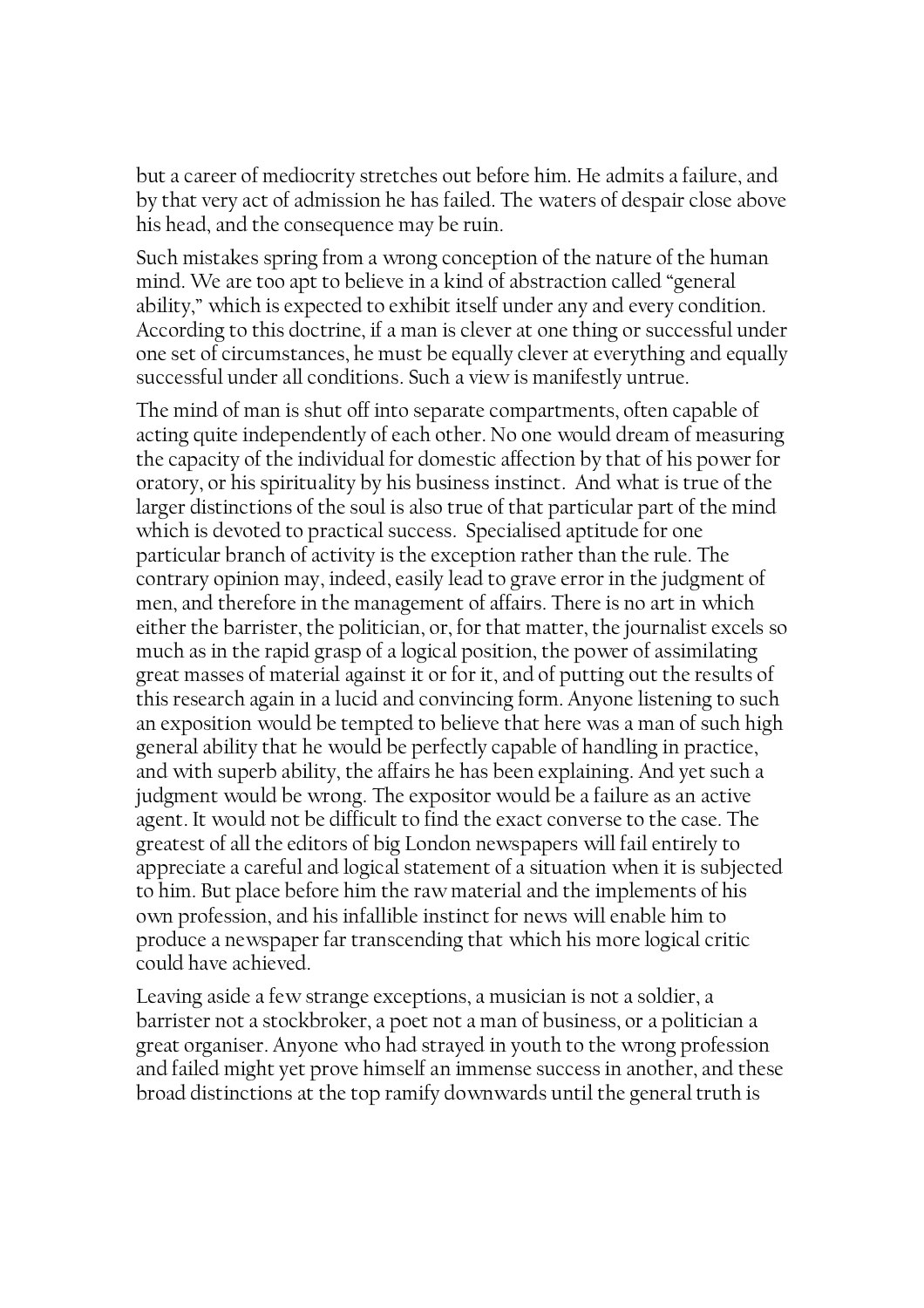equally applicable to all the subdivisions of business and even to all the administrative sections of particular firms.

To take a single practical instance, there is the department of salesmanship and the department of finance. Salesmanship requires, above all, the spirit of optimism. That same spirit carried into the sphere of finance might ruin a firm. The success in one branch might therefore well be the failure in the other, and vice versa. No young man, therefore, has failed until he has succeeded.

If I had to choose one single and celebrated instance of this doctrine I should find it in the career of Lord Reading, Viceroy of India.

It may be objected that, as he is of the Jewish race and religion, his is not a fair test case by which to try the abilities and aptitudes of the young men of Great Britain. I do not accept the distinction. The powers and mental aptitudes of the Jews are exactly the same as ours, except that they come to full flower earlier. The precocity of this maturity is interpreted as a special genius for affairs—which it is not.

Lord Reading started his career on the Stock Exchange, where he failed utterly. No doubt experience would have brought him a reasonable measure of success; but it was equally clear that this was not the sphere for his preeminent abilities. He therefore broke boldly away and entered at the Bar, where his intellect secured him a reputation and an income, especially in commercial cases, which left his competitors divided between admiration and annoyance. In a single year he made £40,000. The peg had found the round hole. His eminence procured him the Attorney-Generalship. Yet with all his ability and his personal popularity he was not a real success in the House of Commons. Parliamentary warfare was not his aptitude. So he became Lord Chief Justice. His great personal character and reputation gave Lord Reading in his new position a certain reputation as a great Lord Chief. From my own limited experience I do not agree. I had to watch closely a certain case he was trying, and I did not think Lord Reading was a great judge. He failed to carry the jury with him; the final Court of Appeal ordered a new trial, which resulted in the reversal of the judgment. Such a thing might happen to any judge, but a strong one would have put a prompt end to proceedings which were obviously vexatious and entailed great cost by the delay on defendants, who had obviously been dragged improperly into the action. But his real opportunity came with his mission to the United States during the war. No ambassador had ever achieved such popularity and influence or brought back such rich sheaves with him. As a diplomatist, a man of law, and a man of business, he shone supreme. Once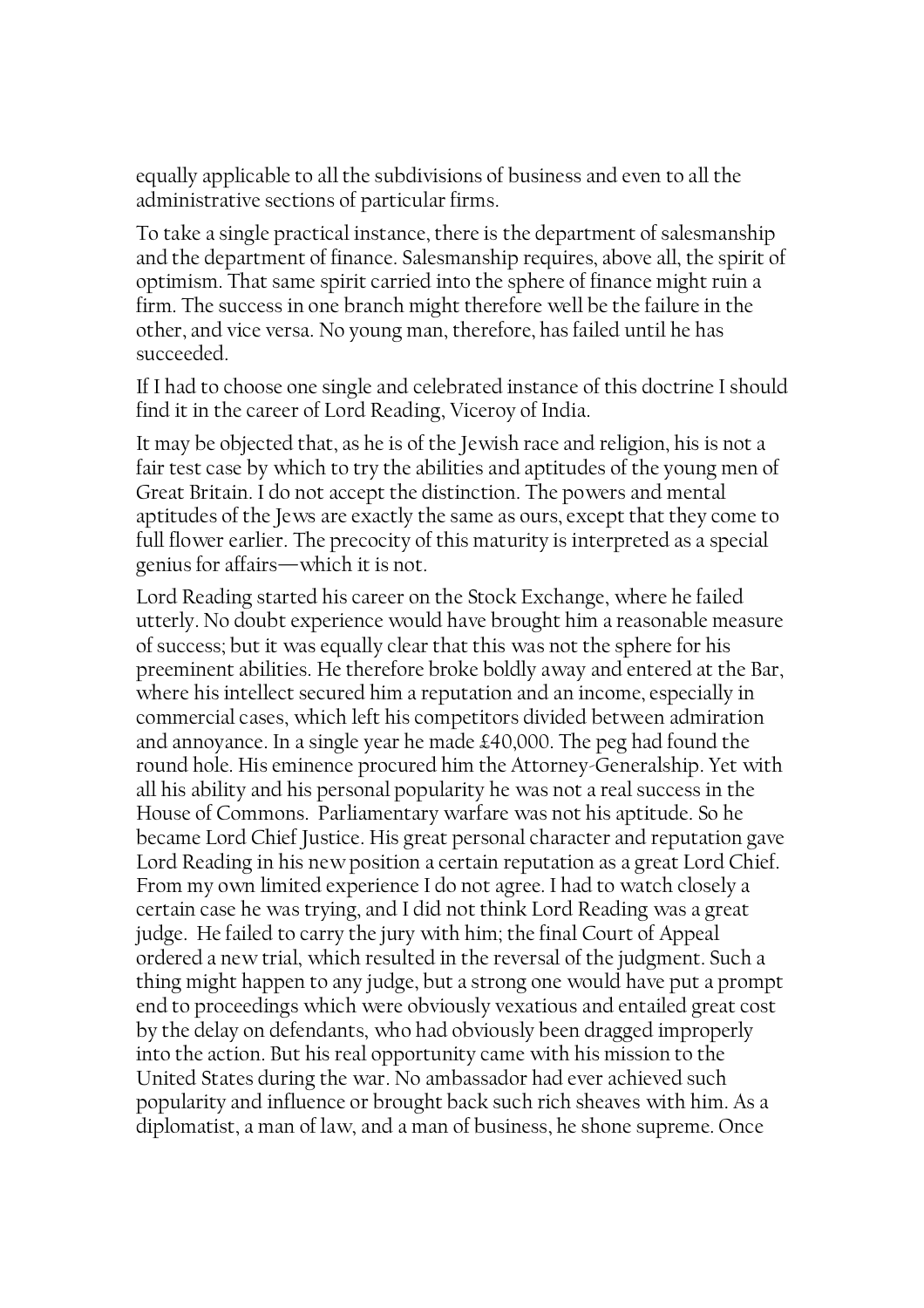more, since his days at the commercial bar, he had found the real field for his talents.

From the Law Courts he has journeyed to a position of great responsibility in India. Some voices are already acclaiming the success of the new Viceroy. It will be wiser to wait until it is clear whether his versatile genius will find successful play in its new environment.

But the moral of Lord Reading's career is plain. Do not despair over initial failure. Seek a new opening more suited to your talents. Fight on in the certain hope that a career waits for every man.

# XII

# **CONSISTENCY**

Nothing is so bad as consistency. There exists no more terrible person than the man who remarks: "Well, you may say what you like, but at any rate I have been consistent." This argument is generally advanced as the palliation for some notorious failure. And this is natural For the man who is consistent must be out of touch with reality. There is no consistency in the course of events, in history, in the weather, or in the mental attitude of one's fellowmen. The consistent man means that he intends to apply a single foot-rule to all the chances and changes of the universe.

This mental standpoint must of necessity be founded on error. To adopt it is to sacrifice judgment, to cast away experience, and to treat knowledge as of no account. The man who prides himself on his consistency means that facts are nothing compared to his superior sense of intellectual virtue. But to attack consistency is quite a different thing from elevating inconsistency to the rank of an ideal. The man who was proud of being inconsistent, not from necessity but from choice, would be as much of a fool as his opposite. Life, in a word, can never be lived by a theory.

The politicians are the most prominent victims of the doctrine of consistency. They practice an art which, above all others, depends for success on opportunism—on dealing adequately with the chances and changes of circumstances and personalities. And yet the politician more than anyone else has to consider how far he dare do the right thing to-day in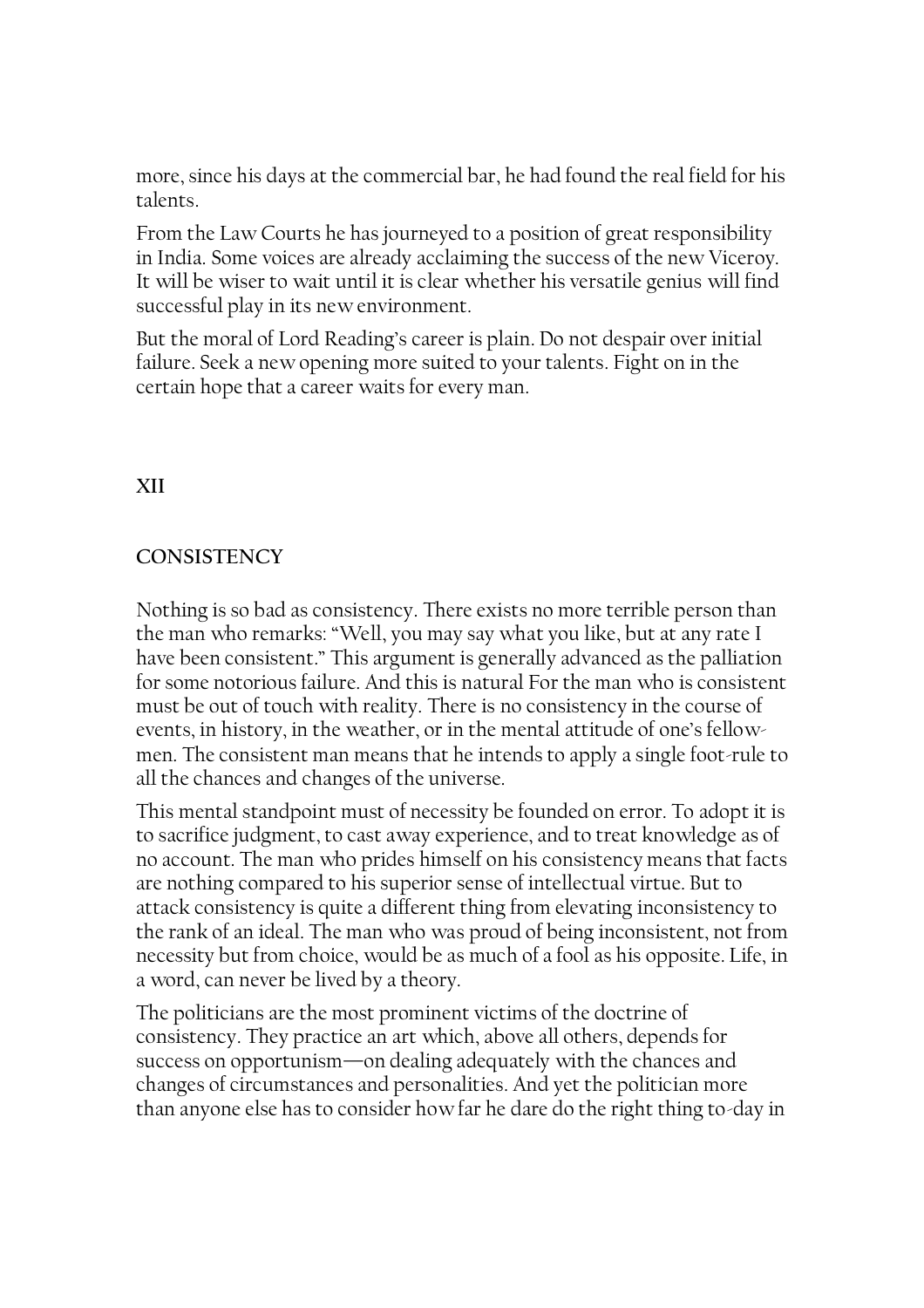view of what he said yesterday. The policy of a great nation is often diverted into wrong channels by the memories of old speeches, and statesmen fear men who mole in Hansard.

Again, I do not recommend inconsistency as a good thing in itself. If a politician believes in some great general economic policy such as Free Trade or Protection, he will only be justified in changing his mind under the irresistible pressure of a change of circumstance. He will be slow, and rightly, to change his standpoint until the evidence carries absolute conviction.

In business consistency of mental attitude is a terrible vice, for a simple and obvious reason. By an inevitable process like the swaying of the solstice the business world alternates between periods of boom and periods of depression. The wheel is always revolving, fast or slow, round the full cycle of over-or under-production. It is clear that a policy which is right in one stage of the process must necessarily be wrong in the other. What would happen to a man who said, "I am consistent. I always buy," or to one who replied, "No man can charge me with lack of principle. I invariably sell"? Their stories would soon be written in the Gazette.

This is the most obvious instance of the perils of consistency in the world of business. But, quite apart from this, nothing but fluidity of judgment can ever lead the man of affairs to success.

I once took the chairmanship of a bank which had passed into a state of torpor threatening final decay. There was not a living fibre in it, and my task was to try to galvanise the corpse. I sought here and there and in every direction for an opening, like a boxer feeling for a weak point in his opponent's guard. My fellow directors, who had served on the board for many years, were shrewd business men, but if the bank had not lost the capacity for either accepting or creating new situations it would not have been in a state of decay. The board met once a week, and the directors gathered together before the meeting at the luncheon-table. "What surprise proposal are you going to spring on us to-day?" they used to ask me. And the mere fact that the proposal was of the nature of a surprise was almost invariably the only criticism against it. I may have been wrong in surprising my colleagues by the various projects that I put forward, but in the propositions themselves I proved right.

The criticism was really based on the doctrine of consistency fatal to all business enterprise.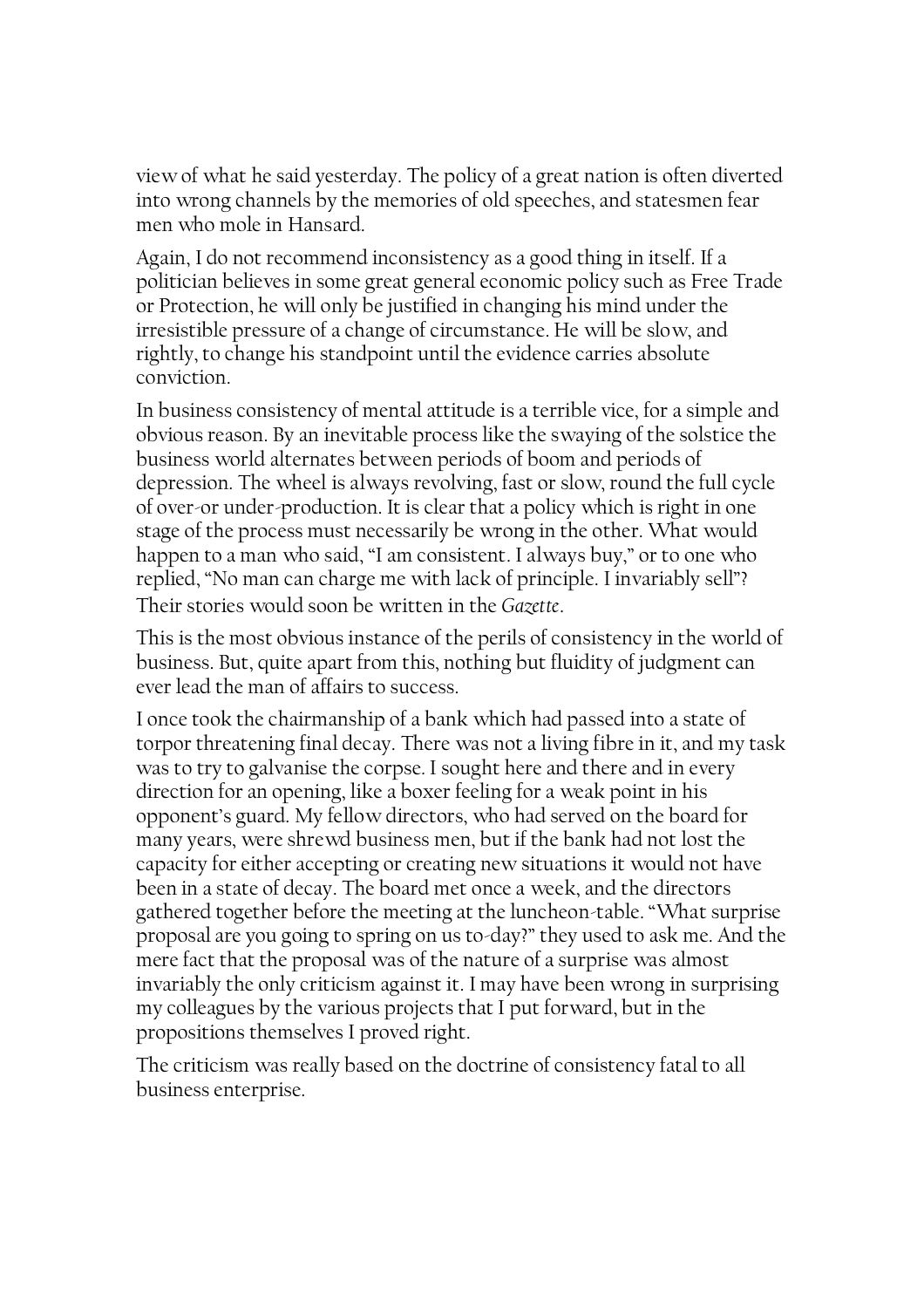Suppose an amalgamation was contemplated one day I would be a buyer of another bank, and if by next week this plan had fallen through I would be strongly in favour of selling to a bigger bank. "But you are inconsistent," said my colleagues. My answer is that what the business needed was life and movement at all costs, and that buying or selling, consistency or inconsistency were neither here nor there.

The prominent capitalist is often open to this particular charge. On Wednesday, says the adversary, he was all for this great scheme; on Friday he has forgotten all about it and has another one. This is perfectly true—but then between Wednesday and Friday the weather has changed completely. Is the barometer fickle or inconsistent because it registers an alteration of weather?

Nevertheless, the men of affairs who follow facts to success rather than consistency to failure must expect to pay the penalty. Or at least, if they are to avoid the punishment for being right they must take enormous precautions.

The principle penalty is the prompt criticism that although the successful business man plays the game with vigour, nerve, and sinew, yet he plays it according to his own rules. The truth is that there is no other way in which to play the game. Fluidity of judgment, adversely described as fickleness and inconsistency, is the essence of success.

But the criticism is damaging. There are only two ways of combating it, the wrong one and the right one. The wrong method is that of hypocrisy claiming a consistency which does not exist. The right one is to cultivate the art of pleasing, so that inconsistency may be forgiven. Friends may thus be retained though business policies vary. This is the highest art of financial diplomacy.

Those who by some misfortune of character or upbringing are incapable of this practice must make up their minds to face the abuse which their successful practice of inconsistency will entail. They will not, if they are wise, cultivate hypocrisy, not because the practice will damage them in the esteem of their colleagues and neighbours, for, on the contrary, it will enhance their repute, but because it will damage their own self-respect. They would know that they were right in following fact and fortune, and yet would be making a public admission that they were wrong.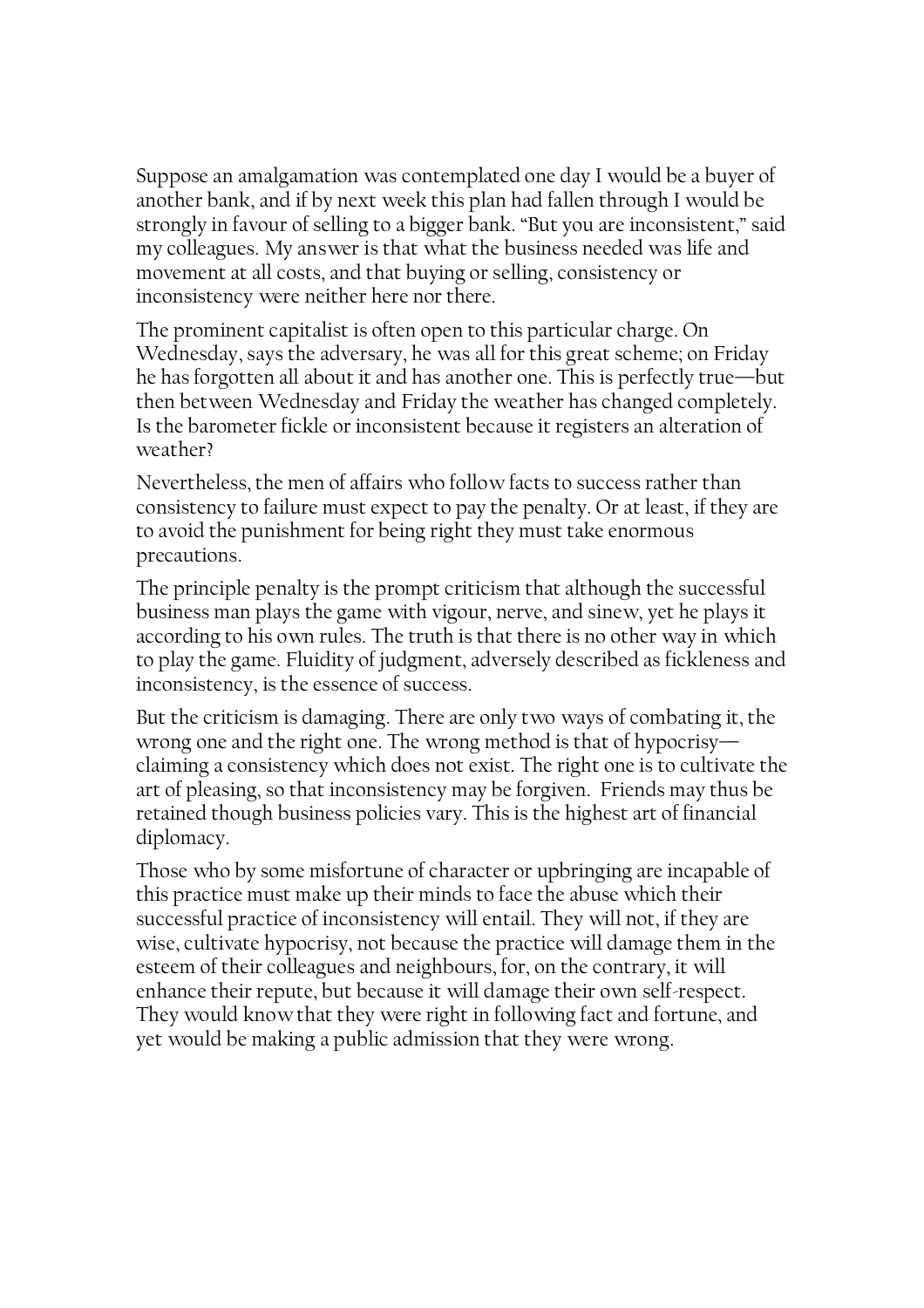## **PREJUDICE**

The most common, and, perhaps, the most serious of vices is prejudice. It is a thing imbibed with one's mother's milk, fortified by all one's youthful surroundings, and only broken through, if at all, by experience of the world and a deliberate mental effort.

Prejudice is, indeed, a vice in the most serious sense of the term. It is more damaging and corroding in its effects than most of the evil habits which are usually described by that term. It is destructive of judgment and devastating in its effect on the mentality because it is a symptom of a narrowness of outlook on the world. The man who can learn to outlive prejudice has broken through an iron ring which binds the mind. And yet we all come into the world of affairs in early youth with that ring surrounding our temples. We have subconscious prejudices even where we have no conscious ones. Family, tradition, early instruction and upbringing fasten on every man preconceptions which are hard to break.

I write out of my own experience. I was brought up as the son of a minister of the Church of Scotland, who left Edinburgh University as a young man to take up a ministry in Canada. The Presbyterian faith was, therefore, the one in which I was brought up in my boyhood, and I still feel in my inner being a prejudice, which I cannot defend in reason, against those doctrines which traverse the Westminster Confession of Faith. However much thought and experience have modified my views on religious questions, my tendency is to become the Church of Scotland militant if any other denomination challenges its views or organisation.

Such are the prepossessions which surround youth. They are formidable, whether they take the shape of religion or politics or class—and a fixed form of religious belief is probably the most operative of them all. It is quite possible that but for subconscious training of the mind inbred through the generations neither man nor society would have been able to survive. None the less, now that man has attained the stage of social reason, prejudice is rather a weakness than a strength.

The greatest prejudice in social life is that against persons—not against people known to one, for in that case it is dislike or indifference or even hatred, but against some individual not even known by sight.

## XIII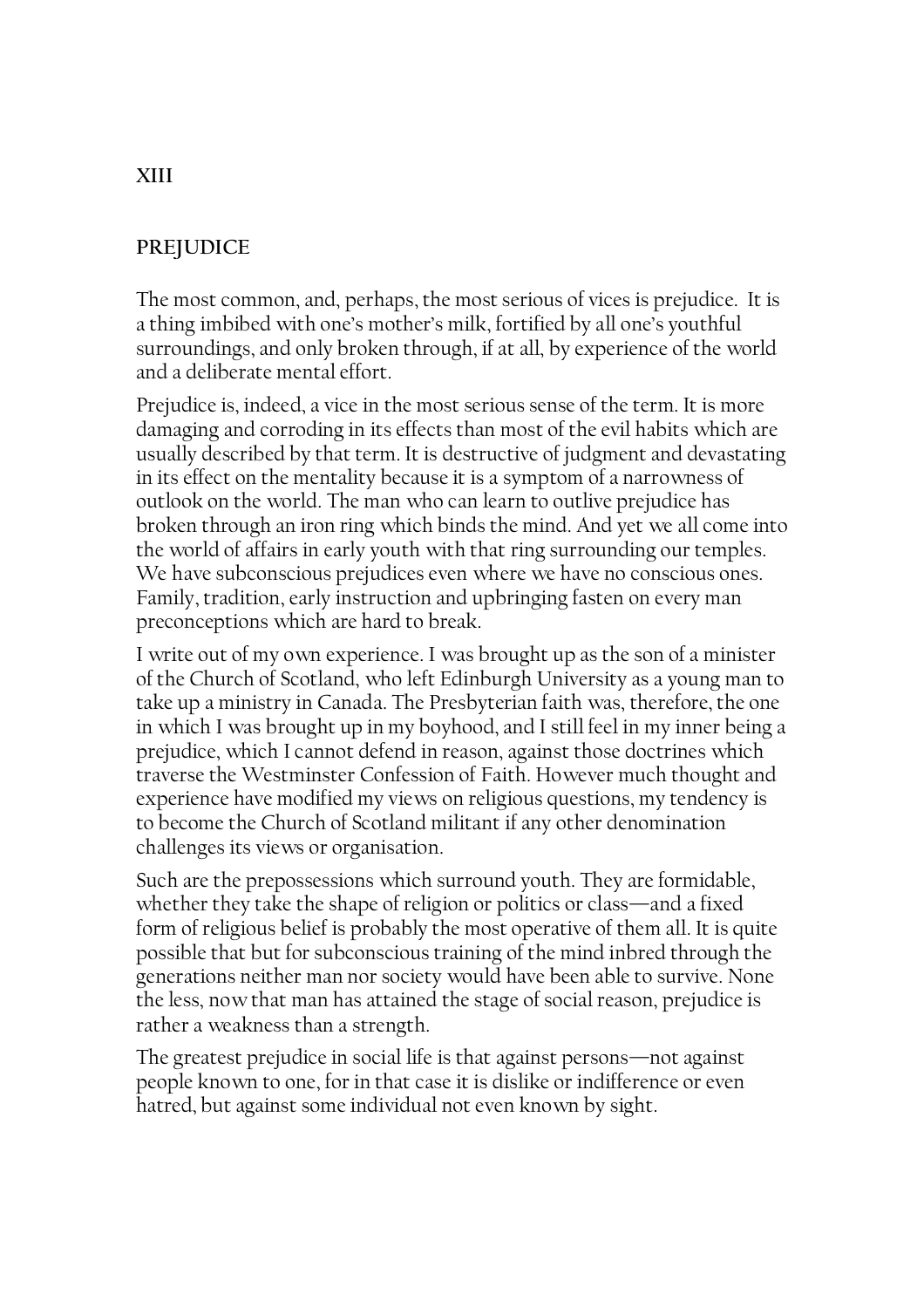A mentions B to C. "Oh!" says C. "I loathe that man." "But have you ever met him?" says A. "No, and I don't want to, but I know quite enough about him."

# "But what do you know against him?"

"Well, I know that E told D, who told me, that he was black through and through, and a bad man."

A few weeks afterwards C sits next B at dinner; finds him an excellent sort of man to talk to and to do business with, and henceforward goes about chanting his praises. Thus is personal prejudice disproved by the actual fact. It is a curious freak of circumstance, not easily accounted for, that men who possess that fascination of personality which makes them firm friends and violent enemies are most liable to be adversely judged out of that lack of knowledge which is called prejudice.

There is another form of the error which is found in the business world. Men of affairs conceive quite irrational dislikes for certain types of securities or transactions. They are given, perhaps, an excellent offer, out of which they might make a considerable profit. They turn the matter down without further consideration. Their ostensible reason is that they are not accustomed to deal in that particular class of security. Their real reason for refusing is that they are the victims of their own environment, and that they have not the intellectual courage or force to break away from it even when every argument proves that it would be to their advantage to do so. Their intellects have become musclebound by habit or tradition.

The fourth and, perhaps, the most violent form of prejudice, outside the sphere of religion, may be found in politics. Men embrace certain political conceptions, and, though the whole world breaks into ruins, and is reconstructed around them, nothing will alter their original ideas. The Radical says that the Tory does not change his spots, and the Tory is convinced that a Radical is still a direct emanation of the evil one. In the middle of these conflicting antagonisms the real road to national peace, prosperity, and security is missed by those who prefer prejudice to the lessons which reality teaches. The most infamous case of all to the unbending partisan is that of a man who has so far outlived the prejudices of party as to be able to criticise one side without joining another.

The advantage of prejudice is the preservation of tradition; its disadvantage is the inability which it brings to an individual or to a nation to adapt life to the change of circumstance. It is, therefore, at once both the vice of youth and of age. Youth is prejudiced by upbringing; age is prejudiced because it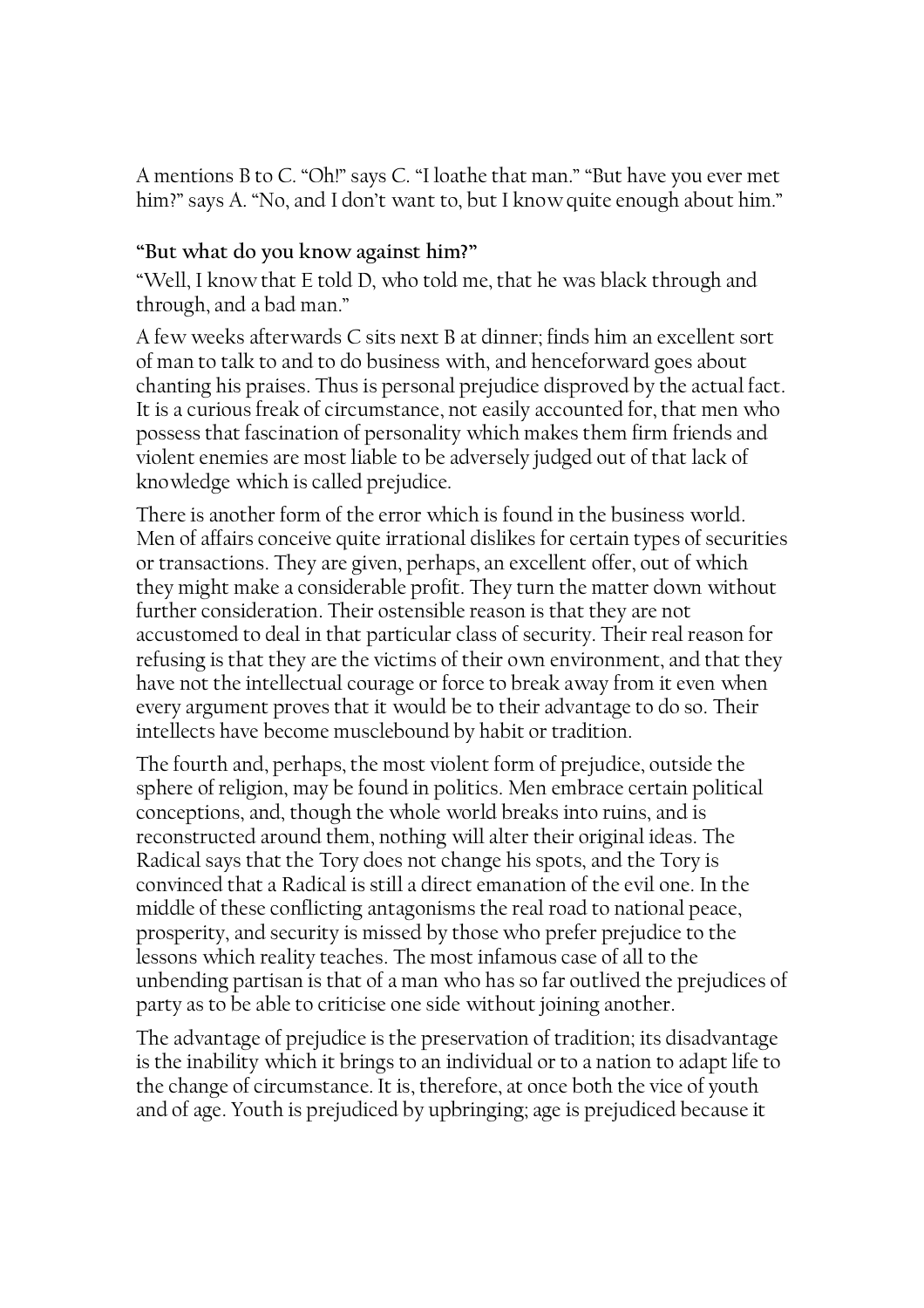cannot adapt itself to the circumstances of a changing world. But both youth and age can fight by the power of the human will against the tendencies which steep them in their own prepossessions.

Youth can say: "I will forget that I was brought up to be a Scotsman and a Presbyterian, and so prejudiced against all Roman Catholics or Jews; the world is open to me, I will form my own convictions and judge men and religion on their merits." The subconscious self will still operate, but its extravagances will be checked by reason and will.

Age can say to itself: "It is true that all that has happened in the past is part of my experience, and therefore of me. I have formed certain conclusions from what I have observed, but the data on which I have formed them are constantly changing. The moment that I cease to be able to accept and pass into my own experience new factors which my past would reject as unpleasant or untrue I have become stereotyped in prejudice and the truth of actuality is no longer in me, and when touch with the world is lost the only alternative is retirement or disaster."

The more quickly youth breaks away from the prejudices of its surroundings, the more rapid will be its success. The harder that age fights against prepossessions, born of the past, which gather round to obstruct the free operation of its mind, the longer will be the period of a happy, successful, and active life.

Prejudice is a mixture of pride and egotism, and no prejudiced man, therefore, will be happy.

XIV

# CALM

The last two essays have dealt with the more depressing sides of practical life—the sudden tempest which sweeps down on the business man, or the long period of depression which is the necessary prelude to the times in which optimism is justified. But it is on the note of optimism, and not of pessimism, that I would conclude, and after the storm comes the calm. What is calm to the man of experience in affairs? It is the end to which turbulent and ambitious youth should devote itself in order that it may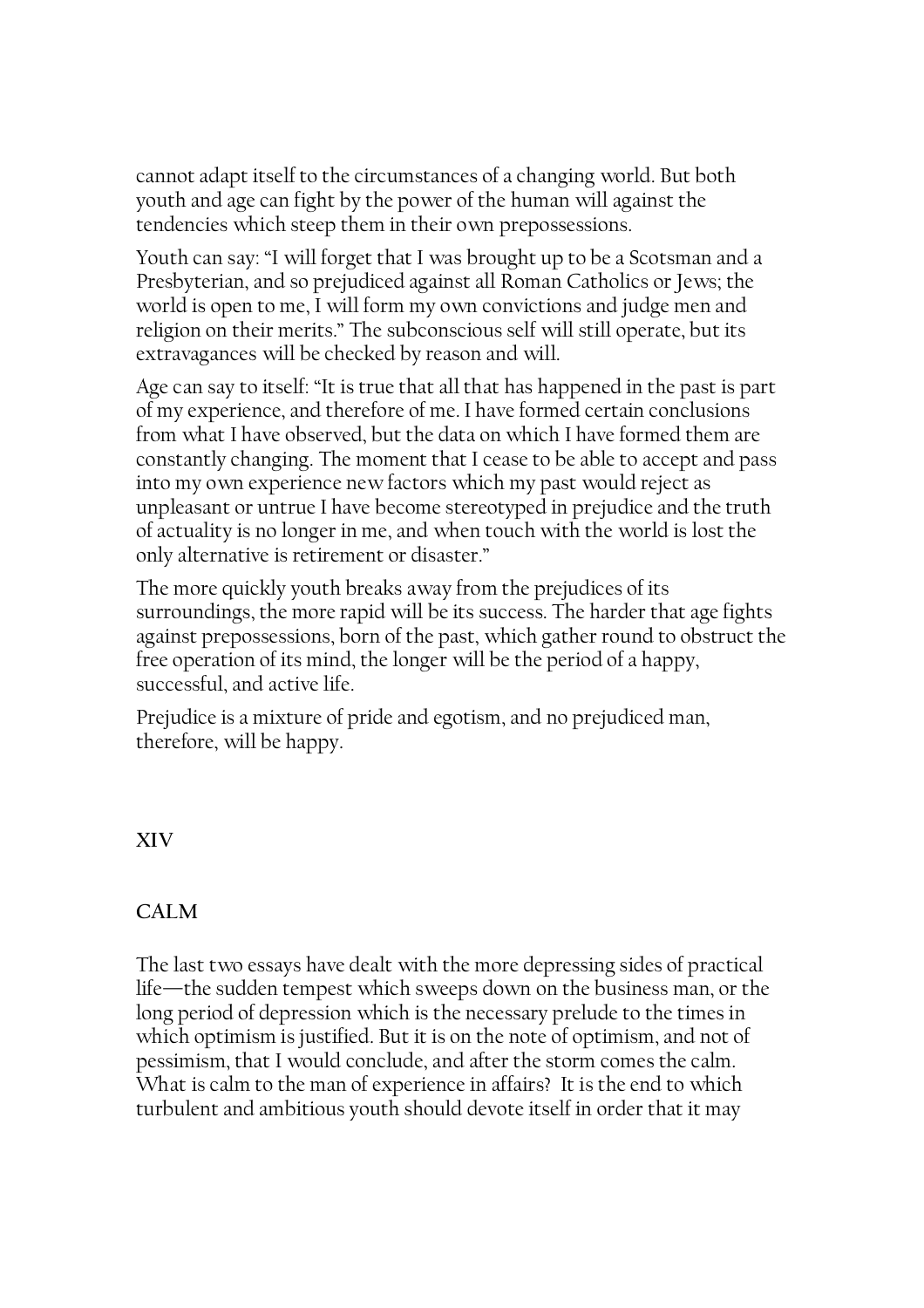attain to happiness in that period of middle-age which still gives to assured success its real flavour. Youth is the time of hope; old age is the time for looking back on the pleasures and achievements of the past—when success or failure may seem matters of comparative unimportance. Successful middle-age stands between the two. Its calm is not the result either of senility or failure. It represents that solid success which enables a man to adventure into fresh spheres without any perturbation. New fields call to him—Art, or Letters, or Public Service. Success is already his, and it will be his own fault if he does not achieve happiness as well.

Successful middle-age appears to me to be the ideal of practical men. I have tried to indicate the method by which it can be attained by any young man who is sufficiently resolute in his purpose. Finance, Commerce, and Industry are, under modern conditions, spheres open to the talent of any individual. The lack of education in the formal sense is no bar to advancement. Every young man has his chance. But will he practise industry, economy, and moderation, avoid arrogance and panic, and know how to face depression with a stout heart? Even if he is a genius, will he know how not to soar with duly restrained wings?

The secret of power is the method by which the fire of youth is translated into the knowledge of experience. In these essays I have suggested a short cut to that knowledge. I once had youth, and now I have experience, and I believe that youth can do anything if its desire for success is sufficiently strong to curb all other desires. I also believe that a few words of experience can teach youth how to avoid the pitfalls of finance which wait for the most audacious spirits. I write out of the conviction of my own experience.

But, above all, stands the attainment of happiness as the final form of struggle. Happiness can only be attained as the result of a prolonged effort. It is the result of material surroundings and yet a state of the inner mind. It is, therefore, in some form or another at once the consequence of achievement and a sense of calm. The flavour is achievement, but the fruit should be the assured sense of happiness.

#### "One or another

In money or guns may surpass his brother. But whoever shall know, As the long days go. That to live is happy, has found his heaven."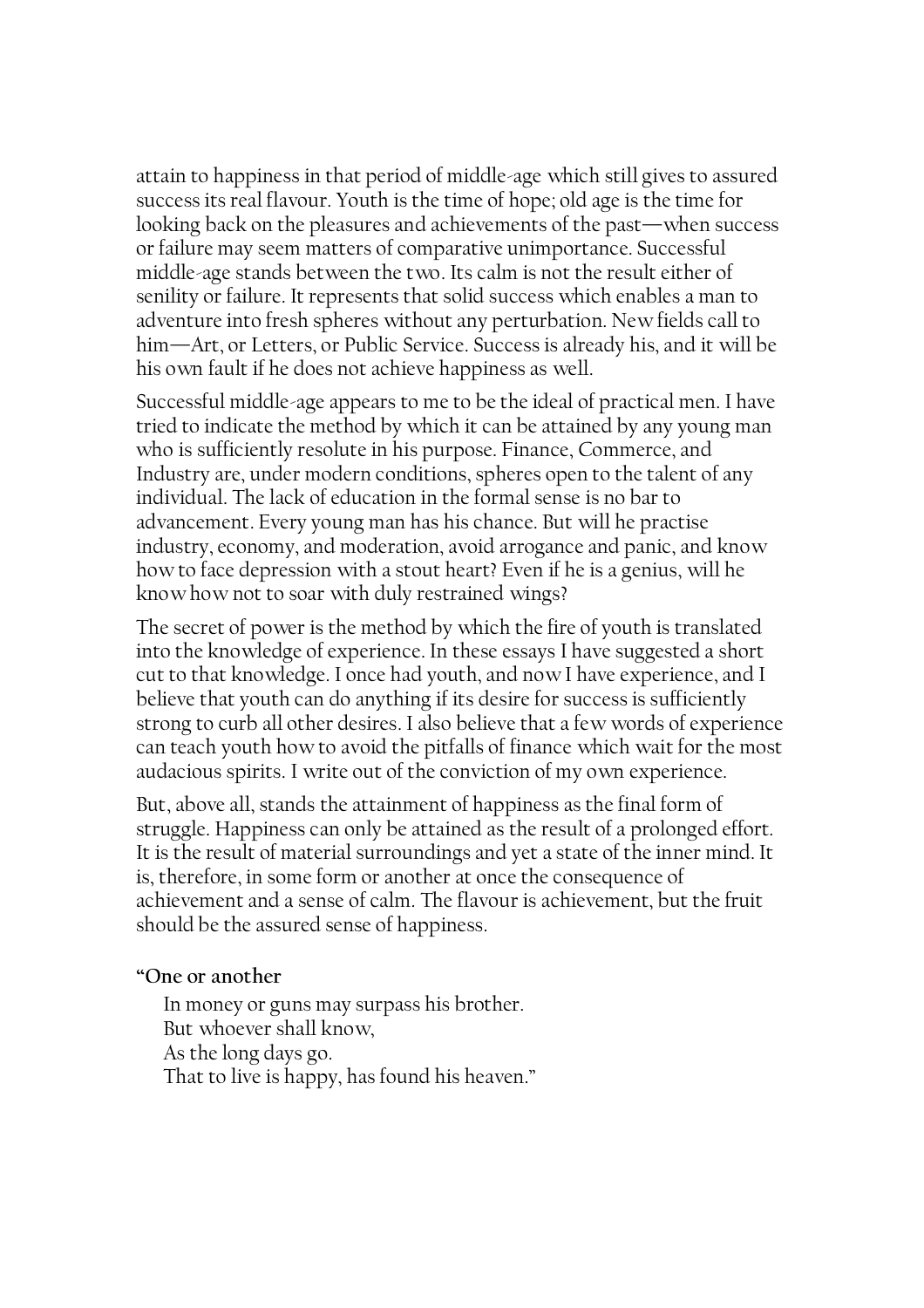It is in ignoring this doctrine of the poet that so many men go wrong. They practise the doctrines of success: they attain it, and then they lose happiness because they cannot stop. The flower is brilliant, but the fruit has a sour taste. The final crown in the career of success is to know when to retire.

"Call no man happy," says the ancient sage, "until he is dead," drawing his moral from the cruel death of a great King. I would say, call no man successful until he has left business with enough money to live the kind of life that pleases him. The man who holds on beyond this limit is laying up trouble for himself and disappointment for others.

Success in the financial world is the prerogative of young men. A man who has not succeeded in the field before middle-age comes upon him, will never succeed in the fundamental sense of the term. An honourable and prosperous career may, indeed, lie before him, but he will never reach the heights. He will just go on from year to year, making rather more or rather less money, by a toil to which only death or old age will put a term. And I have not written this book for the middle-aged, but for the young. To them my advice would be, "Succeed young, and retire as young as you can."

The fate of the successful who hold on long after they have amassed a great, or at least an adequate, fortune, is written broad across the face of financial history. The young man who has arrived has formed the habit and acquired the technique of business. The habit has become part of his being. How hard it is to give it up! His technique has become almost universally successful. If he has made £50,000 by it, why not go on and make half a million; if he has made a million, why not go on and make three? All that you have to do, says the subtle tempter, is to reproduce the process of success indefinitely. The riches and the powers of the world are to be had in increasing abundance by the mere exercise of qualities which, though they have been painfully acquired, have now become the very habit of pleasure. How dull life would seem if the process of making money was abandoned; how impossible for a man of ripe experience to fail where the mere stripling had succeeded? The temptation is subtle, but the logic is wrong. Success is not a process which can reproduce itself indefinitely in the same field. The dominant mind loses its elasticity: it fails to appreciate real values under changed conditions. Victory has become to it not so much a struggle as a habit. Then follows the decline. The judgment begins to waver or go astray out of a kind of selfworship, which makes the satisfaction of self, and not the realisation of what is possible, the dominant object in every transaction. There will be plenty of money to back this delusion for a time, and plenty of flatterers and sycophants to play up to and encourage the delusion. The history of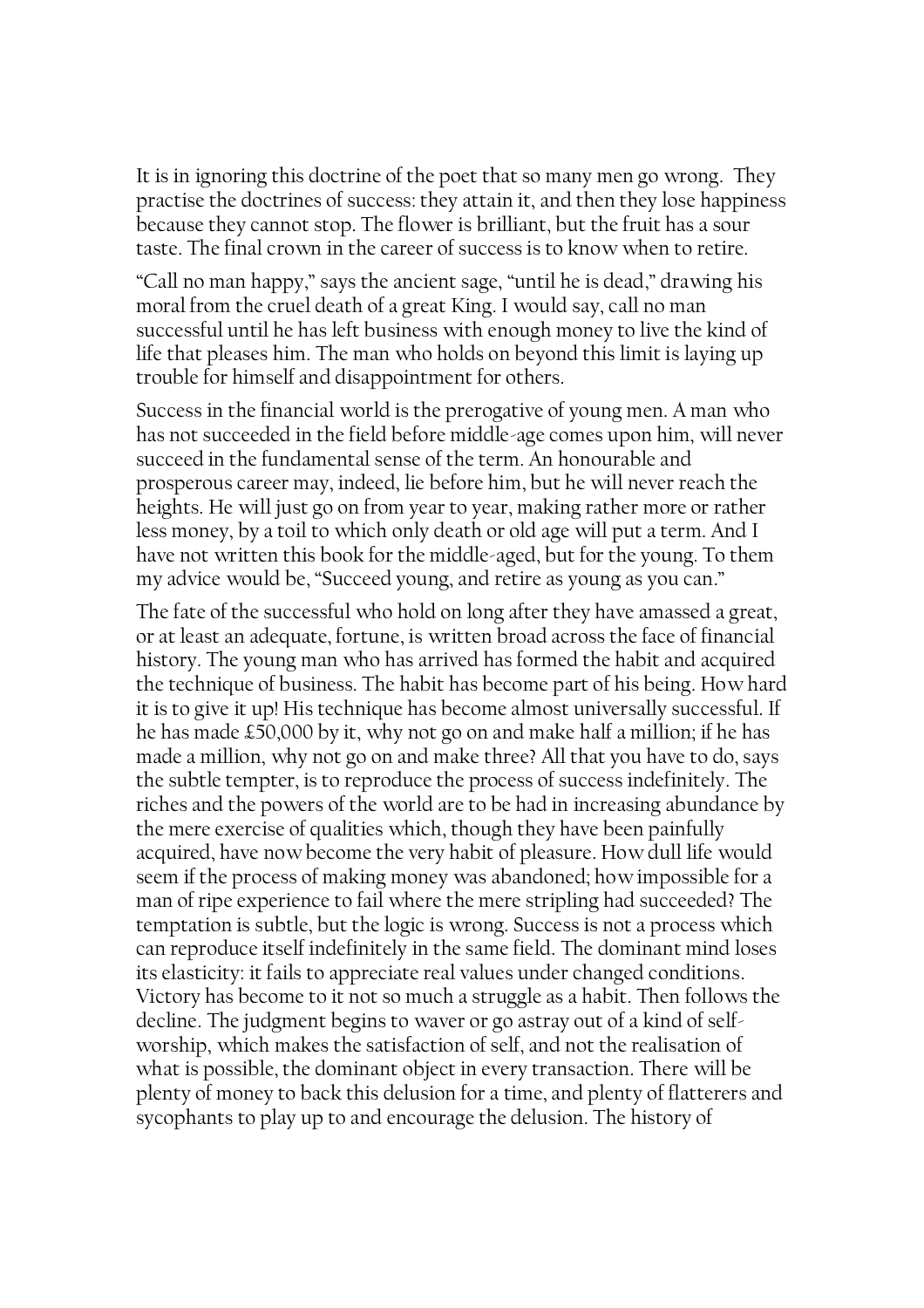Napoleon has not been written in vain. Here we see a first-class intellect going through this process of mental corruption, which leads from overwhelming success in early youth, to absolute disaster in middle-age. The only hope for the Napoleon of Finance is to retire before his delusions overtake him.

But what is the man who retires early from business to do? Some form of activity must fill the void. The answer to the question is to be found in a change of occupation. To some, recreation, and the pursuit of some art or science or study may bring satisfaction, but these will be the exceptions. Some kind of public service will beckon to the majority. And it is natural that this should be the case. Politics, journalism, the management of Commissions or charitable organisations, all require much the same kind of aptitudes and draw on the same kind of experiences which are acquired by the successful man of affairs. The difference is that they are not so arduous, because they are rarely a matter of life and death to any man—and certainly can never be so to a man with an assured income.

On the other hand, from the point of view of society, it is a great advantage to a nation that it should have at its disposal the services of men of this kind of capacity and experience. What public life needs above all things is the presence in it of men who have a knowledge of reality. In the eighteenth and nineteenth centuries the landowning classes supplied this kind of direction to the State as the fruit of their leisure, and, despite some narrowness and selfishness, they undoubtedly did their work well. But they were disappearing as a class before the war, and the war has practically destroyed them. Nor are the world-wide industrial, commercial, and economic problems of the twentieth century particularly suitable to their form of intellect. The policy of Great Britain of to-day ought to be founded on a knowledge both of markets and production. It is here that the retired man of affairs can help. Simply to go on making money after all personal need for it has passed is, therefore, a form of selfishness, and, in consequence, will not bring happiness, and in the ultimate calculation that life can hardly be called successful which is not happy.

My final message is one of hope to youth. Dare all, yet keep a sense of proportion. Deny yourself all, and yet do not be a prig. Hope all, without arrogance, and you will achieve all without losing the capacity for moderation. Then the Temple of Success will assuredly be open to you, and you will pass from it into the inner shrine of happiness.